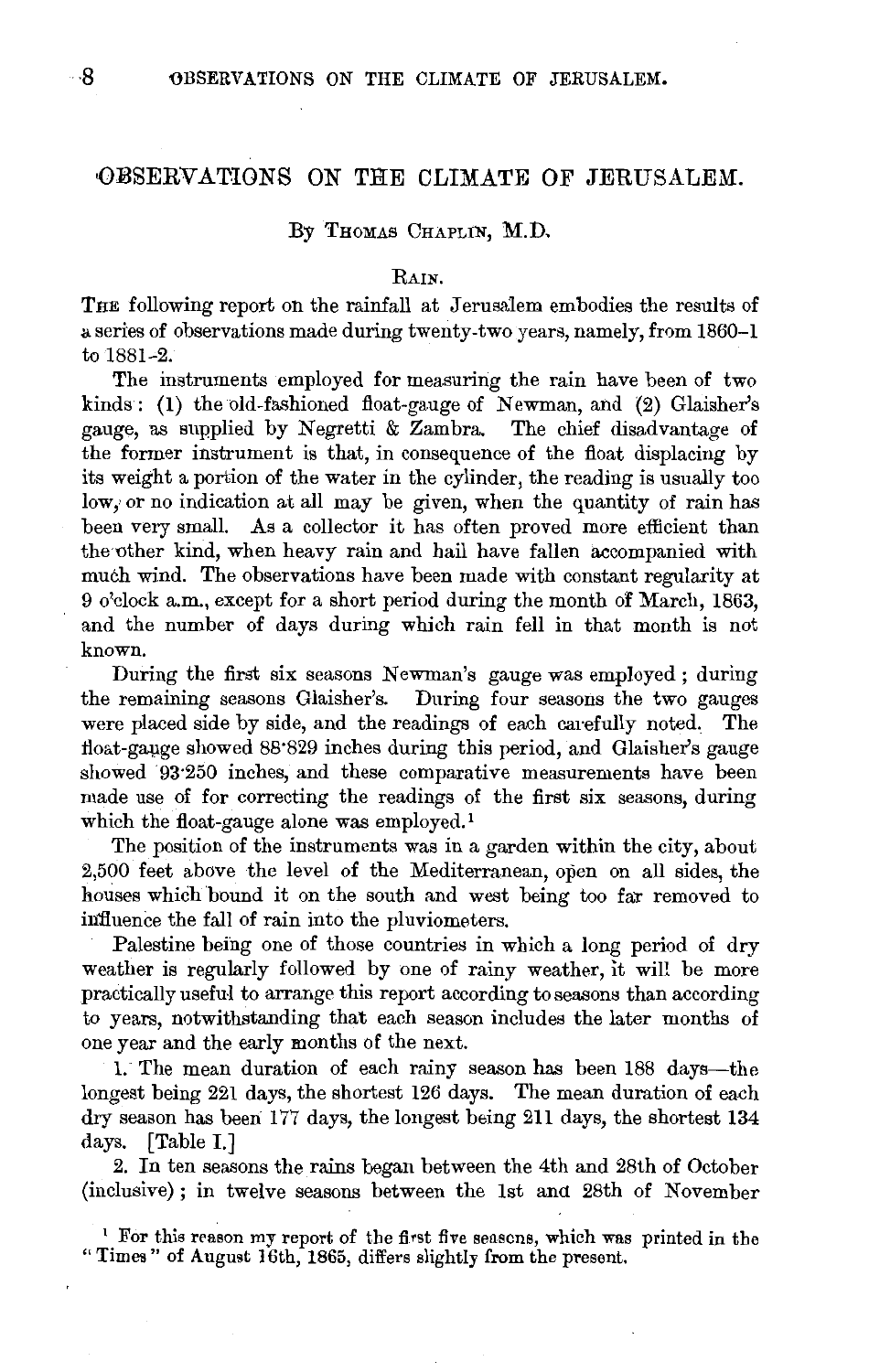(inclusive). [Table I.] In four years there has been a slight fall of rain in the month of September, and it is remarkable that on each of these occasions the rainfall of the ensuing season was considerably below the average. [Table II.]

3. In eight years the last rain of the seasons fell between the 2nd and 29th of April (inclusive), and in fourteen years between the lst and 27th of May (inclusive). A very little rain has sometimes fallen in June. [Table I.]

4. The mean number of days on which rain has fallen in each season has been 52—the highest being 71, the lowest 37. [Table II.]

5. The mean quantity of rain measured in each season has been 22"760 inches-the greatest quantity being 42"932 inches, the smallest 12'269 inches. (Table II.]

6. The mean quantity which has fallen in the several months included in the rainy season, and the mean number of rainy days in each month, are as follows  $:=$ 

| Months.                | No. of<br>rainy days. |          | Inches of<br>rain. |
|------------------------|-----------------------|----------|--------------------|
| October                | <br>1:50              |          | .514               |
| November               | <br>5.31              | $\cdots$ | 1.664              |
| December               | <br>9.04              |          | 4.718              |
| January                | <br>10.28             |          | 5.479              |
| February               | <br>$10-43$           |          | 5.207              |
| $\operatorname{March}$ | <br>8:51              |          | 3:531              |
| April<br>              | <br>5.45              |          | 1.448              |
| May                    | <br>1.59              |          | .199               |
|                        |                       |          |                    |
|                        | 52.11                 |          | 22.760             |

7. During the rainy seasons rain falls on one or more days, and is followed by one or more days of fine weather, and these fine days of the winter and early spring months are some of the most enjoyable that the climate of Palestine affords. The mean number of *rainy periods* in each season has been  $23$ —the highest being 30, the lowest 16. These rainy periods seldom cover more than seven or eight days, and in some entire seasons it has not rained more than five or six consecutive days. Once it rained and snowed for fourteen days (in January, 1861), and once for thirteen days (in February, 1882). Table III has been drawn up to show the number of days in each *rainy period,* and the interval of fine weather which has followed.

8. The rainy season divides itself into three periods. First, that of the early rain, called by the peasants *el wasm el bedry*, "the early sign," which moistens the land and fits it for the reception of the seed, and is consequently the signal for the commencement of ploughing. Second, the copious winter rain, which saturates the earth, fills the cisterns and pools, and replenishes the springs. Third, the latter or spring rain, which causes the ears of corn to enlarge, enables the wheat and barley to support the dry heat of the early summer, and without which the harvest fails.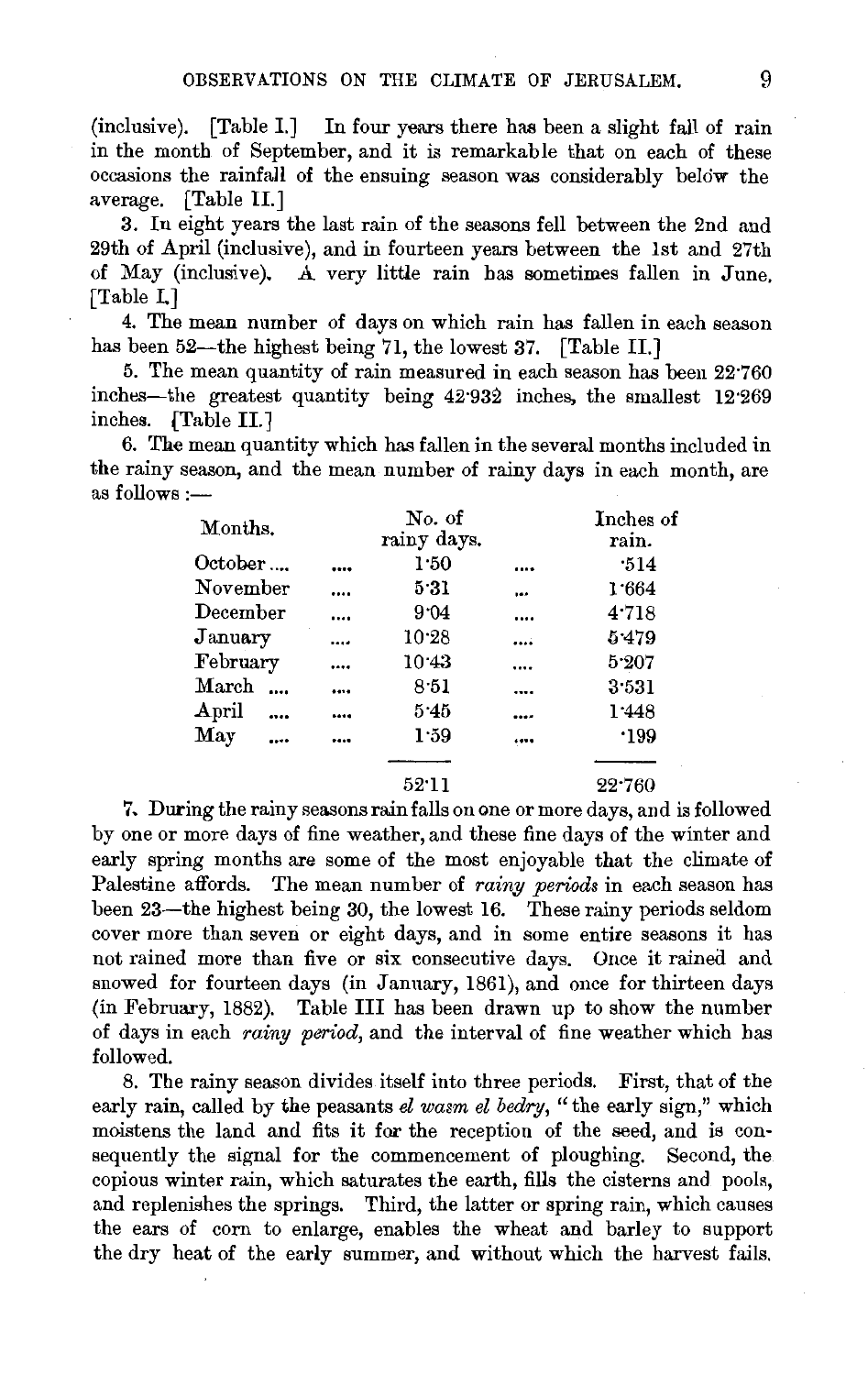Between the commencement of the early rain and the setting in of the heavy winter rain a considerable period elapses, and again between the termination of the winter rain and the close of'the rainy season By the fall of the last of the spring rains, but these periods are usually broken by the occurrence of rainy days, so that it is often not easy to decide to which period a particular fall of rain should be assigned. Thus in the year 1881 the first rains of autumn fell on November 5th, and were separated' by a period of thirty-six days from• the heavy winter rains which began on December 18th, but this period was broken by the occurrence of three non-consecutive days on which min fell; and at the end of the same season the heavy rains terminated on the 15th of April, and the period of thirtysix days which elapsed before the last spring rain fell was broken by the occurrence of four rainy days. The times of the commencement and termination of the heavy winter rains are as uncertain as those of the autumn and spring rains. As a rule, it may be considered that the autumn or early rains extend from the commencement of the rainy season in October or November until the middle of December, the winter rains from the middle of December until the middle or end of March, and the latter or spning rains from the middle of March until the termination of the rainy· season in April on May.

9. Although rain may fall• when the wind is blowing from any point of the compass, the copious rains are almost invariably brought from a western quarter. Of the 506 falls of rain included in this renort, 8 were from the north, 14 from the north-east, 12 from the east, 10 from the south-east, 19 from the south, 238 from the south-west, 156 from the west, and 49 from the north-west. On 149 occasions an easterly wind immemediately preceded the change which ushered in the rain.. The direction of the wind frequently alters during the fall; if it passes to the north, the rain ceases; a change from any quarter towards the south-west usually indicates a continuance of rain. [Table IV.]

10. On 248 occasions the fall of rain commenced after a gradual fall of the mercury in the barometer during two or more days, on 144 occasions after a fall during one day, and on 114 after a slight rise. Not unfrequently, after a gradual diminution of the atmospheric pressure, rain begins to fall , as the glass begins to rise. During the fall of min, the mercury rose on 281  $occasions, fell on 69, first fell and then rose on 132, and on 24 occasions$ remained steady until after the rain had ceased. It is during the severe and stormy rainy periods of the winter season that the glass. commonly falls and afterwards rises. [Table V, A and B.]

11. It is popularly supposed that the atmosphere becomes warmer as the rain falls. This, however, is not usually the case. The sensation of increased warmth is caused by diminution in the amount of evaporation from the surface of the body when the air becomes saturated with moisture. On 369 occasions the temperature of the air became lower as the rain fell, on 90 it rose slightly, and on 47 remained stationary, or nearly so, until the rain ceased. [Table VI.]

12. In fourteen seasons snow has fallen, and eight seasons have passed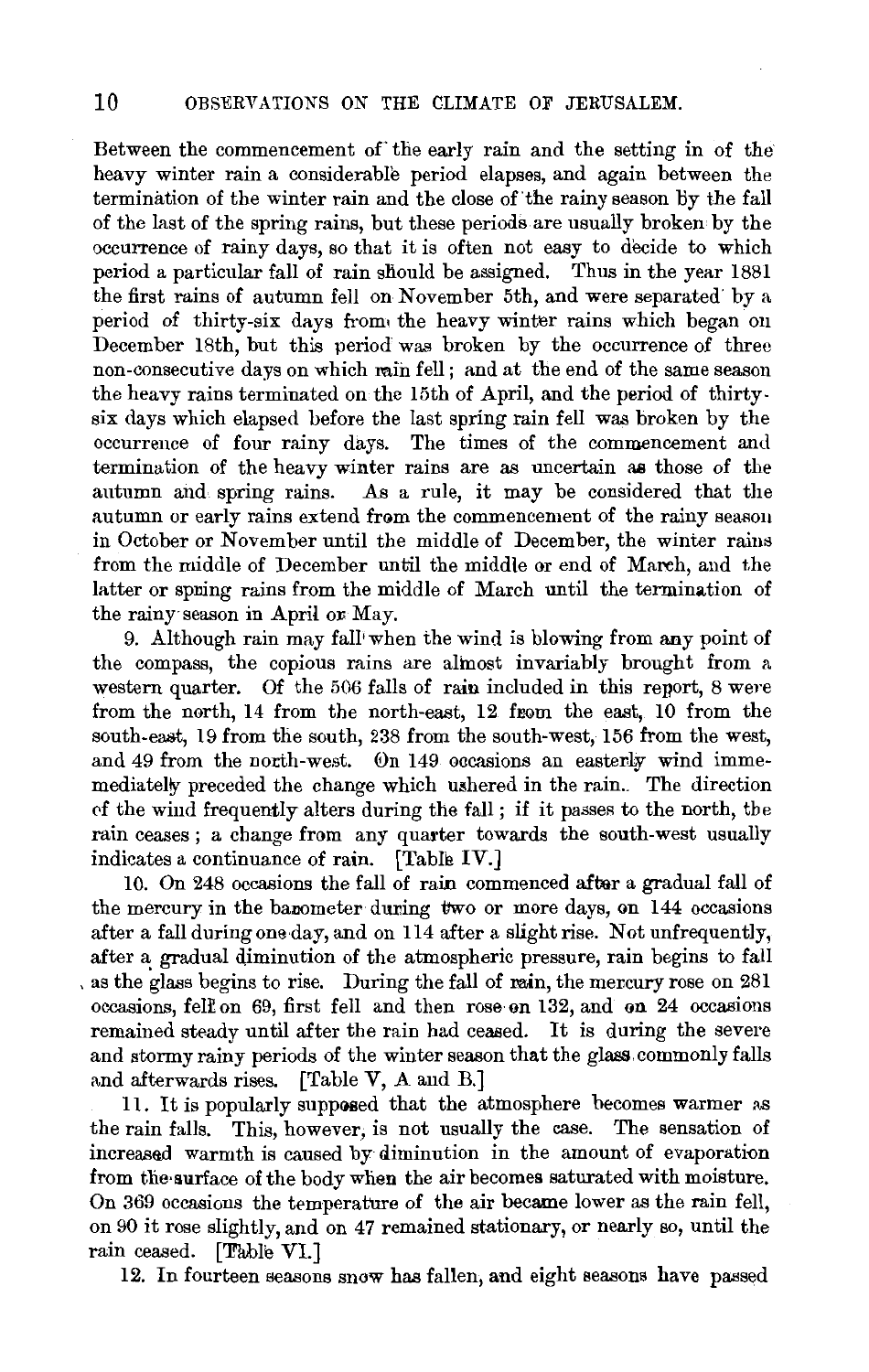without snow. The last few days of December, the months of January and February, and the earlier part of March, are the periods for snow, but in 1870 there was a heavy fall (1·8 inch) on the 7th and 8th of April, a very remarkable and extraordinary occurrence. For the most part the snow is in small quantity, and soon melts, but very heavy snowstorms sometimes occur, and the snow may then remain unmelted in the hollows on the hill-sides for two or three weeks. The deepest snowfall was on the 28th and 29th of December, 1879, when it measured 17 inches where there was no drift. In February, 1874, it was  $8\frac{1}{4}$  inches deep, and on the 14th of March, 1880, 5 inches. The drifts are sometimes exceedingly deep. [Table VII.]

13. It is remarkable that of twelve earthquakes registered during these twenty-two years, no less than nine have been experienced in the rainy season, namely, one in October, one in December, one in January, two in February, three in March, and one in April; eight were associated with storm, and four occurred during snow. In Table VIII the readings of the barometer before and after the earthquakes are noted, and the direction of the wind at the time of their occurrence. In nearly every instance they have been preceded or followed by an easterly wind.

14. The overflow of Beer Aytlb, in the Kidron Valley, is regarded by the inhabitants of Jerusalem as an indication that there will be no serious deficiency of water for drinking during the ensuing summer. Careful observations show· that the . overflow of this well does not depend so much on the quantity of rain which has fallen since the commencement of the season as upon a large quantity falling in a short time. Table IX shows the circumstances under which it has overflowed on every occasion during the period included in this report. On each of the four occasions on which rain has fallen in September there has been no overflow of Beer Aytlb in the following rainy season.

15. A very deficient rainfall is invariably followed by a deficient harvest, but a rainfall much above the average does not necessarily result in a proportionately large harvest. The conditions most favourable to a good yield of wheat and banley are a liberal supply of winter rain, falling on many days, with no prolonged intervals of fine and dry weather, and a copious fall of latter or spring rain. Taking the price of wheat as an indication of the quality of the harvest, we find that after the four years of lowest rainfall, the mean of which was 14 inches, the mean cost of a measure of wheat was 31 piastres; afterthe three years of highest rainfall the mean of which was 37 inches, the mean cost of a measure of wheat was 23 piastres ; and after the four years of nearly average rainfall, the mean of which was 23 inches, the mean cost of a measure of wheat was only 18 piastres. When the previous part of the season has been favourable, the harvest may be said to depend entirely upon a sufficiency of the late rains, but a favourable latter rain cannot save the harvest if the corn has previously been extensively shrivelled by a long continuance of easterly winds, nor will the most promising harvest prove satisfactory unless a sufficiency of rain fall at the end of March or during the month of April.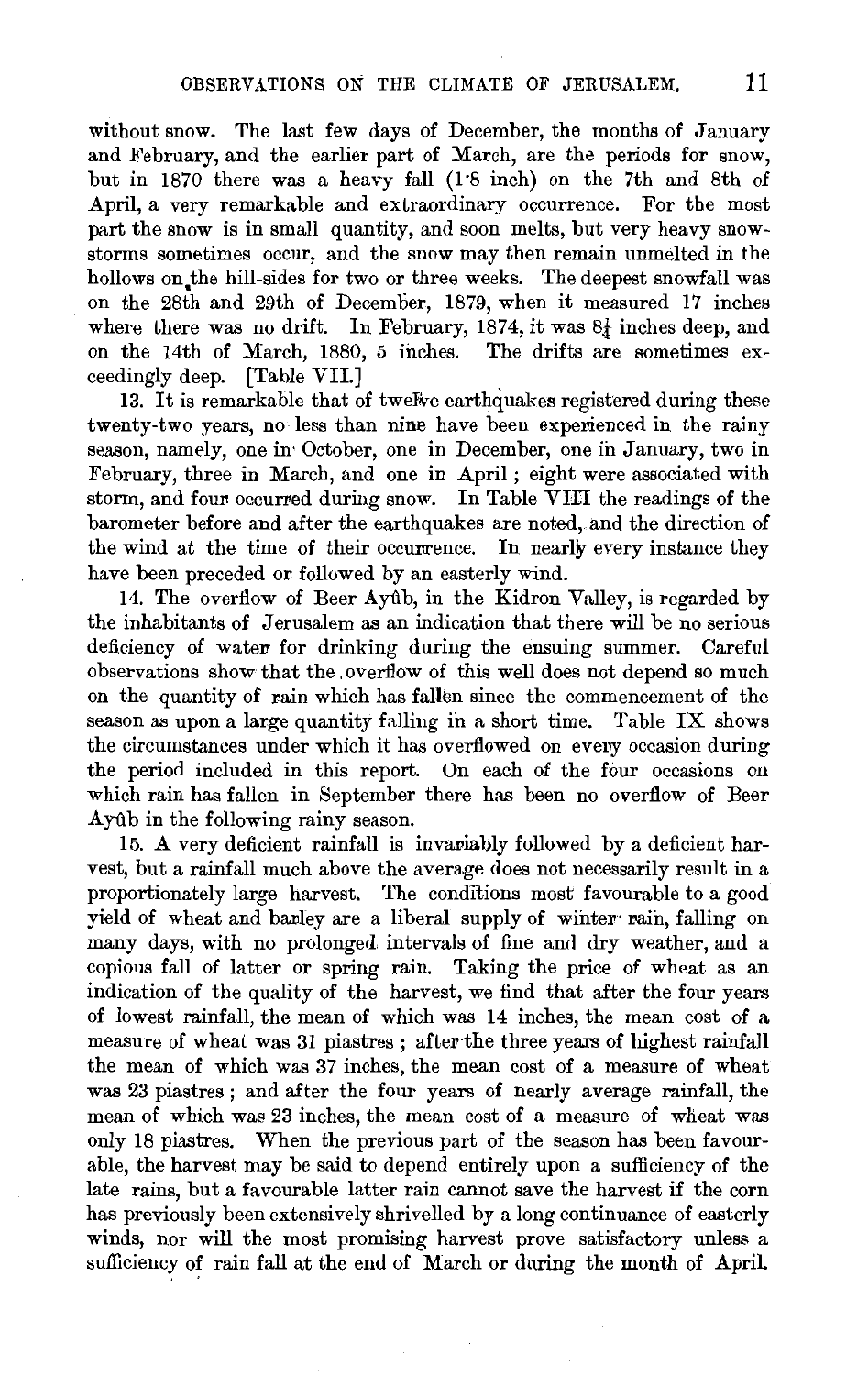In Table X, the total rainfall, the number of rainy days, and the amount of latter rain, in each season, are placed for comparison in the same column with the price of wheat during the ensuing summer. In using this table it should be remembered that there has been a gradual rise of prices in Palestine during the last twenty years, and that other circumstances besides the rainfall of the season sometimes influence the price of corn.'

16. In the Hebrew scriptures, whilst  $\gamma$ רו $\gamma$  is used as a generic term for rain, **מורה**, appears to signify the pouring winter rain, **ווארה** the early rain, and **'ללה'** the latter rain. In the well-known passage in Joel (ii, 23), the three are mentioned together, and the connection indicates the necessity of all three for the production of a fruitful harvest: "He will cause to come down upon you the heavy winter rain לעורה, the early rain **..** and the latter rain  $\sum_{s}$ לקו $\cdots$ . and the floors shall be full of wheat ;" and again in Hosea (vi, 3): "He shall come to us like the heavy winter rain יורה, like the latter rain כולקוש, and the former rain גשם, earth"-all that are required to fertilise it, neither being sufficient alone. The beautiful description of spring in the Song of Solomon (ii, 11, *et seq.)*  is untrue to nature as rendered in our English translation. The flowers appear on the earth, and the time of the singing of birds comes at least six weeks before the rain is over and gone. It is when the heavy winter rain **O'tV';)** ceases, and the warm spring weather commences, that the flowers appear, the birds begin to sing, and the voice of the turtle is heard, and it is during this pleasant period that the latter rains fall at intervals. (Cf. Gen. vii, 12, and Ezra x, 13.)

# II. ATMOSPHERIC PRESsuRE, TEMPERATURE, WINDs, CLouDs, DEw.

# *Atmospheric Pressure.*

l. Jerusalem is 2,500 feet above the level of the Mediterranean Sea, ana the mean height of the barometer at 9 a.m. during twenty-one years, corrected for index error and reduced to 32° Fahr., has been 27·398. The highest reading during the period was 27"816, on the 31st December,  $1879$ ; the lowest,  $26.972$ , on the  $22nd$  April, 1863, and the 3rd February, l 865, so that the extreme range has been 0·844. The mean annual range has been 0.626. During the eight months in which rain falls, namely, October to May inclusive, the mean height of the mercury has been 27·428 ; and during the four summer months, when rain very seldom falls, namely, June to September inclusive, 27:331. The months of lowest pressure are July and August, when the mean reading has been 27•290. [Tables XI, XII, XIII.]

1 War, for instance, and other political disturbances, which cause a larger number of young men than usual to be taken for soldiers. After a very bad harvest, the peasants are too poor to sow largely the ensuing season, and consequently the price of wheat never comes down to the average in one year, however good the crop may be.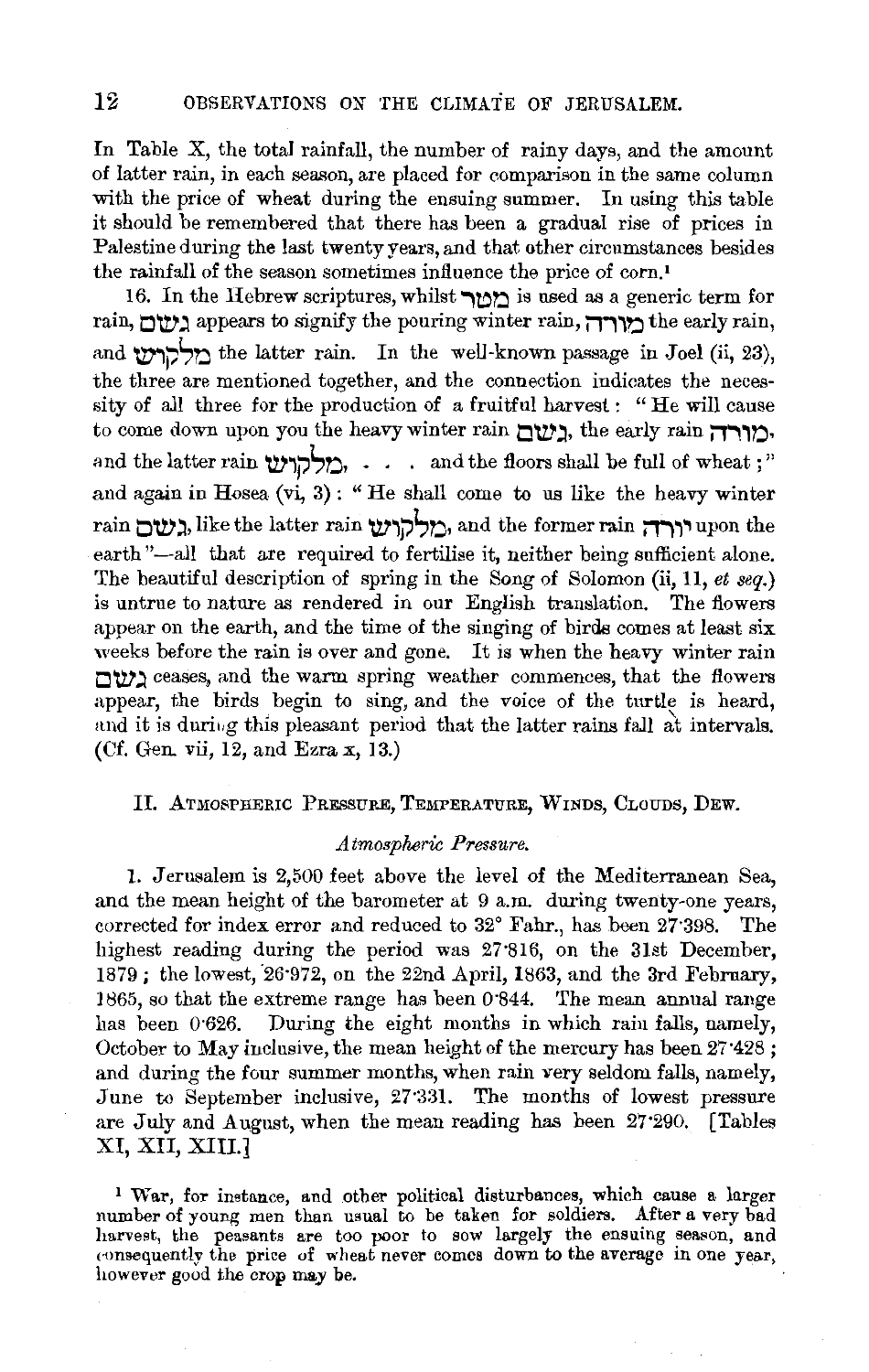2. The mean monthly range has been 0'305. The highest and the lowest readings have occurred in the winter or spring seasons. During the five months from December to April inclusive, the mean monthly range has been 0'423, and during the seven months from May to November inclusive, 0·222. [Table XIII.]

# *Temperature.*

1. To carry on a continuous series of meteorological observations in Jerusalem is extremely difficult, owing to the delays and uncertainties involved in replacing broken or defective instruments, and although great and constant care has been taken to make regular observations, it has several times happened that for a long period one or more of the thermometers has been wanting. The following report on temperature is founded chiefly on observations made through eight successive years, namely, 1864 to 1871 inclusive, with only one short break which does not materially influence the result.'

2. The mean temperature during this period was 62'8° Fahr. The coldest month is February, when the mean temperature was 47'9°. It rises month by month until August, when it was 76'1°, and then sinks again month by month until the following February. [Table XIV.]

3. Although the mean temperature is highest in August, the hottest days do not always occur in that month. The highest temperature during these eight years was on the 24th June, 1869, when it reached 103'5°, In May also and September the temperature sometimes rises to 100° or higher. The highest temperature observed during twenty-one years was on the 28th and 30th August, 1881, when it remained for some hours at ll2°. The mean temperature during seven days, terminating on August 31st in that year, was 94·4°. [Table XIV.]

4. Although the mean temperature is lowest in February, the minimum of the year does not always occur in that month. The lowest temperature observed during twenty-one years was on the 20th January, 1864, when the minimum thermometer registered 25° Fahr., or 7° of frost. In February and October also, and once in April, a minimum of 32° and 30° has been noted. In Jerusalem frost generally occurs on five or six nights in the course of the winter, but it is rare for ice to remain throughout the day, except in cold situations sheltered from the sun. It will be remembered that the thermometrical observations are made in a garden within the city. It is no doubt often much colder on the hills outside. [Table XIV.]

5. The mean monthly range has been 39'9°, It is greatest in the spring, early summer, and autumn, less in July and August, and least in December, January, and February. From its maximum of 49.8°, in May, it sank to 37'3° and 38° in July and August, rose again to 44'8° in

 $1$  My warm thanks are due to Mr. Samuel Wiseman and Mr. Joseph el Jemel, of the London Society's Mission to the Jews, for assistance in carrying on the observations.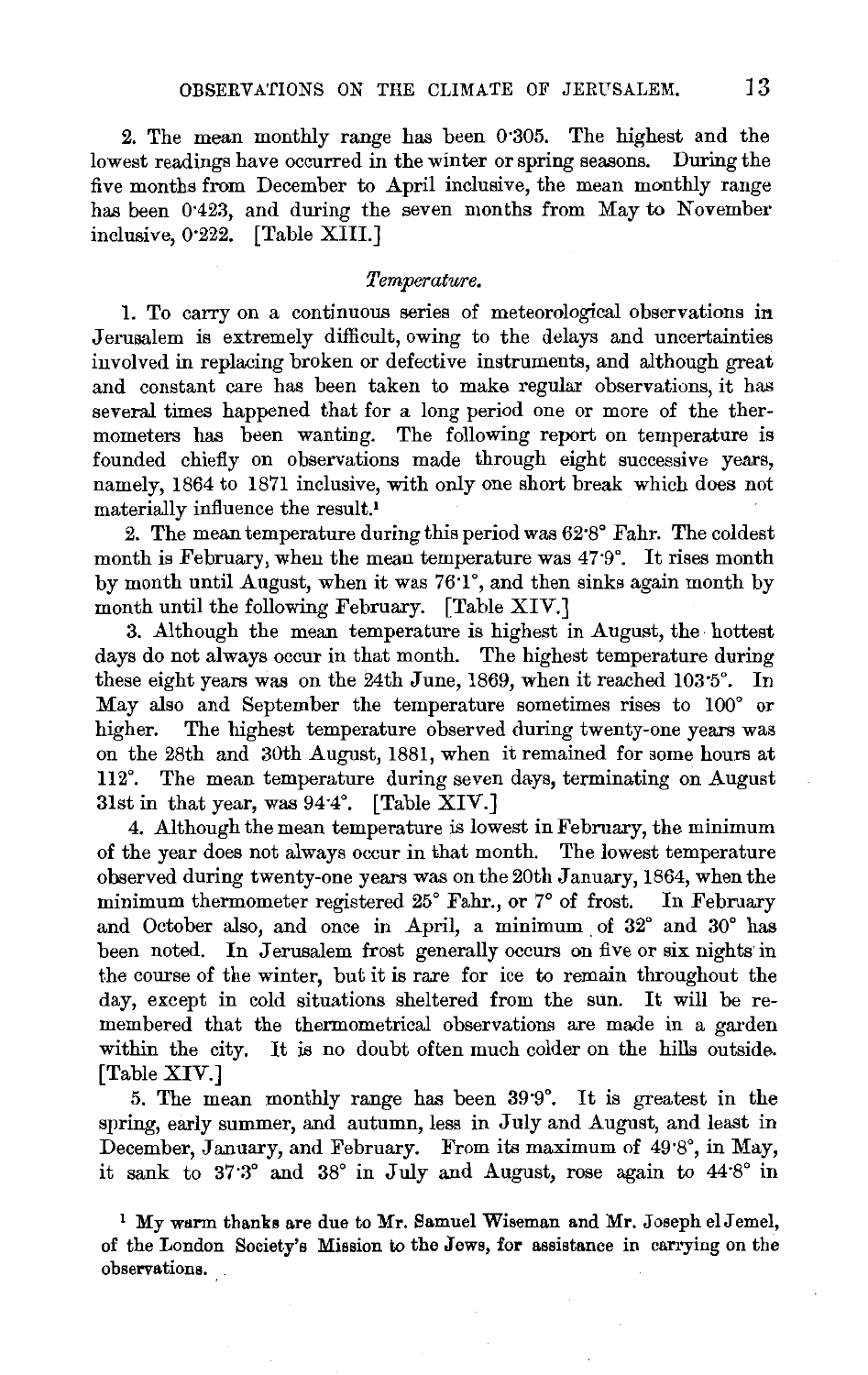October, again sank to 31 and 31'6 in December and January, and again rose through February, March, and April to its maximum in May. Thus there are in the course of the year two maxima and two minima of monthly range. [Table XIV.]

6. The mean daily range has been 19'5°. It is greatest in summer from May to October, having during these six months been 23.3°. During the six months from November to April it was 15"7°, The greatest mean daily range was in September, 24'1°; the least in January, 13°. [Table XIV.]

7. The climate of Jerusalem presents at different times the extremes of .dryness and moisture. Not unfrequently during the rainy months the dry and wet bulb of the hygrometer stand at the same point, whilst in ·"sirocco" weather the difference is very great. The mean difference throughout the year at 9 a.m. has been  $9.6^\circ$ ; during the six months from November to April, inclusive,  $5.8^\circ$ ; and during the six months from May to October, inclusive, 13'1<sup>°</sup>. But 9 a.m. is not the driest hour of the day. When "sirocco" is prevalent the dry and wet bulb at noon, or a ilittle later, sometimes differ 25 or even 30 or more degrees. On one extraordinary occasion, in August, 1881, there was for a few honrs in the middle of the day a difference of  $40^{\circ}$ , the dry bulb marking 112°, and the wet bulb 72°, and on two or three days the difference was 35° at 9 a.m. .(Table XIV.)

# *Winds.*

1. In no country are the health and comfort of the inhabitants and the fruitfulness of the soil more immediately and obviously influenced by the . character and direction of the wind than in Palestine. The north wind is *cold,* the south *warm,* the east *dry,* and the west *moist;* and the winds from the intermediate quarters partake of these characteristics in a degree . corresponding to their nearness to the cardinal points ; the north-east wind is cold and dry, the north-west cold and moist, the south-east hot and dry, and so on.

2. North and north-westerly winds prevail most in the summer months, when they are cool and refreshing, moderately dry, and accompanied by no clouds, or only a few cirri or cumuli. The northerly wind's of winter are cold and sharp, and dry or moist according as they come from northeast or north-west. When from the latter quarter they are frequently accompanied by masses of cumulus, which have a very beautiful appearance against the deep blue of the sky. The coolness and sharpness of the north winds, even in the summer season, are much dreaded, especially by the inhabitants of the maritime plain, where they produce sore throats, fevers, and dysenteries. These winds are called *sumawy, i.e.,*  heavenly, probably from the clear blue sky which accompanies them. North, north-west, and north-east winds have occurred on 182 days in the year at 9 a.m. [Table XV.]

Whenever during summer there is little wind for several days the heat becomes very great, the mercury in the barometer rises, and the air becomes almost as dry and destitute of ozone as in a *sirocco,* even though what little wind there is blows from a northerly quarter. Ordinarily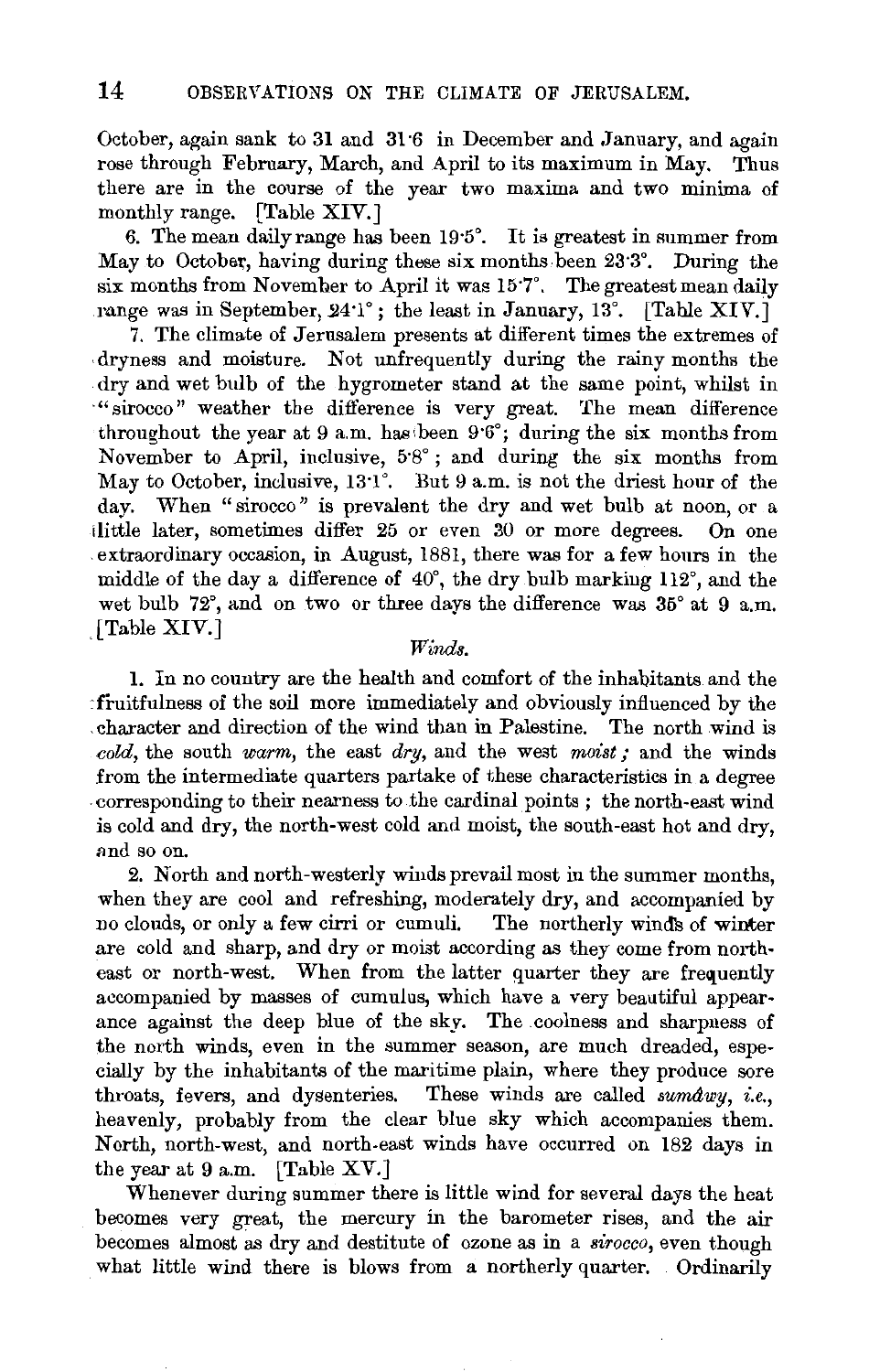this condition is obviated by the springing up of a strong westerly breeze in the afternoon. This breeze is felt as early as 9 or 10 a.m. at Jaffa and other places along the coast, but does not usually reach Jerusalem before 2 or 3 p.m., sometimes not until much later. After sunset it subsides, but soon rises again, and continuing through a great part of the night refreshes the parched land with the abundance of moisture with which it is laden. *Exom a sanitary point of view the value of this* evening breeze can hardly be overrated. When it does not blow, or blows very gently, bringing no clouds, and not rising again after the lull which follows sunset, the nights are hot and depressing, there is no dew, and the mornings are wanting in freshness.

One of the most important differences between the climate of the hill district and that of the low western coast of Palestine is in connection with this daily wind from the sea. Although felt nearly every day on the coast, it does not always reach the hills, and hence in very hot weather, when Jerusalem (for instance) is almost insupportable from a severe easterly wind, Jaffa may be comparatively cool and pleasant. In traversing the plain also this wind looses much of its moisture, and it is only after it has been blowing with considerable force for some hours.that its refreshing qualities are fully experienced. The struggle for the mastery which sometimes takes place when a current of hot, dry, heavy air from the east meets this moist sea breeze is extremely interesting to witness. Neither being strong enough to overcome the other, the lighter west wind occasionally rises above the eastern current, and clouds may be seen floating towards the east, whilst the lower stratum of air is moving westward, and this may continue some time before a fusion takes place and equilibrium is established (see below). Sometimes a violent disturbance occurs, whirlwinds are produced, clouds and pillars of .dust arise, and an hour or more may elapse before the west wind prevails, for it is always the west wind that obtains the victory after these severe contests. At other times the change to a westerly wind is so silent as to pass unnoticed, except in consequence of the change in the quality of the air. The lassitude occasioned by extreme heat suddenly begins to pass away, the spirits revive, exertion again becomes a pleasure, and a glance at the vane shows that a westerly wind is already established. It is very curious, if one happens to be looking out, to -see the weathercock suddenly turn round without apparent cause, and almost immediately to feel the refreshing influence of cooler and moister air. The wind has blown direct from the west fifty-five times in a year at 9.a.m. Though most frequent in July and August the west wind is more equally distributed over the several months than any other wind. [Table XV.]

3. Easterly winds are common in autumn, winter, spring, and the month of May. In summer they are rare; on a mean of sixteen years it has blown from an eastern quarter on 101 days in the year at  $9a.m.$ ; from June to September, inclusive, on three days in each month; from October to May, inclusive, on eleven days in each month. [Table XV.] But it is not uncommon during the hot weather for an easterly wind to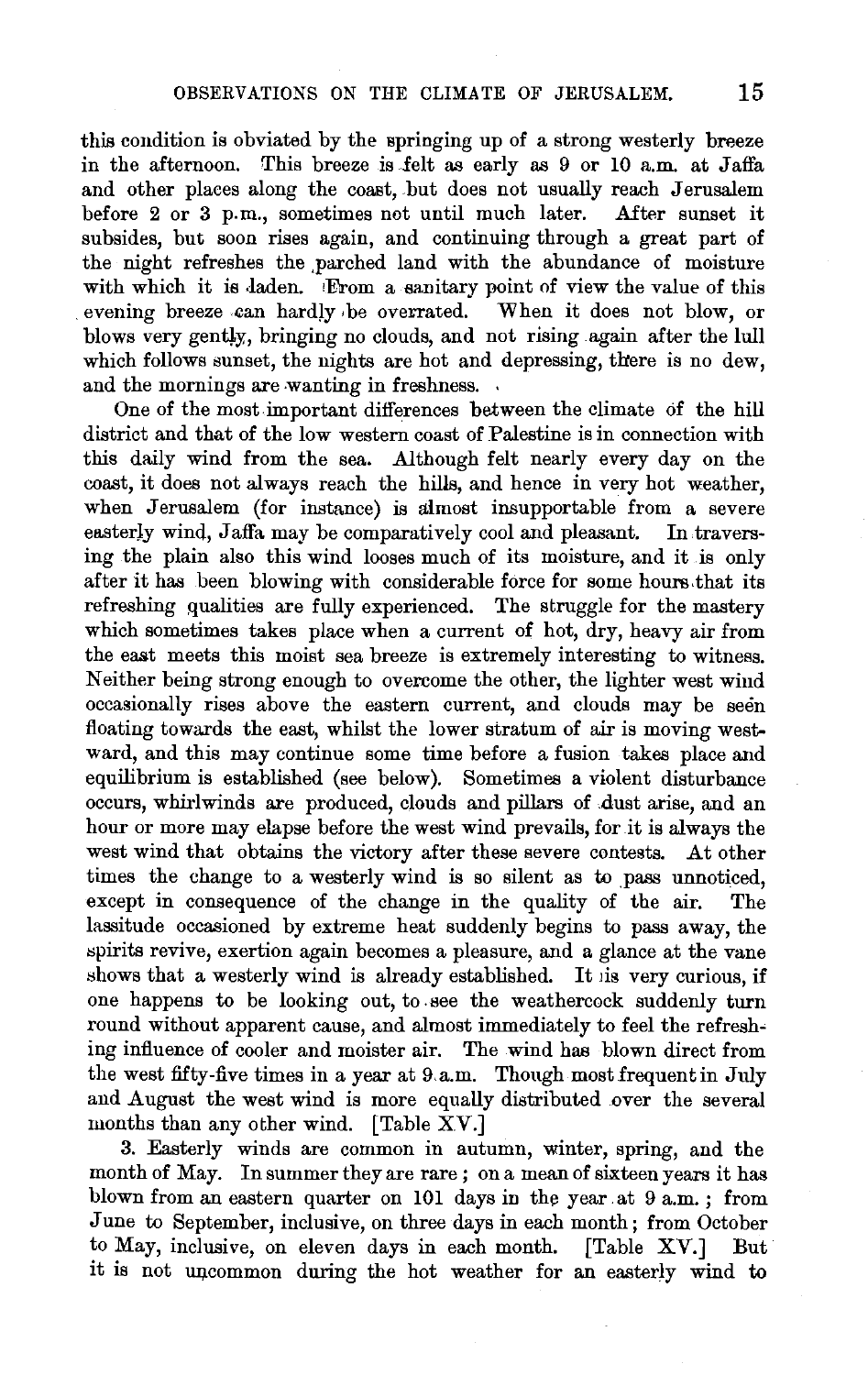blow for three or four hours in the middle of the day, and in the evening to give way to the westerly wind which continues until 10 or 11 o'clock next morning, so that the register made at 9 a.m. does not show all the easterly winds that have occurred.

In winter the east wind is accompanied by a clear blue sky, with perhaps a few cirri. It is dry, stimulating, and, if not too strong, very agreeable. But in the warmer months it is unpleasant and depressing from its great heat and dryness, and the haze and dust which occasionally accompany it. It is when the wind blows from the south-east that it acquires the peculiarities which Europeans usually signify by the term *sirocco.* At such time the sky may be cloudless, or with some cirrus and stratus, the temperature is high, 84° to 90°, or higher, the air destitute of ozone, and extremely dry, the difference between the wet and dry bulb being often as much as 24° or even 28° or 30°, There may be calm, but sometimes the wind amounts to 1 or 1'5, and veers between east, southeast, and south. The more the wind tends to the south, the more dull and overcast is the sky, and the more disagreeable to the feelings the state of the atmosphere ; the more it tends to the east, the clearer is the sky and the stronger and fresher the breeze. The worst kind of *sirocco* dries the mucous membrane of the air passages, producing a kind of inflammation resulting in catarrh and sore throat; it induces great lassitude, incapacitating for mental as well as bodily exertion, in those who walk or work in it ; headache, with a sense of constriction as if a. cord were tied round the temples, oppression of the chest, burning of the palms of the hands and soles of the feet, accelerated pulse, thirst, and sometimes actual fever. It dries and cracks furniture, loosening the joints of tables and chairs, curls the covers of books and pictures hung in frames, parches vegetation, sometimes withering whole fields of young corn. Its force is not usually great, but sometimes severe storms of wind and fine dust are experienced, the hot air burning like a blast from an oven, and the sand cutting the face of the traveller who has the misfortune to encounter it. This kind of air has a peculiar smell, not unlike that of the neighbourhood of a burning brick-kiln. Sometimes the most remarkable whirlwinds are produced, especially in the western plain near the hills, by the meeting of a strong east or south-east wind with a wind from the west or north. Clouds of sand fly about in all directions, now taking the traveller in front, now behind, and now on the side, and the gusts of wind are so violent as to blow weak persons from their horses, and to overturn baggage animals. The cold *sirocco* of winter often blows with much force, and when it comes from a few degrees north of east, it is so cold and piercing as sometimes to kill those who are exposed to it without sufficient clothing, instances of which occurred in 1867.

A great number of observations have been made with a view of determining the amount of ozone in the atmosphere in different states of the weather, and these repeated experiments have shown that none is to be detected during the prevalence of the *sirocco* wind. It was thought the extreme dryness of the air might prevent the chemical reaction, but the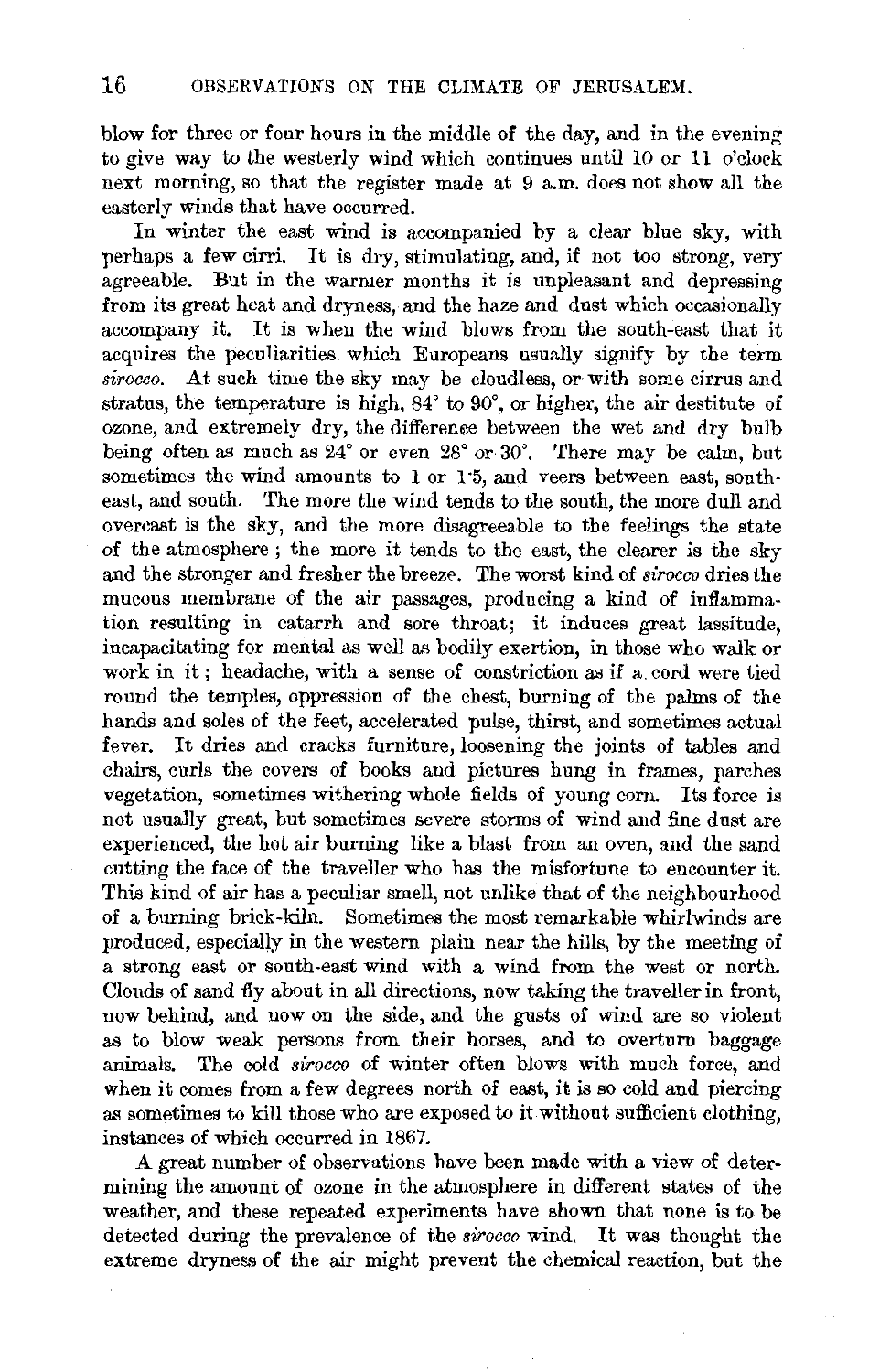result was the same when the paper was kept moistened. The west, northwest, and especially the south-west currents of air are those most richly charged with ozone.

The following is a note of a summer *sirocco* written at the time of its occurrence:-" At 9 a.m. on August 24th, 1877, a brisk wind was blowing direct from the east, there was considerable haze and dust, and high up towards the north-east some cirro-cumulus. In the course of the morning cumulus increased, and became mingled with the haze. At sunset it was 3. The dry bulb at 9 a.m. was  $96^\circ$ , wet bulb  $63^\circ$ ; at 11 a.m., dry bulb  $102^\circ$ , wet bulb  $66^\circ$ ; at noon, dry bulb  $103.3^\circ$ , wet bulb  $66.5^\circ$ . About 5 p.m. a rainbow was observed, and a few drops of rain were said to have fallen a little west of the city. During this remarkable day a very dry, and consequently heavy, stratum of heated air was driven with considerable force from the east, and was met (probably in the western plain) by a moist current from the sea; they did not immediately mingle, but the light moist air passed onwards towards the east over the heavy stratum of hot dry air, the velocity of both being impeded. The wind below continued east all day, sinking gradually from a force of 0"5 to 0·2, and eventually to o·o,and in the evening a light soft breeze sprang up from west-south-west which passed round to west soon after sunset. The next morning the two strata of air had commingled, the sky was clear, excepting some haze in the horizon, temperature very high, 97"5° at 9 a.m., rising to 107° at noon, and the difference between the wet and dry bulb had gone down to 34°. At noon the wind, which until then had been north-east, passed by way of north to west." The termination of a late autumn *sirocco* is different. "November 4th, 1868. After *sirocco* had prevailed for more than thirty days, the wind suddenly changed on October 30th, by way of south to west, a breeze sprang up bringing cumuli and loose masses of nimbus; much dew was deposited during the night, and there were a few drops of rain. Two gusty cloudy days followed, the atmosphere becoming more and more hazy from fine dust, and on the evening of November 2nd a heavy, long-continued shower of rain fell, preceded by thunder. The next day there was more rain, and by the morning of the 5th upwards of an inch had been measured. During the days preceding the rain the barometer and thermometer both fell—the former gradually, the latter more suddenly. At 9 a.m. on October 30th the temperature was  $88^\circ$ , at 9 a.m. on the 31st  $66^\circ$ , and on the 3rd November it had fallen to 53°, a difference of 35° in four days."

It is an old and common saying that a *sirocco* always lasts three days, but like many other popular sayings this is only partially true. *A sirocco*  may last three days, or it may last twenty or even thirty days. Thus in 1868 there was *sirocco* almost every day from 28th September until the weather began to break up for rain on October 30th. During the continuance of *sirocco* there is frequently a partial change in consequence of the sea-breeze of the afternoon reachmg the hills, and the vane is often found pointing to north or north-west at 9 a.m. It occasionally happens that the air has all the qualities of a bad *sirocco* when the wind is blowing from a;

('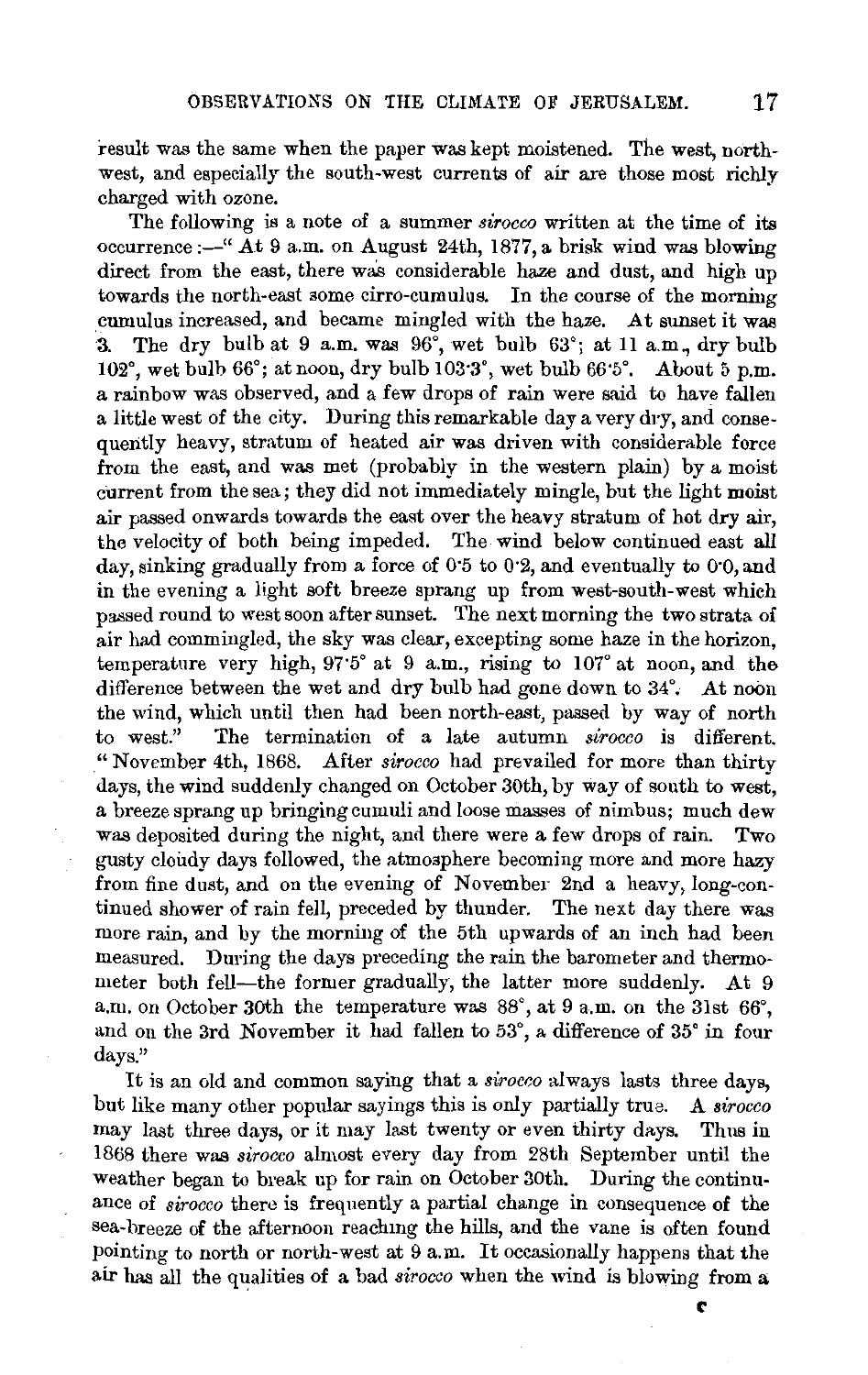northerly or westerly quarter. No doubt the *sirocco* storms are often of the nature of cyclones, and these instances are probably sometimes due to the returning current of a wind which originally proceeded from some point between south and east. But the peculiarities of this wind, its heat, its dryness, and its deficiency in ozone, are probably of telluric origin ; and it appears that whenever a very high temperature prevails for some days without wind, the quality of the air in contact with the surface of the earth becomes modified, and a wind springing up from any quarter may then have for a time the properties of the true *sirocco*  -the *simoom,* or poisonous wind, which usually comes from the interior of Arabia.

4. The mean force of the wind at 0 a.m. has been 0'46 on a mean of ten years. It is greatest in February, March, and April, in which the mean has been 0·65, and least in August, September, and October, when the mean has been 0'30. During the winter months the force of the wind sometimes amounts to  $35$  or  $4$ , on a scale of  $0-6$ , but it is very seldom that damage of a serious nature is done to trees or buildings. The mean number of days on which there was calm at 9 a.m. has been 108 in a year, the greatest number being in the five months from September to January inclusive, when the mean in each month was eleven days. As in all mountain districts, absolute calm is rare for any length of time, and a very delicate instrument might perhaps have detected some movement of the air on many of the days entered as calm, [Table XVI.]

#### *Clouds.*

1. As in other warm countries, clouds are in Palestine a very important element of the climate. Their presence is beneficial in three waysthey are at once a cause and a sign of moisture in the air ; by intercepting the rays of the sun they produce shade which moderates the heat ; and by the evaporation of the water of which they are composed the temperature of the atmosphere is lowered. The mean annual amount of cloud at 9 a.m. on a mean of sixteen years has been 2'8. The amount is smallest in July and August  $(0.6$  and  $0.9)$ ; it rises gradually through the autumn to its maximum in the winter months, and then falls again gradually to its minimum in July. On the same mean, 140 days in the year have been cloudless at 9 a.m., the maximum number being in July (21·5), and the minimum in February and March (5·1 and 5'5). [Table XVII.]

### *Dew.*

1. During the fine weather of the winter months dew falls in Palestine from the same causes and under the same circumstances as in Europe, the moisture contained in the atmosphere being deposited when the night is favourable to the radiation of heat from the surface of the earth. But in the summer months, when the whole country is arid, and there is no water to evaporate, the copious dews are brought entirely by the westerly winds from the sea, If no westerly breeze, or a very light one, springs up

ŕ.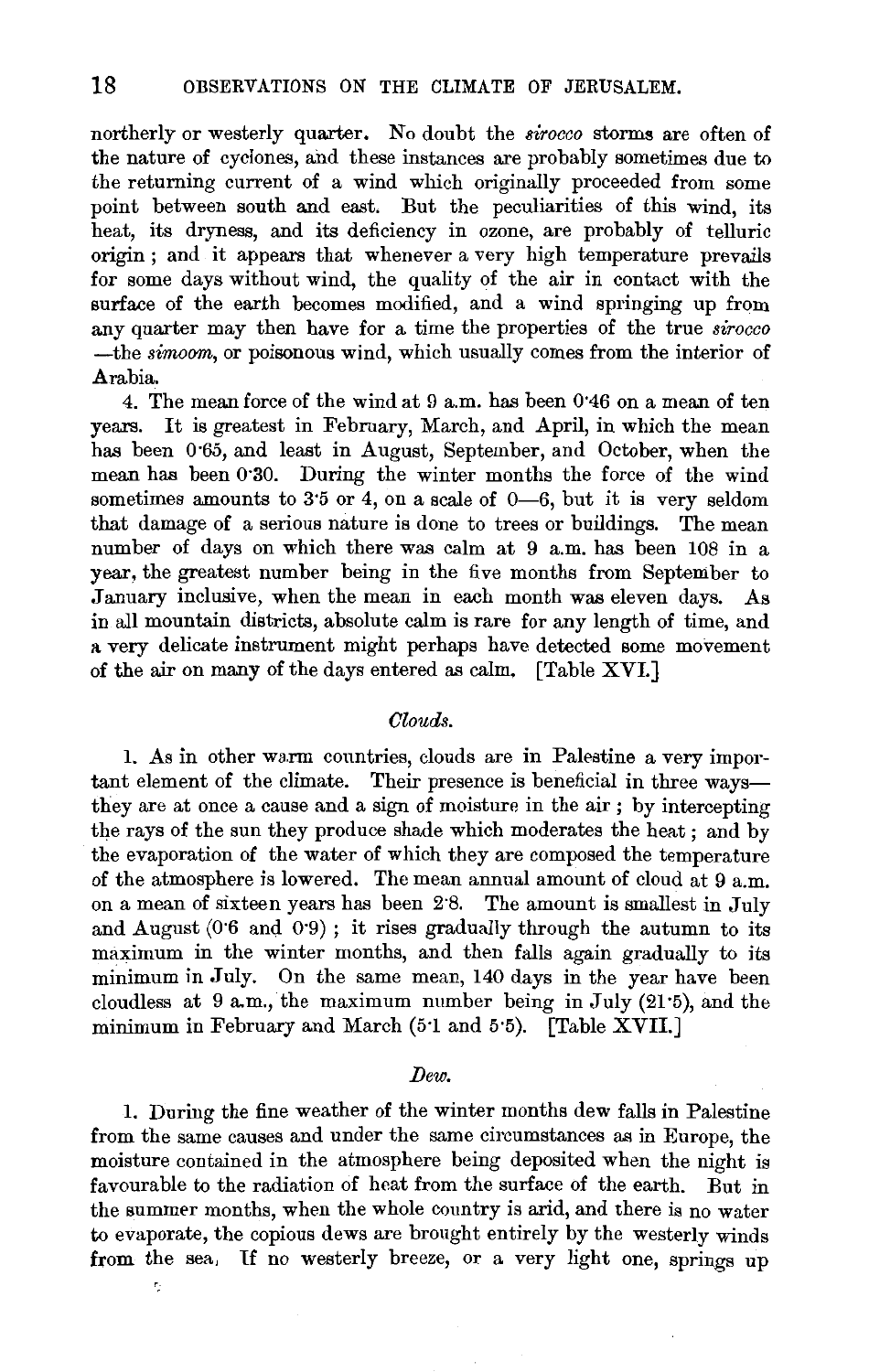towards evening, there is no dew. The heavy dews of summer which modify the climate so remarkably differ from ordinary dew in the manner of their deposition, *being in great part precipitated in the air in the form of mist before being deposited on the earth.'* On summer evenings a few clouds are commonly to be seen in the western horizon soon after sunset. Later in the evening they increase in number, become lower and looser, and sweep past at no great elevation, and often with considerable velocity. After midnight, or earlier, they become still more abundant and still lower, brushing the teps of the hills as they pass, and depositing much of their moisture upon them. Although dew may fall; even in summer, in the usual way on clear nights, the surest sign of a copious deposition is the appearance of clouds with a westerly wind after sunset. Frequently there is a visible moisture in the atmosphere, which yet does not amount to mist or cloud, but produces only a haziness in the horizon, which is indicative of a damp night. Dew is most copious in spring, and in September and October, except during *sirocco* weather, when there is none. It may be noted that clouds and a westerly wind at sunset and afterwards are not always indications of a very damp-night. The dew deposited as a result of this condition early in the evening may, if tl e wind should fall or change to east, entirely evaporate before morning. It is the continuance of the westerly wind through the night that brings abundance of dew. During the prevalence of *sirocco,* and especially when *sirocco* is just commencing or terminating, the sky is sometimes obscured at night by· masses of cirro-cumulus and some stratus intermixed, and when this is the case there is usually no dew. But should a wind spring up from the west, and bring cumulus and mist from the sea, a deposit of dew takes place.

After a very dewy night the sky at daybreak is obscured-and often houses; trees, &c., also--by a thick mist, the ground, plants, stones, and especially tents, being wet as if rain had fallen. As the sun rises the mist begins to clear, and large masses of loose flocculent clouds are formed, between which the bright blue sky is here and there visible. These masses of cloud become smaller and denser as the heat increases, forming beautiful cumuli; which in their turn disappear and give place to the-dull blue sky usual in summer. The time at which these moming clouds entirely disappear depends on their amount and the heat of the weather.. Frequently the sky is quite clear by 9 o'clock, and it is rare for more than one or two masses of cumulus to remain later than 10 or 11 o'clock, but during the day, when the wind is not easterly, a little light cloud may sometimes be seen to form in the sky, and after growing for a time gradually but quickly disappear, to be soon followed by another. This "one cloud" often attracts the attention of the traveller, and becomes an object of

1 "Aristotle supposed dew to be a species of rain, formed in the lower atmosphere in consequence of the moisture which had been carried up during the day by evaporation being condensed by the cold of the night into minute drops."-" Penny Cyclop." Art. DEw.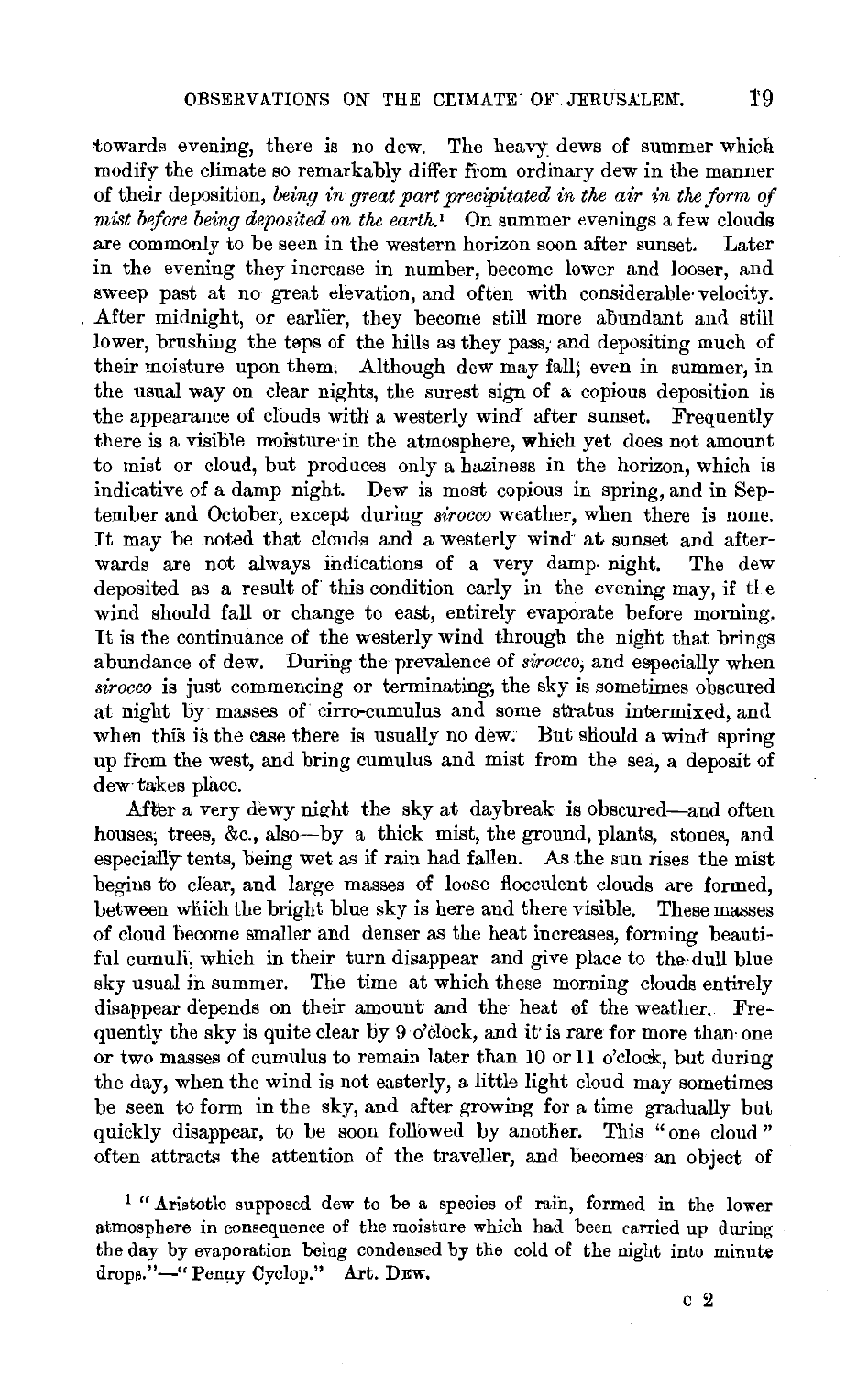interest to him as he goes on his way, and not improbably it suggested to St. James that beautiful simile of human life, "What is your life? It is even a vapour ( $d\tau\mu\lambda\sigma$ ) that appeareth for a little time and then vanisheth away."

## NoTE.

The unhealthy period of the year, the period in which the climatic diseases of the country, such as ophthalmia, fevers, and dysentery, are most prevalent, extends from May to October inclusive. Six things strongly characterise this period. 1. Almost entire absence of rain ; 2. Low atmospheric pressure with small range ; 3. High temperature with great daily range ; 4. Great dryness of the atmosphere ; 5. A very small amount of cloud ; and 6. Except at the beginning and end of the period, a minimum of easterly winds.

TABLE I.-Showing date of commencement and termination of rains, and the duration of the rainy and dry seasons.

|                                                                                                                                                                                                                                        | Date of                                                                                                                                                                                                                                                                                                                                                                                                                                                           |                                                                                                                                                                                                                                                                                                                                                                                                 |                                                                                                                                                                         | Duration of                                                                                                                                                            |
|----------------------------------------------------------------------------------------------------------------------------------------------------------------------------------------------------------------------------------------|-------------------------------------------------------------------------------------------------------------------------------------------------------------------------------------------------------------------------------------------------------------------------------------------------------------------------------------------------------------------------------------------------------------------------------------------------------------------|-------------------------------------------------------------------------------------------------------------------------------------------------------------------------------------------------------------------------------------------------------------------------------------------------------------------------------------------------------------------------------------------------|-------------------------------------------------------------------------------------------------------------------------------------------------------------------------|------------------------------------------------------------------------------------------------------------------------------------------------------------------------|
| Seasons.                                                                                                                                                                                                                               | Commencement.                                                                                                                                                                                                                                                                                                                                                                                                                                                     | Termination.                                                                                                                                                                                                                                                                                                                                                                                    | Rainy Season.                                                                                                                                                           | Following<br>Dry Season.                                                                                                                                               |
| 1860-1<br>$1861 - 2$<br>1862-3<br>1863-4<br>1864-5<br>$1865 - 6$<br>1866-7<br>1867-8<br>1868-9<br>1869-70<br>1870–1<br>1871-2<br>$1872 - 3$<br>1873-4<br>1874-5<br>1875-6<br>1876-7<br>1877-8<br>1878-9<br>1879-80<br>1880-1<br>1881-2 | November 12th<br>November 14th<br>November<br>1st<br>13 <sub>th</sub><br>October<br>November 10th<br>November<br>1st<br>4 <sub>th</sub><br>October<br>November 10th<br>November 2nd<br>November 15th<br>October<br>13th<br>23rd<br>October<br>6th<br>October<br>24 <sub>th</sub><br>Octobe <b>r</b><br>November 3rd<br>November 13th<br>9th<br>October<br>20 <sub>th</sub><br>October<br>November 28th<br>28th<br>October -<br>17th<br>October<br>5th<br>November | May 25th<br>April 29th<br>April 28th<br>April 26th<br>May 9th<br>April 21st<br>May 12th<br>27th<br>May<br>7th<br>May<br>April 22nd<br>2 <sub>nd</sub><br>May<br>May<br>24th<br>May<br>3rd<br>5th<br>$_{\rm April}$<br><b>1st</b><br>Мау<br>May 16th<br>April 28th<br>Мау<br>7th<br>$A\,{\rm pril}$<br>2nd<br>2nd<br>May<br>$\mathbf{M}\mathbf{a}\mathbf{v}$<br>21st<br>May 23rd<br>Means<br>. . | days<br>195<br>167<br>179<br>197<br>181<br>172<br>221<br>200<br>187<br>159<br>202<br>215<br>210<br>164<br>180<br>186<br>202<br>200<br>126<br>188<br>217<br>200<br>188.5 | days<br>172<br>185<br>167<br>197<br>175<br>165<br>181<br>158<br>191<br>173<br>173<br>134<br>173<br>211<br>195<br>145<br>174<br>204<br>208<br>167<br>167<br>٠.<br>176.9 |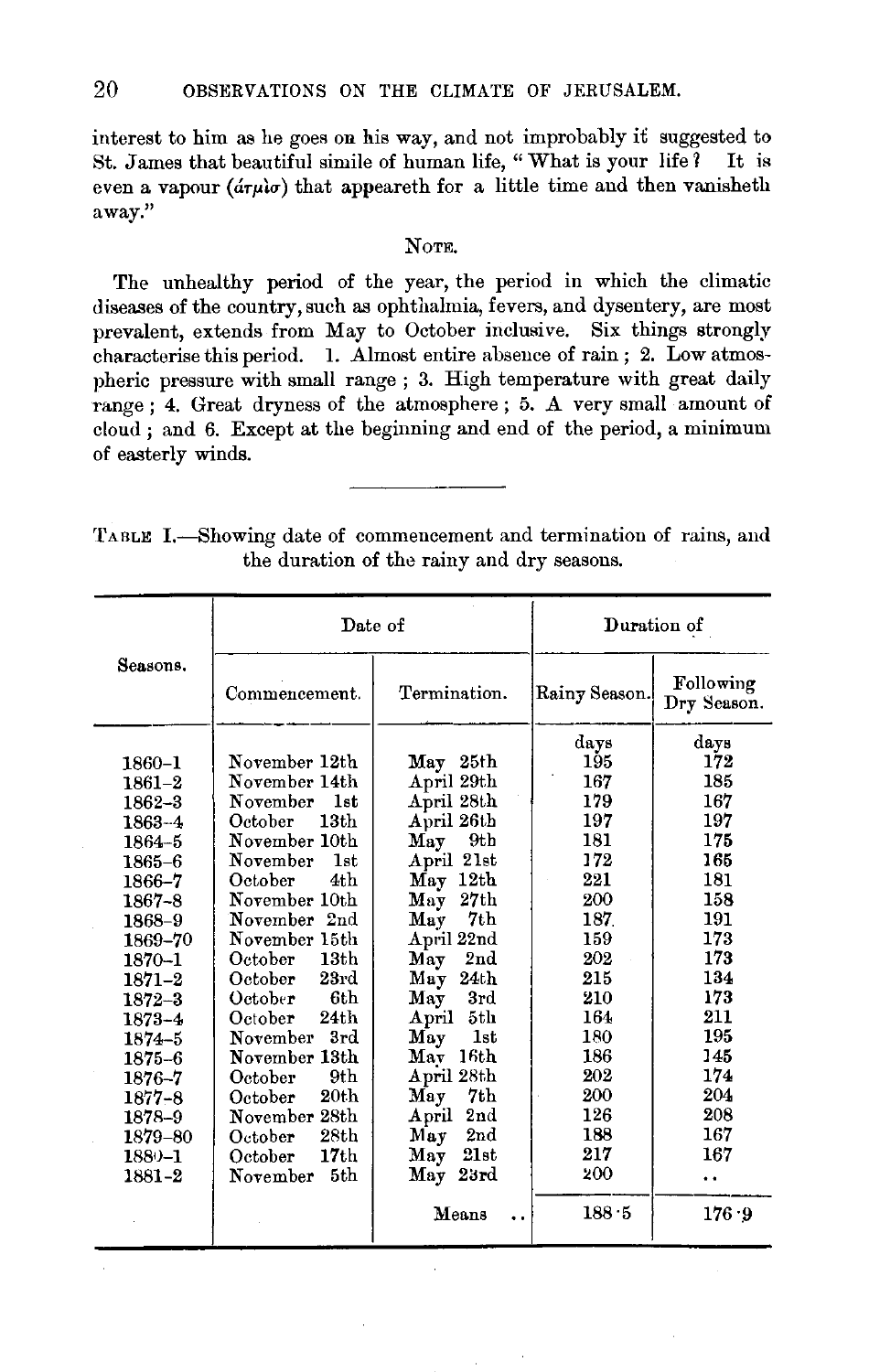| Seasons.                      |                      |                         | $1860 - 1$             |              | 1861–2      |                      | 1862-3      |                      | 1863–4        |
|-------------------------------|----------------------|-------------------------|------------------------|--------------|-------------|----------------------|-------------|----------------------|---------------|
| Months.                       |                      | Days.                   | Inches.                | Days.        | Inches.     | Days.                | Inches.     | Days.                | Inches.       |
| ${\bf September}$             | . .                  |                         |                        | ٠.           |             | $\cdot$              | . .         | . .                  |               |
| October                       | . .                  | . .                     | . .                    | . .          |             | . .                  | . .         | 7                    | 1.900         |
| November                      | . .                  | 2                       | ·105                   | 3            | $\cdot$ 184 | 9                    | 2.957       | ı                    | ·190          |
| $\rm December$                | . .                  | 7                       | $2\mathord{\cdot} 191$ | 13           | 7.763       | 7                    | 2.587       | 12                   | 7.125         |
| January                       | . .                  | 14                      | 9.663                  | 14           | 12.409      | 10                   | 9.109       | 8                    | 6.890         |
| February                      | . .                  | 7                       | 6.495                  | 7            | 2.270       | 7                    | 2.402       | 5                    | 1.503         |
| March                         | . .                  | 5                       | 2.402                  | 3            | $-633$      | þ.                   | 3.69.5      | 4                    | 1.082         |
| April<br>$\ddot{\phantom{0}}$ | . .                  | 1                       | $\cdot$ 316            | 4            | 1:003       | 7                    | 2.112       | 6                    | 1.648         |
| May<br>. .                    | $\ddot{\phantom{0}}$ | 4                       | .475                   |              | . .         | . .                  | . .         | $\ddot{\phantom{0}}$ |               |
| Totals                        | Ξ.                   | 40                      | 21.647                 | 44           | 24.262      |                      | 22.862      | 43                   | 20.338        |
| Seasons.                      |                      |                         | $1864 - 5$             |              | $1865 - 6$  |                      | 1866-7      |                      | 1867-8        |
| Month.                        |                      | Days.                   | Inches.                | Days.        | Inches.     | Days.                | Inches.     | Davs.                | Inches.       |
| September                     | $\ddot{\phantom{0}}$ | $\overline{\mathbf{2}}$ | 091                    | . .          |             | $\ddot{\phantom{0}}$ | . .         | $\cdot$              | $\cdot$       |
| October                       | . .                  | . .                     | . .                    | . .          | . .         | 5                    | 1.745       |                      |               |
| November                      | . .                  | 4                       | 2.645                  | 11           | 1:560       | 8                    | 1.835       | 4                    | 2.240         |
| December                      | . .                  | 7                       | 1.648                  | 11           | 5.450       | 13                   | 2.970       | 10                   | 6.975         |
| January                       | . .                  | 7                       | 4:541                  | 14           | 5.055       | 11                   | 9.245       | у                    | 3.565         |
| February                      | $\ddot{\phantom{a}}$ | 8                       | 5.084                  | 9            | 3.175       | 12                   | 6.067       | 18                   | 10.925        |
| March                         | . .                  | 5                       | $-422$                 | 9            | 3.460       | 8                    | 2.135       | 7                    | 3.285         |
| April<br>$\ddot{\phantom{a}}$ | . .                  | 3                       | -765                   | 4            | -290        | 3                    | 2.010       | 13                   | 1.928         |
| May                           | . .                  | 3                       | -370                   | . .          | . .         | 5                    | $-730$      | 1                    | $\cdot$ 140   |
| Totals                        | . .                  | 37                      | 15.475                 | 58           | 18.990      | 65                   | 26.737      | 62                   | 29.058        |
| Seasons.                      |                      |                         | 1868-9                 |              | 1869-70     |                      | $1870 - 1$  |                      | 1871-2        |
| Months.                       |                      | Davs.                   | Inches.                | Days.        | Inches.     | Days.                | Inches.     |                      | Days. Inches. |
| September                     | $\ddot{\phantom{0}}$ | . .                     | $\cdot$ .              | 1            | $\cdot$ 270 |                      |             |                      |               |
| October                       | $\ddot{\phantom{0}}$ |                         |                        | . .          |             | 4                    | 2.290       | 2                    | 1.580         |
| November                      | . .                  | 7                       | 1.186                  | 6            | 1.470       | ı                    | $\cdot$ 010 | 1                    | $\cdot$ 100   |
| December                      | . .                  | 13                      | 8.047                  | 5            | 1.165       | 4                    | 1.450       | 13                   | 6.489         |
| January                       |                      | 15                      | 7.715                  | 9            | 1.235       | 9                    | 2.43        | 6                    | 3.105         |
| February                      | . .                  | 12                      | 3.265                  | $\mathbf{I}$ | -690        | 11                   | 4.415       | 17                   | 5.249         |
| $\rm March$                   | . .                  | $\overline{\mathbf{4}}$ | 1.945                  | 9            | 3.990       | 16                   | 6.747       | 7                    | 1.430         |
| April<br>$\ddot{\phantom{0}}$ | . .                  | 8                       | 2.363                  | 13           | 3.719       | 3                    | 1:100       | 4                    | $-420$        |
| May<br>                       | . .                  | $\overline{2}$          | -395                   | . .          | . .         | 1                    | $\cdot$ 190 | 3                    | $\cdot$ 108   |
| Totals                        | $\ddot{\phantom{0}}$ | 61                      | 24.916                 | 43           | 12.263      | 49                   | 19.145      | 53                   | 18.481        |

TABLE H.-Showing the number of days on which rain fell, and the amount of rain in each month during  $22$  rainy seasons, from  $1860-1$  to  $1881-2$ .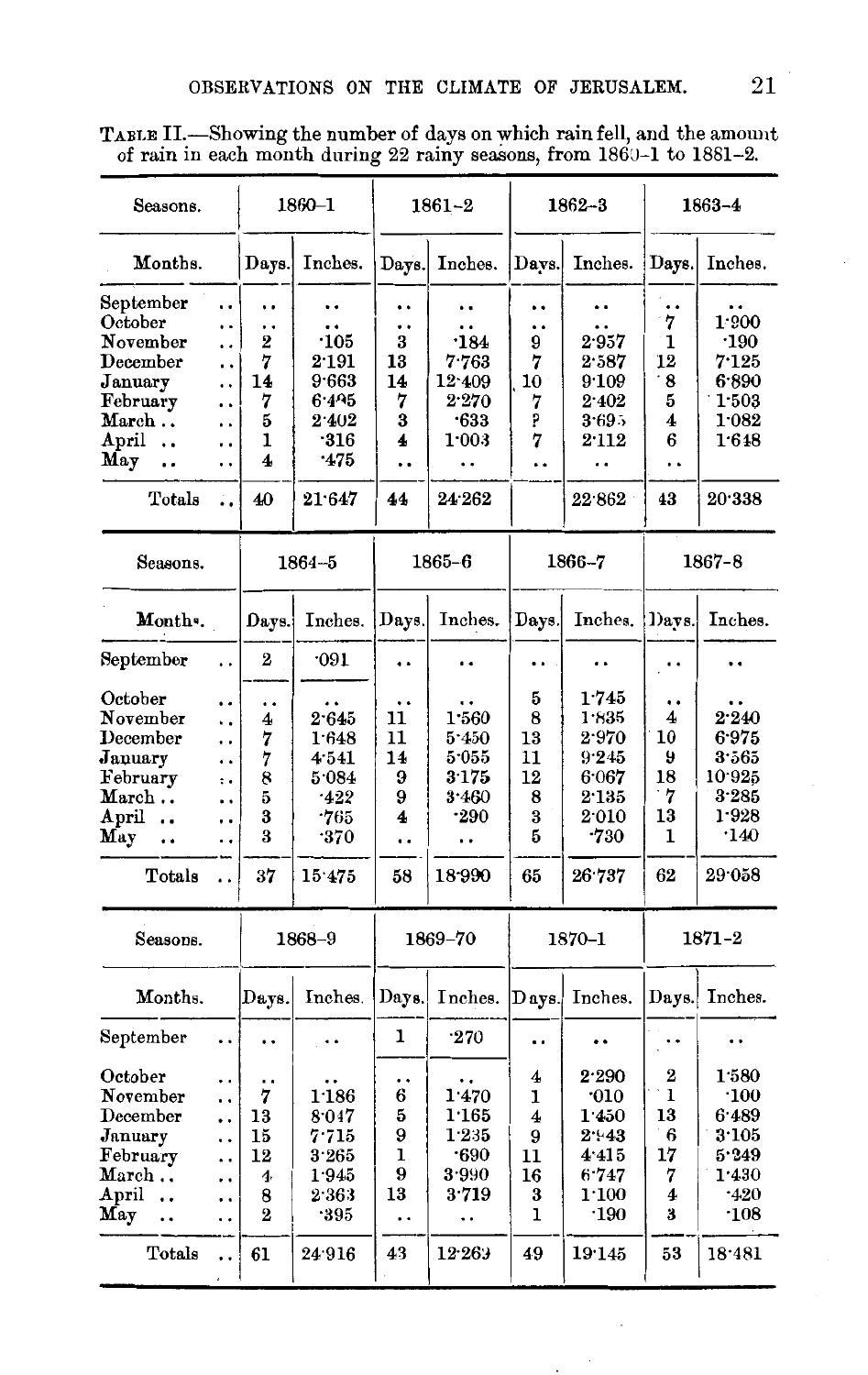| Seasons.                                                                                                           |                                                                                          |                                                                                      | $1872 - 3$                                                                             |                                                             | $1873 - 4$                                                                           |                                                                                  | $1874 - 5$                                                              |                                                          |                                                         | $1875 - 6$                                                                                |
|--------------------------------------------------------------------------------------------------------------------|------------------------------------------------------------------------------------------|--------------------------------------------------------------------------------------|----------------------------------------------------------------------------------------|-------------------------------------------------------------|--------------------------------------------------------------------------------------|----------------------------------------------------------------------------------|-------------------------------------------------------------------------|----------------------------------------------------------|---------------------------------------------------------|-------------------------------------------------------------------------------------------|
| Months.                                                                                                            |                                                                                          | Days.                                                                                | Inches.                                                                                | Days.                                                       | Inches.                                                                              | Days.                                                                            | Inches.                                                                 |                                                          | Days.                                                   | Inches.                                                                                   |
| September                                                                                                          | . .                                                                                      |                                                                                      | ٠.                                                                                     |                                                             |                                                                                      | . .                                                                              |                                                                         |                                                          | ı                                                       | 030                                                                                       |
| October<br>November<br>December<br>January<br>February<br>March<br>April<br>May<br>Totals                          | <br>. .<br><br>$\ddot{\phantom{0}}$<br><br><br><br>. .<br>. .                            | 4<br>7<br>7<br>$\overline{\mathbf{4}}$<br>10<br>11<br>$\bf{2}$<br>$\mathbf{1}$<br>46 | ·310<br>3.390<br>6.235<br>$\cdot$ 130<br>6.032<br>1.935<br>.890<br>0.010<br>18.942     | ı<br>7<br>13<br>15<br>12<br>20<br>3<br>. .<br>71            | 010<br>4.410<br>9.300<br>8.430<br>7.215<br>10.017<br>$\cdot$ 130<br><br>39.512       | . .<br>6<br>6<br>14<br>12<br>14<br>4<br>$\bf{1}$<br>57                           | 2.510<br>1.435<br>6.790<br>4.085<br>10.520<br>1.040<br>$-230$<br>26.610 |                                                          | 6<br>9<br>7<br>10<br>7<br>8<br>4<br>51                  | . .<br>1:120<br>3.190<br>3.420<br>4.140<br>$2\cdot 270$<br>1.965<br>350<br>16.455         |
|                                                                                                                    |                                                                                          |                                                                                      |                                                                                        |                                                             |                                                                                      |                                                                                  |                                                                         |                                                          |                                                         |                                                                                           |
| Seasons.                                                                                                           |                                                                                          |                                                                                      | $1876 - 7$                                                                             |                                                             | $1877 - 8$                                                                           | 1878-9                                                                           |                                                                         |                                                          |                                                         | 1879–80                                                                                   |
| Months.                                                                                                            |                                                                                          | Days.                                                                                | Inches.                                                                                | Days.                                                       | Inches.                                                                              | Days.                                                                            | Inches.                                                                 |                                                          | Days.                                                   | Inches.                                                                                   |
| September                                                                                                          |                                                                                          |                                                                                      | . .                                                                                    | . .                                                         | . .                                                                                  | 2                                                                                | -790                                                                    |                                                          | ٠.                                                      |                                                                                           |
| October<br>November<br>December<br>January<br>February<br>March<br>April<br>May<br>$\ddot{\phantom{a}}$<br>'Totals | <br><br><br><br>٠.<br>. .<br><br><br>$\ddot{\phantom{a}}$                                | 1<br>7<br>3<br>9<br>13<br>5<br>3<br><br>41                                           | $-080$<br>1.690<br>$-490$<br>1.595<br>8.759<br>$-885$<br>$\cdot$ 210<br><br>$13 - 700$ | 5<br>11<br>13<br>14<br>13<br>7<br>$\overline{2}$<br>3<br>68 | 2.180<br>5.015<br>7345<br>13.390<br>11.490<br>2.350<br>$\cdot$ 510<br>.652<br>42.932 | <br>1<br>4<br>6<br>6<br>17<br>3<br><br>37                                        | $-025$<br>3.000<br>.980<br>2.265<br>7.520<br>1.520<br><br>15.310        |                                                          | 3<br>5<br>6<br>15<br>12<br>7<br>6<br>$\mathbf{1}$<br>55 | $\cdot$ 815<br>.685<br>4.235<br>5.995<br>4.035<br>5.635<br>2.065<br>$\cdot 100$<br>23.565 |
| Seasons.                                                                                                           |                                                                                          |                                                                                      | 1880-1                                                                                 |                                                             | $1881 - 2$                                                                           |                                                                                  | Mean of 22 seasons.                                                     |                                                          |                                                         |                                                                                           |
| Months.                                                                                                            |                                                                                          | Days.                                                                                | Inches.                                                                                | Days.                                                       | Inches.                                                                              |                                                                                  | Days.                                                                   |                                                          |                                                         | Inches.                                                                                   |
| September<br>October<br>November<br>December<br>January<br>February<br>March<br>April.<br>May<br><br>Totals        | <br><br>$\ddot{\phantom{0}}$<br><br>. .<br><br>. .<br>. .<br>. .<br>$\ddot{\phantom{a}}$ | ٠.<br>1<br>5<br>15<br>-3<br>12<br>10<br>8<br>$\bf{2}$<br>56                          | .400<br>.860<br>12.995<br>1.275<br>4.430<br>4.355<br>2.205<br>$\cdot$ 065<br>26:585    | . .<br><br>5<br>8<br>11<br>16<br>4<br>12<br>4<br>60         | <br>2.430<br>1.720<br>3.075<br>12.590<br>-970<br>3.650<br>-570<br>25.005             | ٠.<br>1.50<br>5.31<br>9.04<br>10.28<br>10.43<br>8:51<br>5:45<br>1.59<br>$52.11*$ |                                                                         | ٠.<br>1.664<br>4.718<br>5.479<br>5.207<br>3.531<br>1.448 |                                                         | .514<br>·199<br>22.760                                                                    |
|                                                                                                                    |                                                                                          |                                                                                      |                                                                                        |                                                             |                                                                                      |                                                                                  |                                                                         |                                                          |                                                         |                                                                                           |

 $*$  21 seasons.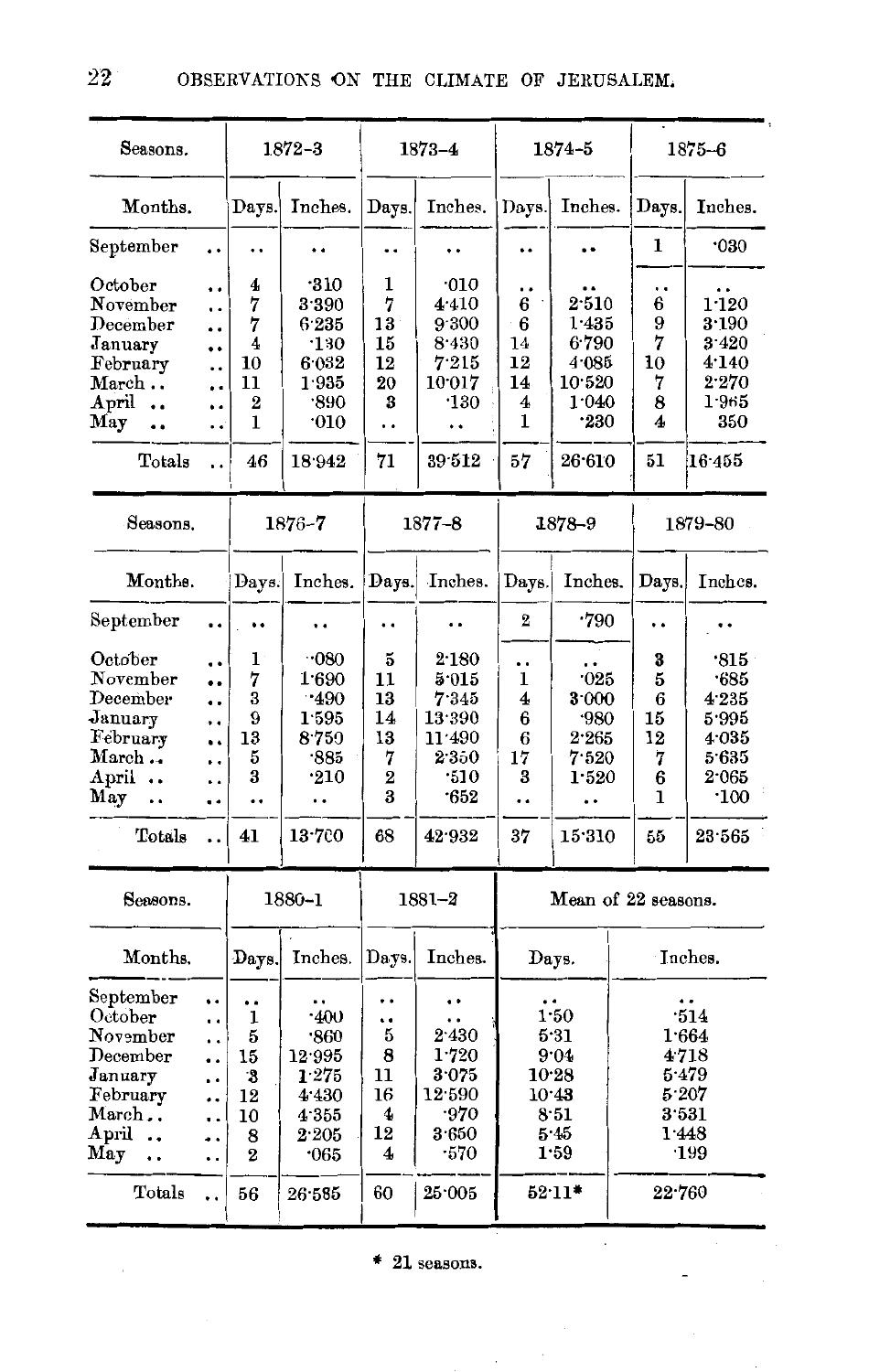|                                                  |                         | $1860 - 1$              |                  | $1861 - 2$ |                      | $1862 - 3$       |             | $1863 - 4$       |  |
|--------------------------------------------------|-------------------------|-------------------------|------------------|------------|----------------------|------------------|-------------|------------------|--|
|                                                  |                         | Days of                 |                  | Days of    |                      | Days of          |             | Days of          |  |
|                                                  | rain.                   | interval.               | rain.            | interval.  | rain.                | interval.        | rain.       | interval.        |  |
|                                                  | 1                       | 6                       | ı                | 7          | ı                    | 15               | ı           | $\boldsymbol{2}$ |  |
|                                                  | 1                       | 11                      | 1                | 7          | 4                    | $\mathbf 1$      | $\mathbf 2$ | 9                |  |
|                                                  | ı                       | 3                       | 1                | 7          | $\bf{2}$             | $\bf{2}$         | 3           | 1                |  |
|                                                  | $\overline{\mathbf{2}}$ | 9                       | ı                | 1          | 1                    | 3                | ı           | 9                |  |
|                                                  | ı                       | 2                       | 6                | ı          | ı                    | 4                | 1           | 22               |  |
|                                                  | ı                       | 1                       | ı                | 3          | ı                    | 4                | 1           | 7                |  |
|                                                  | $\mathbf{1}$            | $\mathbf{I}$            | ı                | $\bf{z}$   | 1                    | 2                | 7           | 9                |  |
|                                                  | ı                       | 22                      | 1                | 4          | 1                    | $\boldsymbol{2}$ | 2           | ı                |  |
|                                                  | 3                       | 3                       | 2                | ı          | 1                    | 11               | $\bf{2}$    | 6                |  |
|                                                  | 14                      | $\overline{\mathbf{4}}$ | 5                | 4          | 3                    | 5                | 4           | 4                |  |
|                                                  | $\boldsymbol{2}$        | 7                       | 5                | 7          | ı                    | 10               | 3           | 7                |  |
|                                                  | ı                       | 3                       | 4                | 5          | 1                    | 5                | ı           | 12               |  |
|                                                  | 1                       | 16                      | ı                | $\bf{2}$   | 6                    | $\boldsymbol{2}$ | 1           | 3                |  |
|                                                  | ı                       | 12                      | ı                | ı          | 4                    | $\overline{2}$   | 1           | $\mathbf 2$      |  |
|                                                  | ı                       | $\bf{z}$                | ı                | 10         | 1                    | 5                | ı           | $\bf{2}$         |  |
|                                                  | 3                       | 22                      | $\overline{2}$   | 5          | 1                    | ı                | 2           | 13               |  |
|                                                  | 1                       | 19                      | 3                | 12         | 1                    | 8                | 3           | 21               |  |
|                                                  | 1                       | $\mathbf 1$             | $\boldsymbol{2}$ | 17         | (?) 2                | þ                | 1           | 16               |  |
|                                                  | $\overline{2}$          | 11                      | 1                | 20         | 1                    | 3                | ı           | 1                |  |
|                                                  | ı                       |                         | $\overline{2}$   | 7          | ı                    | 9                | 1           | 4                |  |
|                                                  |                         |                         | 2                |            | 3                    | 1                | 1           | 3                |  |
|                                                  |                         |                         |                  |            | $\overline{2}$       |                  | 3           |                  |  |
|                                                  |                         |                         |                  |            |                      |                  |             |                  |  |
|                                                  |                         | . .                     | . .              |            | . .                  | . .              |             |                  |  |
| Rainy periods. .                                 | 20                      | . .                     | 21               | . .        | 22                   | . .              | 22          |                  |  |
| Rainy days<br>                                   | 40                      | . .                     | 44               |            | $\ddot{\phantom{0}}$ | . .              | 43          |                  |  |
| Dry days<br>. .                                  | 155                     | ٠.                      | 123              | . .        | . .                  | . .              | 154         | . .              |  |
| $\mathbf{Duration}$<br>of rainy > days<br>season | 195                     | . .                     | 167              |            | 179                  |                  | 197         |                  |  |

TABLE III.—Showing the number of days in each rainy period, and the interval of fine weather following.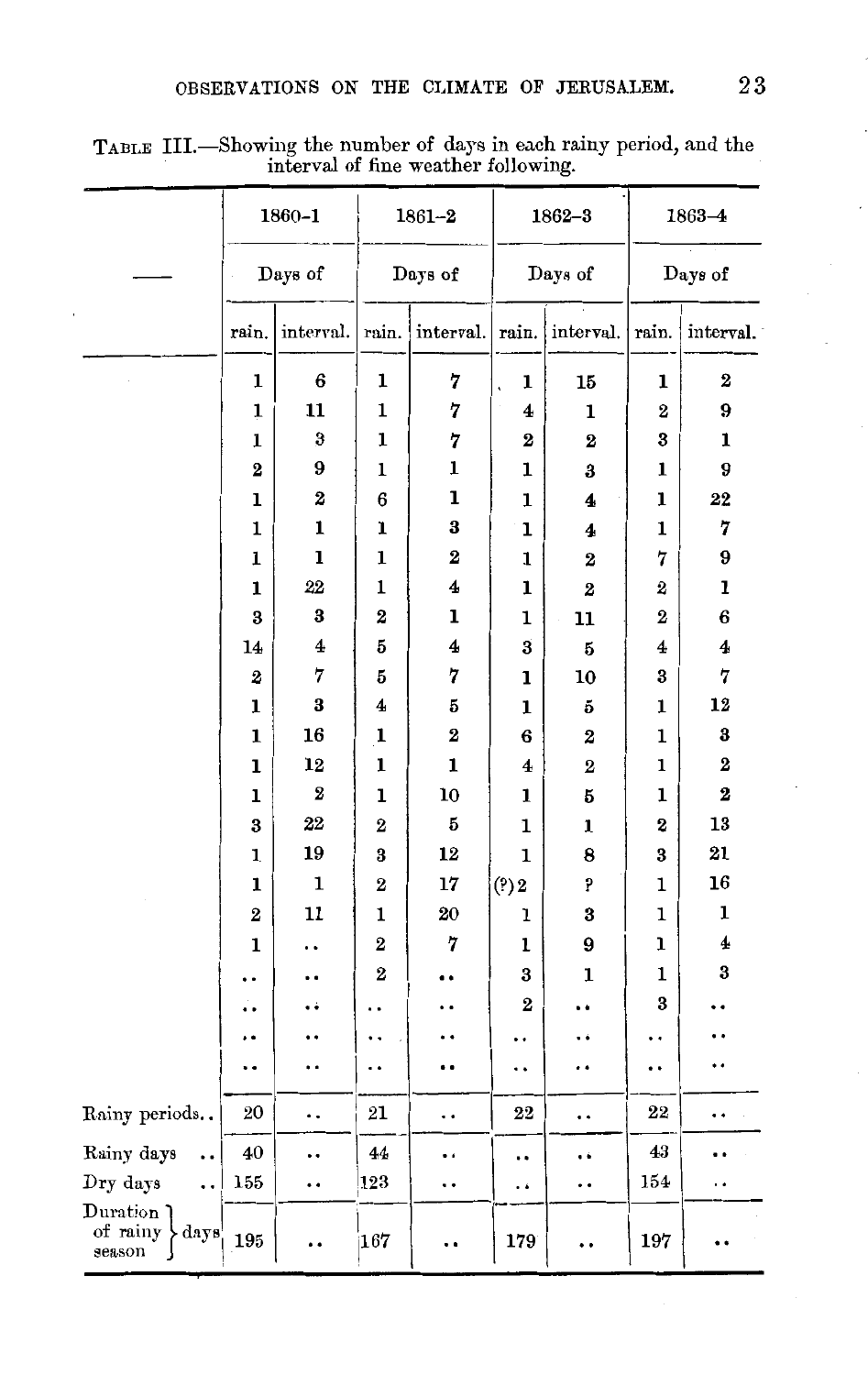|                                            | $1864 - 5$       |                |                  | $1865 - 6$       |                         | 1866-7               | 1867-8   |                 |  |
|--------------------------------------------|------------------|----------------|------------------|------------------|-------------------------|----------------------|----------|-----------------|--|
|                                            |                  |                |                  |                  |                         |                      |          |                 |  |
|                                            |                  | Days of        |                  | Days of          |                         | Days of              | Days of  |                 |  |
|                                            | rain.            | interval.      | rain.            | interval.        | rain.                   | nterval.             |          | rain. interval. |  |
|                                            | 1                | 11             | 3                | 10               | 1                       | 15                   | 1        | ı               |  |
|                                            | 1                | 2              | 2                | 4                | 3                       | ı                    | 3        | 19              |  |
|                                            | 2                | 9              | 4                | 1                | 1                       | 7                    | 2        | 7               |  |
|                                            | 2                | 3              | 2                | 12               | 3                       | 7                    | 2        | 1               |  |
|                                            | 3                | 1              | 3                | 11               | $\boldsymbol{2}$        | 4                    | 3        | 9               |  |
|                                            | ı                | 8              | 8                | $\bf{6}$         | $\overline{\mathbf{2}}$ | 5                    | 3        | ${\bf 13}$      |  |
|                                            | ı                | 14             | 7                | $\boldsymbol{2}$ | ı                       | 9                    | 4        | ı               |  |
|                                            | ı                | $\bf{2}$       | $\overline{2}$   | 3                | 4                       | 4                    | 2        | 3               |  |
|                                            | 3                | 11             | 2                | 1                | 3                       | 8                    | 2        | 6               |  |
|                                            | 3                | 6              | ı                | $\boldsymbol{2}$ | 3                       | $\boldsymbol{2}$     | 1        | 1               |  |
|                                            | 2                | 9              | 1                | $\boldsymbol{4}$ | ı                       | 1                    | 3        | 3               |  |
|                                            | 1                | 5              | 2                | 6                | 3                       | 4                    | 1        | 3               |  |
|                                            | 3                | ı              | $\boldsymbol{2}$ | 1                | 6                       | 13                   | 6        | $\bf{2}$        |  |
|                                            | ı                | $\overline{2}$ | ı                | 6                | 3                       | 3                    | 8        | 7               |  |
|                                            | ı                | $\bf{2}$       | $\boldsymbol{2}$ | 6                | $\boldsymbol{2}$        | 3                    | 2        | ı               |  |
|                                            | 1                | 3              | 5                | 6                | $\bf{2}$                | 3                    | 3        | 13              |  |
|                                            | 1                | ı              | 1                | 2                | ı                       | ı                    | 2        | 5               |  |
|                                            | ı                | 8              | ı                | 3                | 2                       | 8                    | 5        | 3               |  |
|                                            | 1                | 8              | 4                | 9                | 6                       | 10                   | 3        | 8               |  |
|                                            | ı                | 16             | ı                | 4                | 2                       | 2                    | $\bf{2}$ | 1               |  |
|                                            | 1                | ı              | 2                | 15               | $\mathbf 2$ .           | 8                    | 3        | 31              |  |
|                                            | $\boldsymbol{2}$ | 18             | 2                | ٠.               | 3.                      | $\boldsymbol{2}$     | 1        |                 |  |
|                                            | 2                | 3              |                  |                  | 1                       | 8                    |          |                 |  |
|                                            | 1                |                |                  |                  | 3                       | 28                   |          |                 |  |
|                                            |                  | . .            | ٠.               |                  | 5                       | . .                  |          | . .             |  |
| Rainy periods                              | 24               | . .            | 22               | . .              | 25                      |                      | 22       | . .             |  |
| Rainy days<br>. .                          | 37.              | . .            | 58               | . .              | 65                      | ٠.                   | 62       | . .             |  |
| Dry days<br>                               | 144              | . .            | 114              | . .              | 156                     |                      | 138      |                 |  |
| Duration ?<br>of rainy<br>  days<br>season | 181              | . .            | 172              |                  | 221                     | $\ddot{\phantom{a}}$ | 200      | . .             |  |

TABLE III-continued.

 $\sim$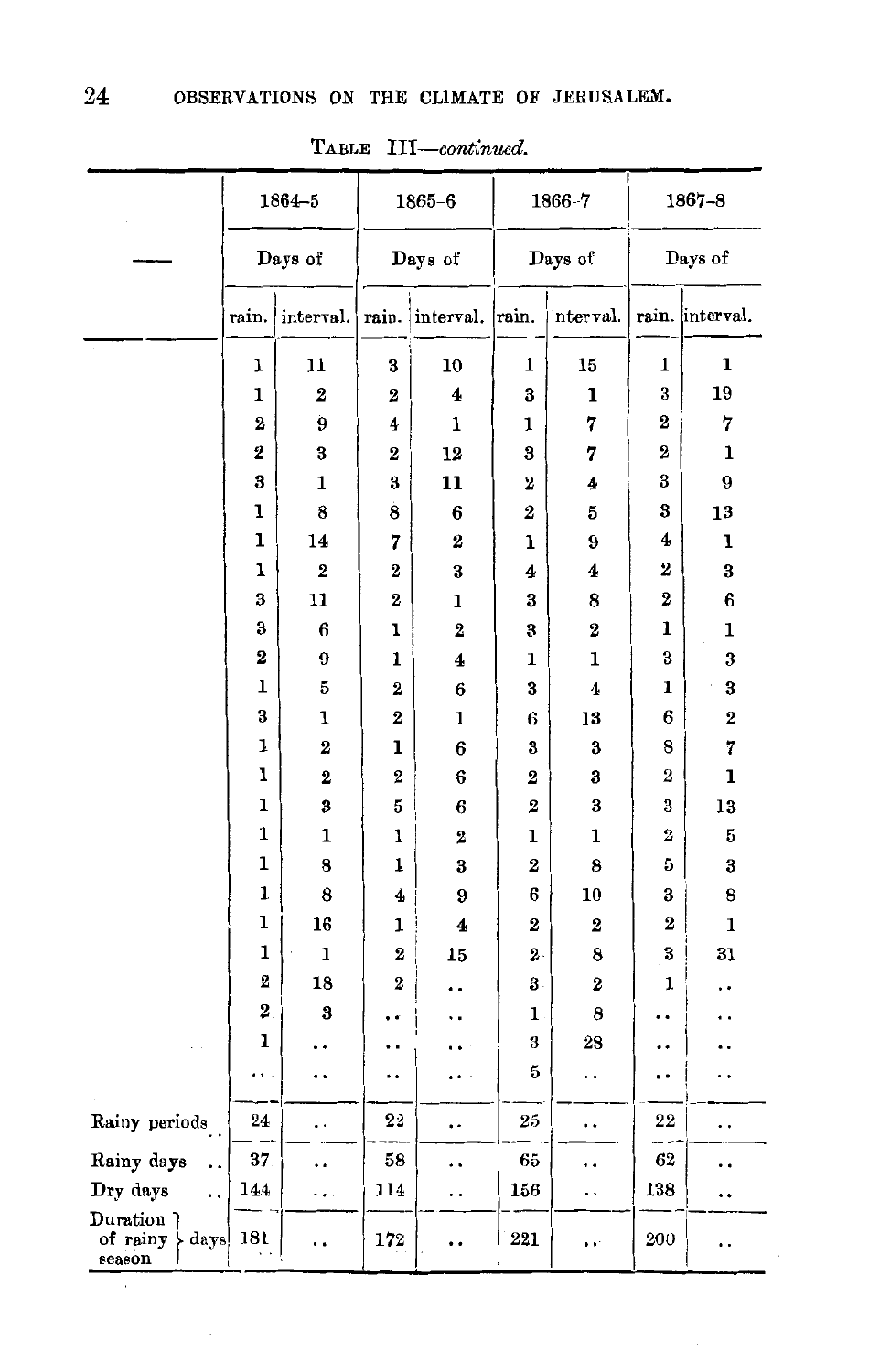|                                                    |                                                                                                                                                                                                                                                                                                                          | 1868-9                                                                                                                                                                                                                                                      |                                                                                                                                                                                                                                                                                                                                 | 1869-70                                                                                                                                                                                      |                                                                                                                                               | 1870-1                                                                                                                                                |                                                                                                                                                                                              | $1871 - 2$                                                                                                                                                               |
|----------------------------------------------------|--------------------------------------------------------------------------------------------------------------------------------------------------------------------------------------------------------------------------------------------------------------------------------------------------------------------------|-------------------------------------------------------------------------------------------------------------------------------------------------------------------------------------------------------------------------------------------------------------|---------------------------------------------------------------------------------------------------------------------------------------------------------------------------------------------------------------------------------------------------------------------------------------------------------------------------------|----------------------------------------------------------------------------------------------------------------------------------------------------------------------------------------------|-----------------------------------------------------------------------------------------------------------------------------------------------|-------------------------------------------------------------------------------------------------------------------------------------------------------|----------------------------------------------------------------------------------------------------------------------------------------------------------------------------------------------|--------------------------------------------------------------------------------------------------------------------------------------------------------------------------|
|                                                    |                                                                                                                                                                                                                                                                                                                          | Days of                                                                                                                                                                                                                                                     |                                                                                                                                                                                                                                                                                                                                 | Days of                                                                                                                                                                                      |                                                                                                                                               | Days of                                                                                                                                               | Days of                                                                                                                                                                                      |                                                                                                                                                                          |
|                                                    | rain.                                                                                                                                                                                                                                                                                                                    | interval.                                                                                                                                                                                                                                                   | rain.                                                                                                                                                                                                                                                                                                                           | interval.                                                                                                                                                                                    | rain.                                                                                                                                         | interval.                                                                                                                                             | rain.                                                                                                                                                                                        | interval.                                                                                                                                                                |
|                                                    | 2<br>$\overline{2}$<br>$\mathbf 1$<br>$\mathbf 1$<br>ı<br>$\ddot{\textbf{4}}$<br>1<br>4<br>$\bf{2}$<br>$\overline{\mathbf{2}}$<br>$\overline{\mathbf{2}}$<br>4<br>4<br>1<br>$\mathbf 1$<br>3<br>1<br>$\mathbf 2$<br>5<br>1<br>4<br>ı<br>$\bf{2}$<br>$\mathbf 2$<br>3<br>$\overline{\mathbf{2}}$<br>$\mathbf 1$<br>ı<br>1 | 1<br>9<br>3<br>4<br>$\boldsymbol{6}$<br>3<br>$\overline{\mathbf{2}}$<br>$\mathbf{1}$<br>$\bf{6}$<br>12<br>3<br>1<br>$\overline{2}$<br>$\mathbf 1$<br>$\mathbf{1}$<br>ı<br>4<br>ı<br>$\overline{\mathbf{4}}$<br>7<br>13<br>5<br>13<br>3<br>3<br>10<br>2<br>5 | 1<br>4<br>1<br>$\mathbf{1}$<br>$\overline{\mathbf{2}}$<br>$\overline{\mathbf{2}}$<br>2<br>1<br>$\mathbf{1}$<br>$\overline{2}$<br>$\mathbf{1}$<br>$\overline{\mathbf{1}}$<br>$\mathbf{1}$<br>1<br>3<br>$\bf{2}$<br>$\overline{\mathbf{4}}$<br>$\frac{2}{5}$<br>$\mathbf{z}$<br>4<br>. .<br>. .<br>. .<br>. .<br>. .<br>. .<br>٠. | 3<br>6<br>$\mathbf{1}$<br>7<br>9<br>16<br>3<br>8<br>1<br>1<br>$\mathbf 1$<br>$\overline{\mathbf{2}}$<br>8<br>22<br>11<br>2<br>8<br>$\bf 2$<br>$\overline{\mathbf{4}}$<br>$\mathbf{1}$<br>. . | 1<br>1<br>$\bf{2}$<br>$\mathbf 1$<br>ı<br>3<br>3<br>1<br>3<br>$\overline{\mathbf{4}}$<br>1<br>1<br>4<br>3<br>11<br>3<br>2<br>ı<br>2<br>ı<br>٠ | 7<br>5<br>$\bf{2}$<br>42<br>3<br>16<br>1<br>6<br>10<br>3<br>9<br>$\mathbf{1}$<br>$\overline{2}$<br>3<br>$\mathbf 1$<br>9<br>8<br>9<br>16<br>٠.<br>. . | 2<br>1<br>$\frac{2}{5}$<br>$\mathbf{1}$<br>$\frac{2}{2}$<br>$\mathbf{1}$<br>$2\,2\,2\,4$<br>$\frac{5}{3}$<br>5<br>$\mathbf 1$<br>4<br>4<br>1<br>1<br>1<br>1<br>1<br>. .<br>. .<br>. .<br>. . | 28<br>7<br>9<br>$\mathbf{1}$<br>$\mathbf{1}$<br>$\mathbf 1$<br>$\bf{5}$<br>5<br>10<br>4<br>7<br>$\mathbf{1}$<br>$\bf{3}$<br>4<br>6<br>14<br>8<br>7<br>5<br>17<br>7<br>12 |
| Rainy periods                                      | 29                                                                                                                                                                                                                                                                                                                       | . .                                                                                                                                                                                                                                                         | 21                                                                                                                                                                                                                                                                                                                              |                                                                                                                                                                                              | 20                                                                                                                                            |                                                                                                                                                       | 23                                                                                                                                                                                           |                                                                                                                                                                          |
| Rainy days<br><br>Dry days<br>$\ddot{\phantom{0}}$ | 61<br>126                                                                                                                                                                                                                                                                                                                |                                                                                                                                                                                                                                                             | 43<br>116                                                                                                                                                                                                                                                                                                                       |                                                                                                                                                                                              | 49<br>153                                                                                                                                     |                                                                                                                                                       | 53<br>162                                                                                                                                                                                    |                                                                                                                                                                          |
| Duration<br>of rainy<br>days<br>season             | 187                                                                                                                                                                                                                                                                                                                      |                                                                                                                                                                                                                                                             | 159                                                                                                                                                                                                                                                                                                                             | . .                                                                                                                                                                                          | $202^{\circ}$                                                                                                                                 |                                                                                                                                                       | 215                                                                                                                                                                                          |                                                                                                                                                                          |

 $\bar{z}$ 

TABLE *III-continued.*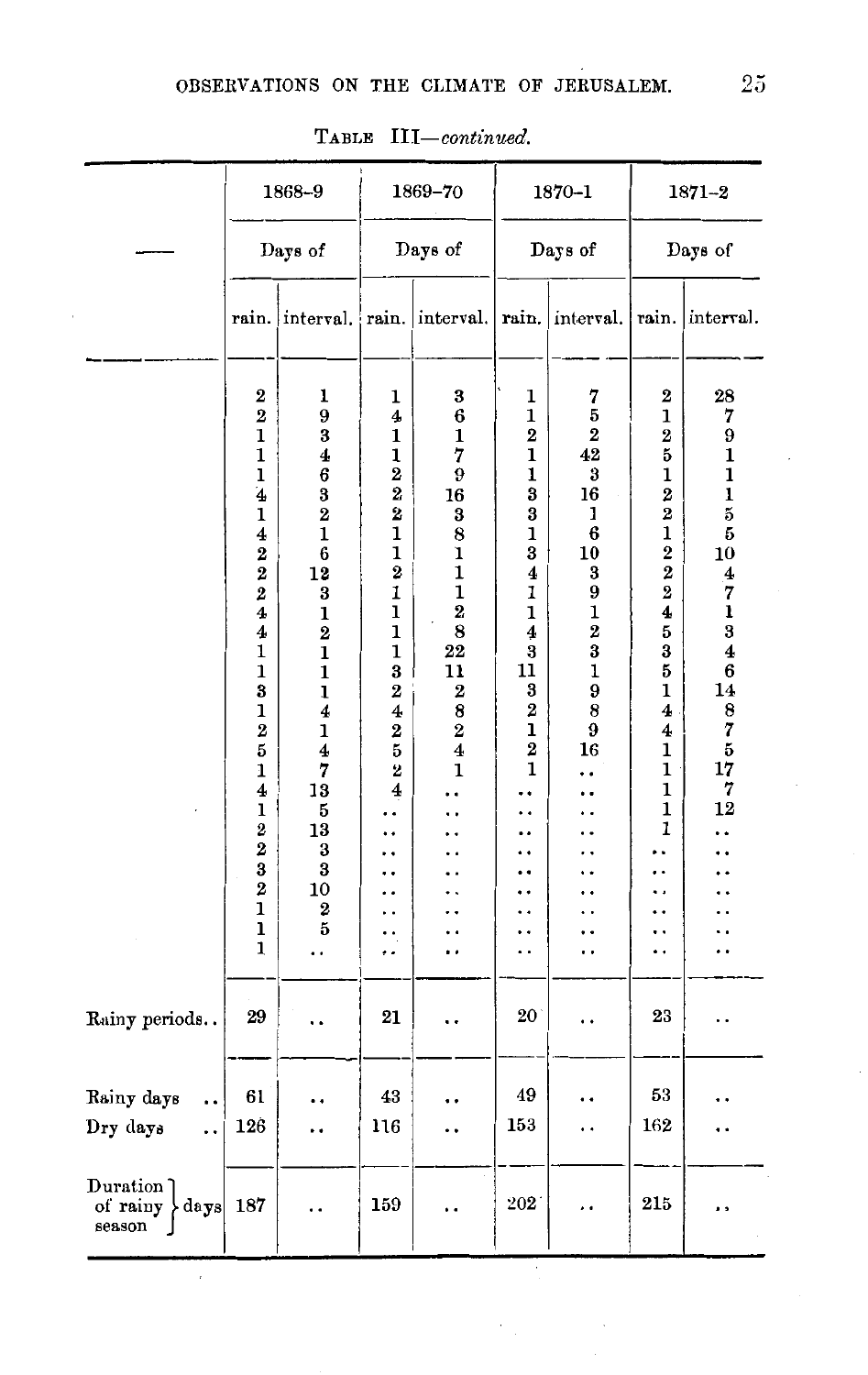|                                          |                                                                                                                                                                                                                           | $1872 - 3$                                                                                                                                                                                                                               |                                                                                                                                                                                                                                                                                        | $1873 - 4$                                                                                                                                                                                                                                                                                               |                                                                                                                                                                                                                                                                                                                                      | $1874 - 5$                                                                                                                                                                                                                                                                                                                  |                                                                                                                                                                                                                                                                                                                   | $1875 - 6$                                                                                                                                                                                                                                                                       |
|------------------------------------------|---------------------------------------------------------------------------------------------------------------------------------------------------------------------------------------------------------------------------|------------------------------------------------------------------------------------------------------------------------------------------------------------------------------------------------------------------------------------------|----------------------------------------------------------------------------------------------------------------------------------------------------------------------------------------------------------------------------------------------------------------------------------------|----------------------------------------------------------------------------------------------------------------------------------------------------------------------------------------------------------------------------------------------------------------------------------------------------------|--------------------------------------------------------------------------------------------------------------------------------------------------------------------------------------------------------------------------------------------------------------------------------------------------------------------------------------|-----------------------------------------------------------------------------------------------------------------------------------------------------------------------------------------------------------------------------------------------------------------------------------------------------------------------------|-------------------------------------------------------------------------------------------------------------------------------------------------------------------------------------------------------------------------------------------------------------------------------------------------------------------|----------------------------------------------------------------------------------------------------------------------------------------------------------------------------------------------------------------------------------------------------------------------------------|
|                                          |                                                                                                                                                                                                                           | Days of                                                                                                                                                                                                                                  |                                                                                                                                                                                                                                                                                        | Days of                                                                                                                                                                                                                                                                                                  |                                                                                                                                                                                                                                                                                                                                      | Days of                                                                                                                                                                                                                                                                                                                     |                                                                                                                                                                                                                                                                                                                   | Days of                                                                                                                                                                                                                                                                          |
|                                          | rain.<br>interval.                                                                                                                                                                                                        |                                                                                                                                                                                                                                          | rain.                                                                                                                                                                                                                                                                                  | interval.                                                                                                                                                                                                                                                                                                | rain.                                                                                                                                                                                                                                                                                                                                | interval.                                                                                                                                                                                                                                                                                                                   | rain.                                                                                                                                                                                                                                                                                                             | interval.                                                                                                                                                                                                                                                                        |
|                                          | ı<br>3<br>$\mathbf{2}$<br>5<br>$\mathbf{1}$<br>6<br>1<br>$\overline{2}$<br>$\mathbf 1$<br>$\mathbf{1}$<br>$\bf{2}$<br>$\mathbf{1}$<br>3<br>$\bf{2}$<br>$\mathbf 1$<br>3<br>$\bf{3}$<br>3<br>1<br>$\overline{2}$<br>1<br>1 | 14<br>14<br>ı<br>26<br>$12\phantom{.0}$<br>14<br>7<br>$\boldsymbol{6}$<br>$\overline{\mathbf{2}}$<br>$\bf{6}$<br>$\bf{6}$<br>$\mathbf{1}$<br>$\mathbf{I}$<br>3<br>7<br>$\overline{\mathbf{4}}$<br>${\bf 1}$<br>6<br>3<br>16<br>14<br>. . | ı<br>1<br>3<br>$\bf{3}$<br>6<br>$\bf{3}$<br>4<br>$\overline{\mathbf{4}}$<br>3<br>$\begin{smallmatrix} 2 & 2 \ 2 & 3 \ 3 & 2 \ 1 & \end{smallmatrix}$<br>$\mathbf{1}$<br>ı<br>$\mathbf{1}$<br>3<br>1<br>$\mathbf 1$<br>5<br>5<br>4<br>$\mathbf{1}$<br>7<br>$\overline{\mathbf{2}}$<br>1 | 19<br>5<br>$\overline{2}$<br>$15\,$<br>ĩ<br>4<br>$\begin{array}{c} 2 \\ 5 \\ 2 \end{array}$<br>$\bf{6}$<br>$\mathbf{1}$<br>$\bf{1}$<br>1<br>$\bf{2}$<br>$\overline{\mathbf{2}}$<br>ı<br>$\mathbf 1$<br>$\overline{2}$<br>4<br>3<br>2<br>5<br>$\mathbf{1}$<br>$\mathbf 1$<br>$\overline{\mathbf{4}}$<br>ı | $\mathbf 2$<br>ı<br>1<br>1<br>1<br>$\mathbf{1}$<br>$\boldsymbol{2}$<br>$\mathbf{1}$<br>$\overline{\mathbf{2}}$<br>ı<br>$\mathbf 2$<br>5<br>$\bf{2}$<br>$\overline{\mathbf{2}}$<br>3<br>$\bf{3}$<br>1<br>4<br>3<br>1<br>$\overline{2}$<br>$\boldsymbol{6}$<br>1<br>$\overline{\mathbf{4}}$<br>$\overline{2}$<br>$\boldsymbol{2}$<br>ı | 5<br>6<br>$\mathbf{1}$<br>$\bar{7}$<br>$\overline{2}$<br>7<br>2<br>13<br>6<br>ı<br>$\mathbf{1}$<br>$\bar{s}$<br>$\ddot{\mathbf{1}}$<br>$\begin{smallmatrix}3\3\2\5\2\3\end{smallmatrix}$<br>$\overline{4}$<br>$\mathbf{1}$<br>$\mathbf{1}$<br>$\frac{6}{7}$<br>$\overline{\mathbf{4}}$<br>$\overline{\mathbf{4}}$<br>21<br> | 3<br>ı<br>1<br>$\mathbf 1$<br>I<br>$\mathbf{1}$<br>$\boldsymbol{4}$<br>ı<br>$\mathbf{I}$<br>$\mathbf{I}$<br>$\overline{\mathbf{2}}$<br>$\mathbf{1}$<br>3<br>1<br>4<br>3<br>$\overline{2}$<br>$\mathbf{1}$<br>ı<br>3<br>$\overline{2}$<br>$\mathbf 1$<br>$\overline{2}$<br>4<br>$\overline{2}$<br>$\mathbf 1$<br>3 | 5<br>$\overline{\mathbf{2}}$<br>4<br>5<br>4<br>$\overline{\mathbf{2}}$<br>$\frac{3}{2}$<br>$\frac{5}{2}$<br>$\overline{9}$<br>5<br>$\overline{\mathbf{2}}$<br>10<br>$\boldsymbol{2}$<br>5<br>7<br>$\overline{\mathbf{4}}$<br>1<br>$\overline{2}$<br>5<br>14<br>3<br>3<br>22<br>7 |
| Rainy periods                            | 22                                                                                                                                                                                                                        |                                                                                                                                                                                                                                          | 27                                                                                                                                                                                                                                                                                     | . .                                                                                                                                                                                                                                                                                                      | $27\,$                                                                                                                                                                                                                                                                                                                               |                                                                                                                                                                                                                                                                                                                             | 27                                                                                                                                                                                                                                                                                                                |                                                                                                                                                                                                                                                                                  |
| Rainy days<br>. .<br>Dry days<br>        | 46<br>164                                                                                                                                                                                                                 |                                                                                                                                                                                                                                          | 71<br>93                                                                                                                                                                                                                                                                               |                                                                                                                                                                                                                                                                                                          | 57<br>123                                                                                                                                                                                                                                                                                                                            | . .                                                                                                                                                                                                                                                                                                                         | 51<br>135                                                                                                                                                                                                                                                                                                         |                                                                                                                                                                                                                                                                                  |
| Duration 7<br>of rainy<br>days<br>season | 210                                                                                                                                                                                                                       |                                                                                                                                                                                                                                          | 164                                                                                                                                                                                                                                                                                    |                                                                                                                                                                                                                                                                                                          | 180                                                                                                                                                                                                                                                                                                                                  |                                                                                                                                                                                                                                                                                                                             | 186                                                                                                                                                                                                                                                                                                               |                                                                                                                                                                                                                                                                                  |

TABLE *III-continued.*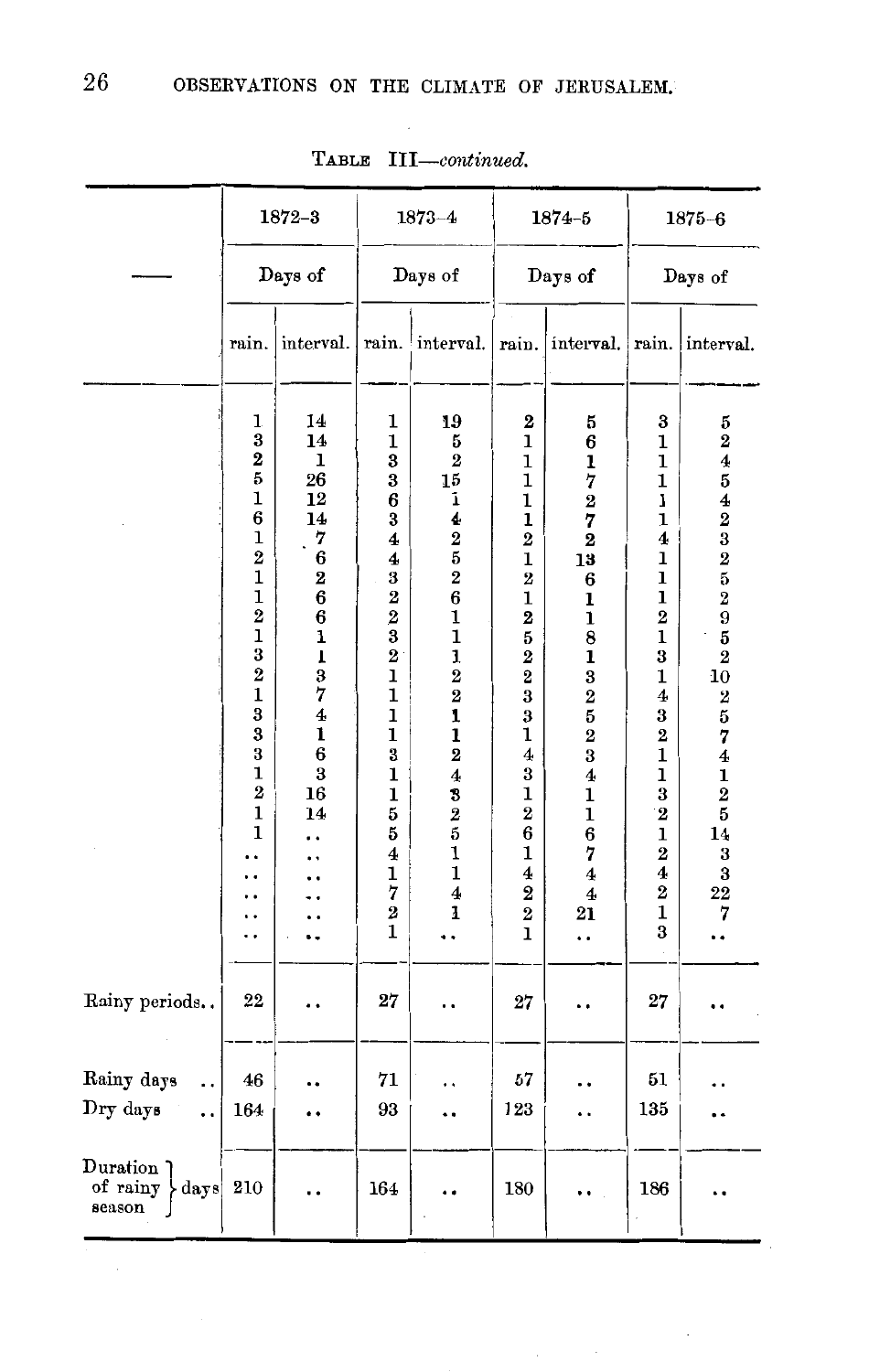|                                                                           |                                                                                                                                                                                                                                                                                | 1876-7                                                                                                                                                                                                                               |                                                                                                                                                                                                                                                                                                                                                                                                 | $1877 - 8$                                                                                                                                                                                                                                                                                                                    |                                                                                                                                                                         | 1878-9                                                                                                                              |                                                                                                                                                                                                                       | 1879-80                                                                                                                                                                                                    |
|---------------------------------------------------------------------------|--------------------------------------------------------------------------------------------------------------------------------------------------------------------------------------------------------------------------------------------------------------------------------|--------------------------------------------------------------------------------------------------------------------------------------------------------------------------------------------------------------------------------------|-------------------------------------------------------------------------------------------------------------------------------------------------------------------------------------------------------------------------------------------------------------------------------------------------------------------------------------------------------------------------------------------------|-------------------------------------------------------------------------------------------------------------------------------------------------------------------------------------------------------------------------------------------------------------------------------------------------------------------------------|-------------------------------------------------------------------------------------------------------------------------------------------------------------------------|-------------------------------------------------------------------------------------------------------------------------------------|-----------------------------------------------------------------------------------------------------------------------------------------------------------------------------------------------------------------------|------------------------------------------------------------------------------------------------------------------------------------------------------------------------------------------------------------|
|                                                                           |                                                                                                                                                                                                                                                                                | Days of                                                                                                                                                                                                                              |                                                                                                                                                                                                                                                                                                                                                                                                 | Days of                                                                                                                                                                                                                                                                                                                       |                                                                                                                                                                         | Days of                                                                                                                             |                                                                                                                                                                                                                       | Days of                                                                                                                                                                                                    |
|                                                                           | rain.                                                                                                                                                                                                                                                                          | interval. rain.                                                                                                                                                                                                                      |                                                                                                                                                                                                                                                                                                                                                                                                 | interval.                                                                                                                                                                                                                                                                                                                     | rain.                                                                                                                                                                   | interval.                                                                                                                           | rain.                                                                                                                                                                                                                 | interval.                                                                                                                                                                                                  |
|                                                                           | 1<br>$\mathbf{1}$<br>4<br>2<br>$\mathbf 1$<br>$\mathbf 1$<br>1<br>$\overline{\mathbf{2}}$<br>$\bf{3}$<br>$\mathbf{1}$<br>$\bar{\mathbf{3}}$<br>$\mathbf{1}$<br>7<br>4<br>$\mathbf{1}$<br>$\overline{\mathbf{2}}$<br>$\mathbf 1$<br>$\mathbf{I}$<br>$\mathbf{1}$<br>1<br>ı<br>1 | 28<br>6<br>8<br>20<br>1<br>8<br>$\frac{1}{8}$ 6<br>$\begin{array}{c} 5 \\ 3 \end{array}$<br>$\overline{\mathbf{4}}$<br>8<br>$\bf{2}$<br>10<br>ı<br>13<br>2<br>20<br>4<br>. .<br>. .<br>$\cdot$<br>ı.<br>. .<br>. .<br>٠.<br>٠,<br>٠. | 1<br>3<br>1<br>$\mathbf{1}$<br>$\mathbf{1}$<br>3<br>3<br>3<br>$\begin{smallmatrix}2\3\5\2\3\end{smallmatrix}$<br>$\frac{2}{4}$<br>3<br>$\mathbf 1$<br>$\overline{2}$<br>$\overline{\mathbf{4}}$<br>$\bf{2}$<br>$\overline{\textbf{4}}$<br>$\overline{\mathbf{2}}$<br>$\mathbf{1}$<br>$\overline{\mathbf{2}}$<br>$\mathbf{1}$<br>$\frac{2}{2}$<br>$\overline{2}$<br>$\overline{\mathbf{2}}$<br>1 | $\bf{2}$<br>$\overline{\mathbf{1}}$<br>7<br>3<br>1<br>10<br>ı<br>8<br>$\mathbf{1}$<br>8<br>$\overline{\mathbf{1}}$<br>ı<br>4<br>7<br>$\frac{1}{2}$<br>$\mathbf{1}$<br>3<br>$\overline{\bf{4}}$<br>$\begin{array}{c} 2 \ 2 \ 2 \end{array}$<br>$\mathbf{1}$<br>$\overline{\mathbf{4}}$<br>4<br>14<br>4<br>18<br>12<br>4<br>. . | 1<br>1<br>1<br>$\frac{2}{1}$<br>$\bar{3\over 2}$<br>$\overline{\mathbf{1}}$<br>$\frac{2}{2}$<br>$\mathbf 1$<br>3<br>9<br>3<br>1<br>4<br>. .<br>. .<br>. .<br>. .<br>. . | 1<br>22<br>1<br>20<br>4<br>3<br>4<br>6<br>$\overline{\mathbf{3}}$<br>$\bf{3}$<br>11<br>1<br>3<br>3<br>$\overline{\mathbf{4}}$<br>٠. | 5<br>1<br>1<br>$\mathbf 1$<br>1<br>1<br>1<br>3<br>8<br>$\mathbf{1}$<br>2<br>$\mathbf{1}$<br>3<br>5<br>$\overline{\mathbf{4}}$<br>$\bf{2}$<br>$\bar{\mathbf{1}}$<br>7<br>1<br>3<br>$\bf{2}$<br>ı<br>٠<br>٠.<br><br>. . | 4<br>$\overline{11}$<br>7<br>15<br>6<br>4<br>$\boldsymbol{2}$<br>3<br>$\overline{2}$<br>3<br>$\mathbf{1}$<br>$\overline{\mathbf{2}}$<br>15<br>$\boldsymbol{2}$<br>ı<br>$\bf{3}$<br>11<br>21<br>6<br>9<br>5 |
| Rainy periods                                                             | 22                                                                                                                                                                                                                                                                             | . .                                                                                                                                                                                                                                  | 30                                                                                                                                                                                                                                                                                                                                                                                              |                                                                                                                                                                                                                                                                                                                               | 16                                                                                                                                                                      |                                                                                                                                     | 22                                                                                                                                                                                                                    |                                                                                                                                                                                                            |
| Rainy days<br><br>Dry days<br>                                            | 41<br>161                                                                                                                                                                                                                                                                      | . .<br>. .                                                                                                                                                                                                                           | 68<br>132                                                                                                                                                                                                                                                                                                                                                                                       |                                                                                                                                                                                                                                                                                                                               | 37<br>89                                                                                                                                                                |                                                                                                                                     | 55<br>133                                                                                                                                                                                                             |                                                                                                                                                                                                            |
| $\rm{Duration}$ $\bar{}$<br>of rainy<br>$\langle \text{days}  $<br>season | 202                                                                                                                                                                                                                                                                            | . .                                                                                                                                                                                                                                  | 200                                                                                                                                                                                                                                                                                                                                                                                             |                                                                                                                                                                                                                                                                                                                               | 126                                                                                                                                                                     | . .                                                                                                                                 | 188                                                                                                                                                                                                                   |                                                                                                                                                                                                            |

TABLE III-continued.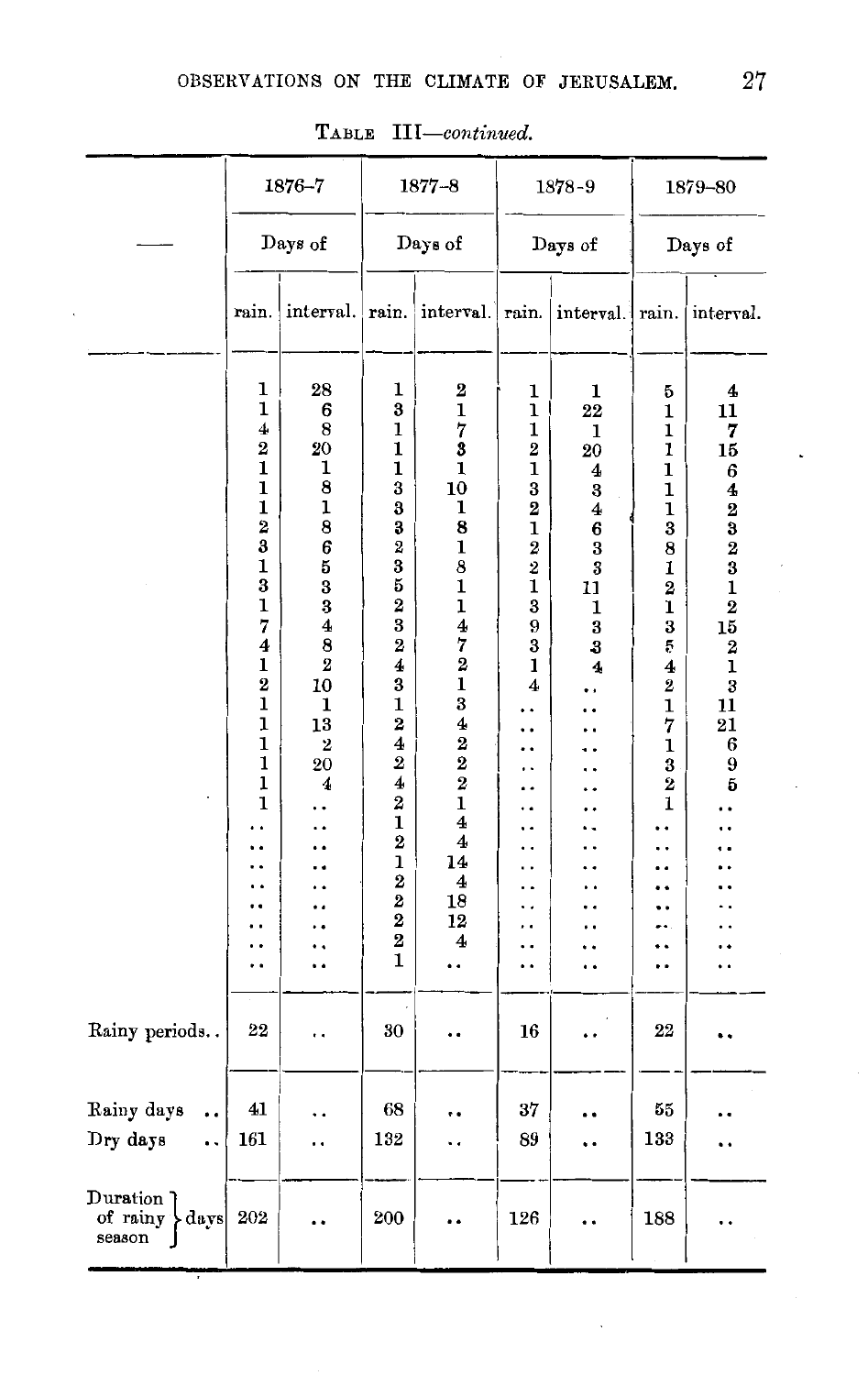|                                        |                         | 1880-1                  |                         | 1881-2      |
|----------------------------------------|-------------------------|-------------------------|-------------------------|-------------|
|                                        |                         | Days of                 |                         | Days of     |
|                                        | rain.                   | interval.               | rain.                   | interval.   |
|                                        | ı                       | 31                      | 3                       | 12          |
|                                        | $\mathbf 1$             | 5                       | $\mathbf{1}$            | 6           |
|                                        | l                       | 3                       | $\mathbf{1}$            | 6           |
|                                        | 5                       | 3                       | $\mathbf{1}$            | 12          |
|                                        | 5                       | $\bf{2}$                | 5                       | 6           |
|                                        | ı                       | 9                       | 1                       | 1           |
|                                        | ı                       | 1                       | 1                       | 3           |
|                                        | 3                       | $\mathbf{1}$            | ı                       | 9           |
|                                        | 3                       | 13                      | 10                      | 8           |
|                                        | $\overline{\mathbf{2}}$ | 10                      | 13                      | 11          |
|                                        | $\mathbf{1}$            | 9                       | 3                       | 17          |
|                                        | $\overline{2}$          | 3                       | $\overline{2}$          | 5           |
|                                        | 4                       | 3                       | 1                       | 3           |
|                                        | $\overline{2}$          | 3                       | $\mathbf{1}$            | 3           |
|                                        | $\overline{\mathbf{4}}$ | 6                       | 6                       | 6           |
|                                        | $\overline{\mathbf{4}}$ | 5                       | 4                       | 7           |
|                                        | $\mathbf{1}$            | $\overline{\mathbf{4}}$ | $\overline{\mathbf{2}}$ | 6           |
|                                        | 3                       | 4                       | $\mathbf{1}$            | $\mathbf 1$ |
|                                        | $\overline{2}$          | 17                      | 1                       | 18          |
|                                        | 8                       | $^{21}$                 | $\overline{2}$          |             |
|                                        | $\mathbf{1}$            | 8                       |                         |             |
|                                        | 1                       |                         |                         |             |
| Rainy periods                          | 22                      |                         | 20                      |             |
| Rainy days                             | 56                      |                         | 60                      |             |
| Dry days                               | 161                     |                         | 140                     |             |
| Duration<br>of rainy<br>days<br>season | 217                     |                         | 200                     |             |

TABLE *III-continued.*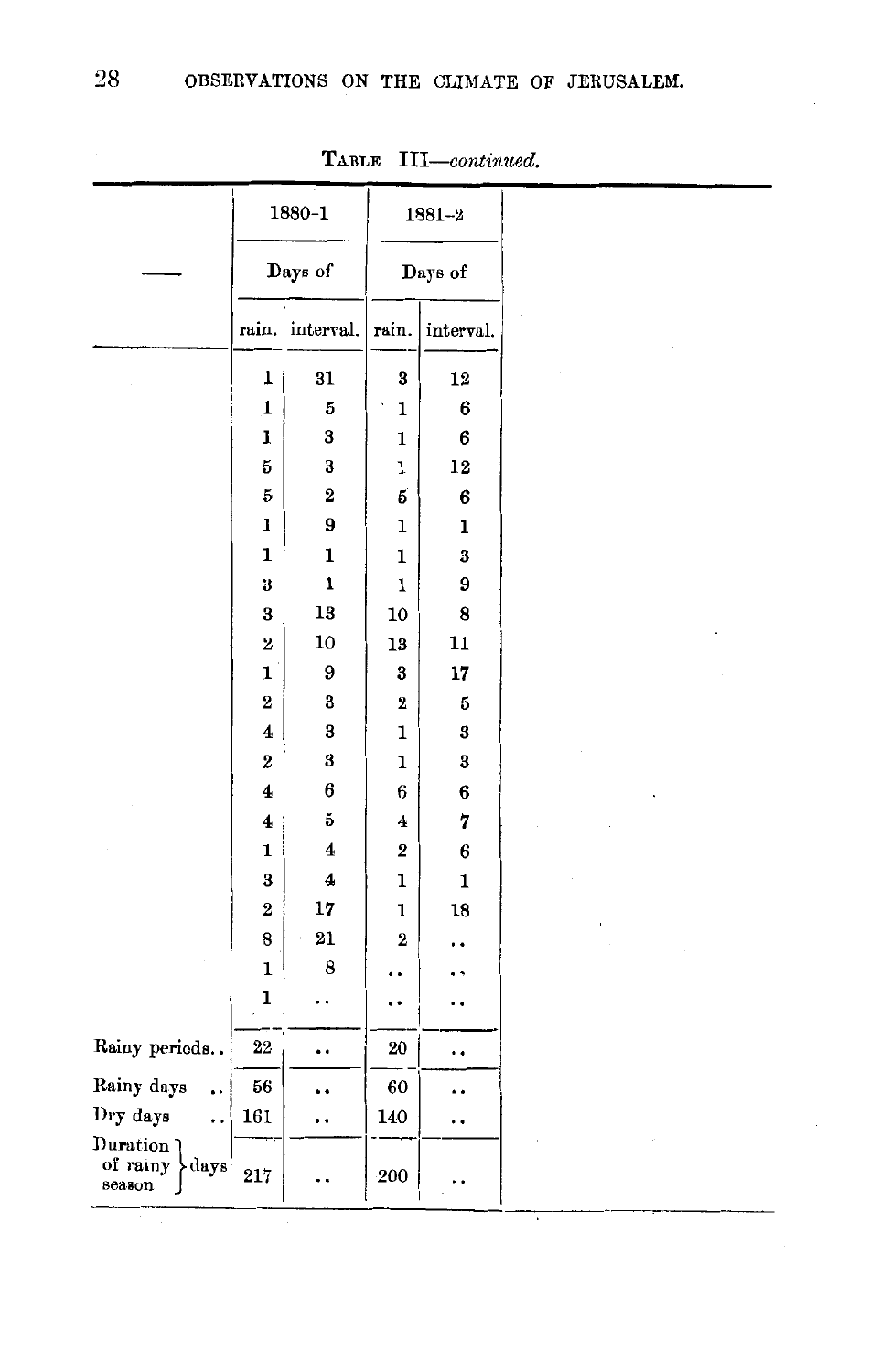|            | Number<br>of      |              |                |                      |              |                      | Direction of wind during rainfall |     |                         | Ensterly<br>wind |
|------------|-------------------|--------------|----------------|----------------------|--------------|----------------------|-----------------------------------|-----|-------------------------|------------------|
| Seasons.   | rainy<br>periods. | N.           | N.E.           | Ε.                   | S.E.         | S.                   | S.W.                              | W.  | N.W.                    | preceding.       |
| $1860 - 1$ | 20                | . .          | ı              | . .                  | . .          | . .                  | $\overline{\mathbf{2}}$           | 16  | 1                       | 7                |
| $1861 - 2$ | 21                | . .          | ı              | 1                    | . .          | 1                    | 7                                 | 11  | . .                     | 6                |
| $1862 - 3$ | 22                | 1            | . .            | $\overline{2}$       | $\cdot$      | 2                    | 7                                 | 10  | . .                     | 8                |
| 1863-4     | 22                |              | 1              | $\overline{2}$       | ٠.           | . .                  | 10                                | 9   |                         | 7                |
| 1864-5     | 24                | 1            | $\mathbf{1}$   | . .                  | $\mathbf{1}$ | $\overline{2}$       | 10                                | 5   | 4                       | 7                |
| $1865 - 6$ | 22                | . .          | 2              | . .                  | 1            | 1                    | 11                                | 2   | 5                       | 12               |
| 1866-7     | 25                |              | 1              | . .                  | . .          | 3                    | 18                                | 3   |                         | 10               |
| $1867 - 8$ | 22                | $\mathbf{1}$ | . .            | . .                  | ٠.           | $\ddot{\phantom{0}}$ | 14                                | 7   | . .                     | 5                |
| 1868-9     | 29                |              | . .            | 1                    | 1            | $\mathbf{1}$         | 17                                | 5   | 4                       | 5                |
| 1869-70    | 21                | . .          | ı              | . .                  | . .          | $\ddot{\phantom{0}}$ | 10                                | 6   | 4                       | 8                |
| $1870 - 1$ | 20                |              | . .            | . .                  |              |                      | 15                                | 3   | $\overline{2}$          | 6                |
| $1871 - 2$ | 23                |              | 1              | 1                    | . .          | $\cdot$              | 13                                | 7   | 1                       | 5                |
| $1872 - 3$ | 22                |              | . .            | $\mathbf{1}$         | . .          | 1                    | 7                                 | 8   | 5                       | 4                |
| $1873 - 4$ | 27                | ı            | ı              | . .                  | 1            | 1                    | 9                                 | 12  | $\overline{2}$          | 5                |
| $1874 - 5$ | 27                | 3            |                | $\mathbf{1}$         | . .          | $\mathbf{1}$         | 11                                | 9   | $\overline{2}$          | 9                |
| 1875-6     | 27                |              | ٠.             | 1                    | $\mathbf 2$  | 3                    | 13                                | 5   | 3                       | 7                |
| 1876-7     | 22                | . .          | . .            | $\ddot{\phantom{0}}$ | $\mathbf{1}$ | $\ddot{\phantom{0}}$ | 10                                | 11  | . .                     | 5                |
| $1877 - 8$ | 30                | . .          | $\overline{2}$ | $\mathbf{1}$         | . .          | 1                    | 13                                | 9   | 4                       | 9                |
| 1878-9     | 16                | 1            | 1              | . .                  |              | 1                    | 7                                 | 1   | 5                       | 3                |
| 1879-80    | 22                |              |                |                      | 1            | 1                    | 13                                | 3   | $\overline{\mathbf{4}}$ | 7                |
| 1880-1     | 22                | . .          | 1              | 1                    | 1            |                      | 11                                | 7   | 1                       | 8                |
| $1881 - 2$ | 20                | . .          | . .            |                      | 1            |                      | 10                                | 7   | $\overline{2}$          | 6                |
| Totals<br> | 506               | 8            | 14             | 12                   | 10           | 19                   | 238                               | 156 | 49                      | 149              |

# TABLE IV.-Showing connection of rain with direction of wind.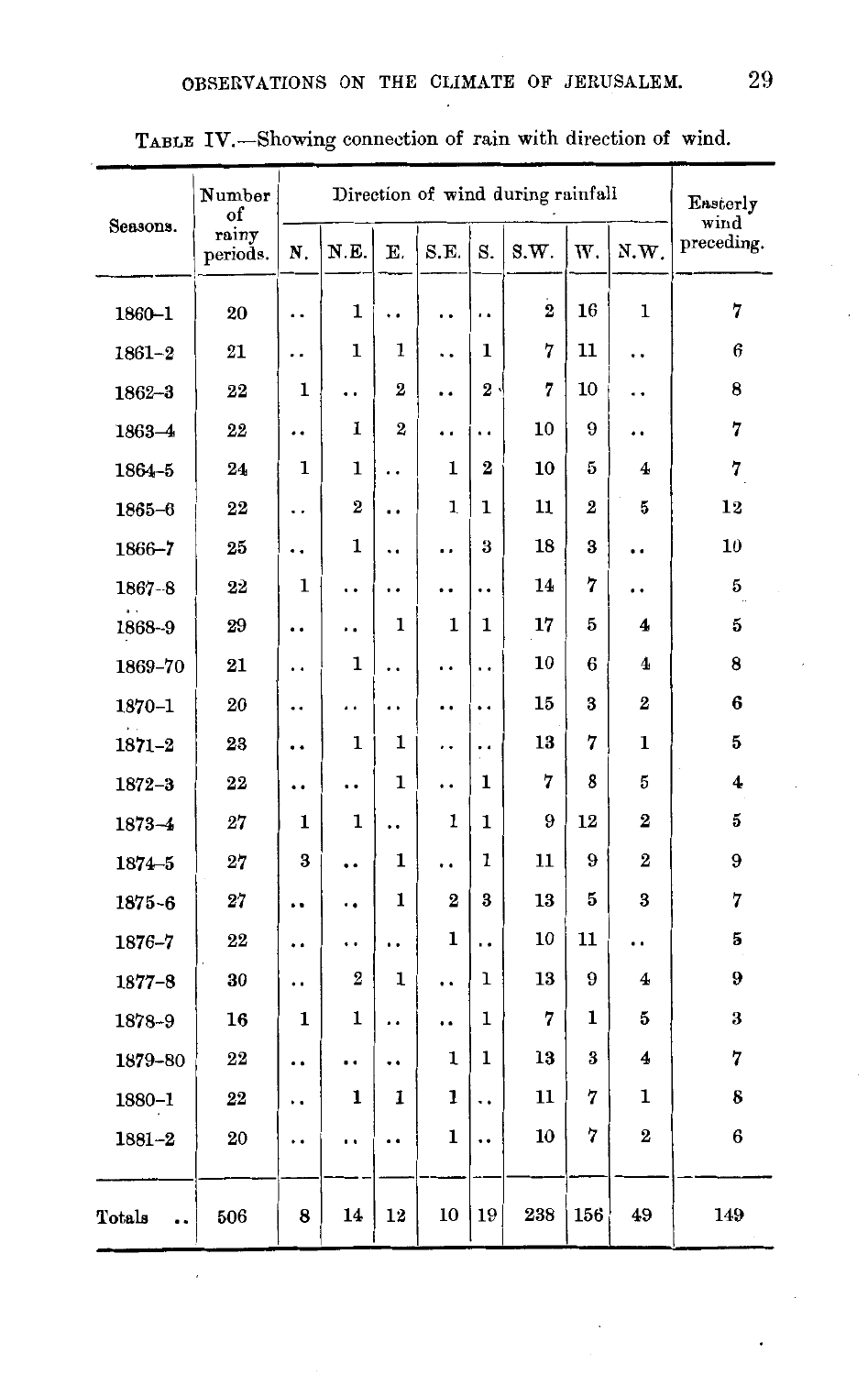| Seasons.   | Number of rainy<br>periods. |                                | A<br>Rain began after       |                |       |                         | в<br>During the rain the mercury |                                |
|------------|-----------------------------|--------------------------------|-----------------------------|----------------|-------|-------------------------|----------------------------------|--------------------------------|
|            |                             | Gradual<br>fall of<br>mercury. | Fall of<br>one day<br>only. | Slight<br>rise | Rose. | Fell.                   | ${\rm then} \, {\rm rose}.$      | First fell Remained<br>steady. |
| 1860-1     | 20 <sup>°</sup>             | 11                             | $\overline{\mathbf{2}}$     | 7              | 9     | 4                       | 3                                | $\overline{\bf{4}}$            |
| $1861 - 2$ | 21                          | 9                              | 8                           | 4              | 6     | 8                       | 6                                | 1                              |
| 1862-3     | 22                          | 5                              | 11                          | 6              | 12    | 4                       | 4                                | 2                              |
| 1863-4     | 22                          | 14                             | $\boldsymbol{2}$            | 6              | 12    | 4                       | 5                                | 1                              |
| 1864-5     | 24                          | 11                             | 5                           | 8              | 13    | 5                       | 4                                | 2                              |
| $1865 - 6$ | 22                          | 4                              | 14                          | 4              | 8     | 3                       | 8                                | 3                              |
| 1866-7     | 25                          | 8                              | 12                          | 5              | 12    | 1                       | 12                               |                                |
| 1867-8     | 22                          | 9                              | 10 <sup>°</sup>             | 3              | 6     | 6                       | 9                                | 1                              |
| 1868-9     | 29                          | 13                             | 8                           | 8              | 14    | 4                       | 9                                | $\overline{2}$                 |
| 1869.70    | 21                          | 12                             | 6                           | 3              | 15    | $\bf{2}$                | 4                                |                                |
| 1870-1     | 20                          | 11                             | 7                           | $\overline{2}$ | 14    | $\overline{2}$          | 4                                |                                |
| $1871 - 2$ | 23                          | 15                             | 3.                          | 5              | 18    | ŀ                       | 4                                |                                |
| 1872 3     | 22                          | 10                             | 3                           | 9              | 17    | 1                       | 3                                | ı                              |
| $1873 - 4$ | 27                          | 13                             | 7                           | 7              | 7     | 6                       | 13 <sup>°</sup>                  | 1                              |
| 1874-5     | 27                          | 12                             | 11                          | 4              | 17    | 3                       | 6                                | 1                              |
| $1875 - 6$ | 27                          | 14                             | $\overline{\mathbf{8}}$     | 5              | 17    | $\overline{2}$          | 5.                               | 3                              |
| 1876-7     | 22                          | 15                             | 4                           | 3              | 15    | $\overline{\mathbf{z}}$ | 4                                | 1                              |
| $1877 - 8$ | 30                          | 10                             | 10                          | 10             | 16    | 3                       | 10                               | 1                              |
| 1878-9     | 16                          | 8                              | $\boldsymbol{4}$            | 4              | 13    | 1                       | $\overline{2}$                   | . .                            |
| 1879-80    | 22                          | 13                             | 4                           | 5              | 13    | 3                       | 6                                | ٠.                             |
| 1880-1     | 22                          | 15                             | 4                           | 3              | 16    | 1                       | 5                                |                                |
| 1881-2     | 20                          | 16                             | 1                           | 3              | 11    | 3                       | 6                                |                                |
| Totals.    | 506                         | 248                            | 144                         | 114            | 281   | 69                      | 132                              | 24                             |

TABLE V.-Showing connection of rainfall with barometric changes.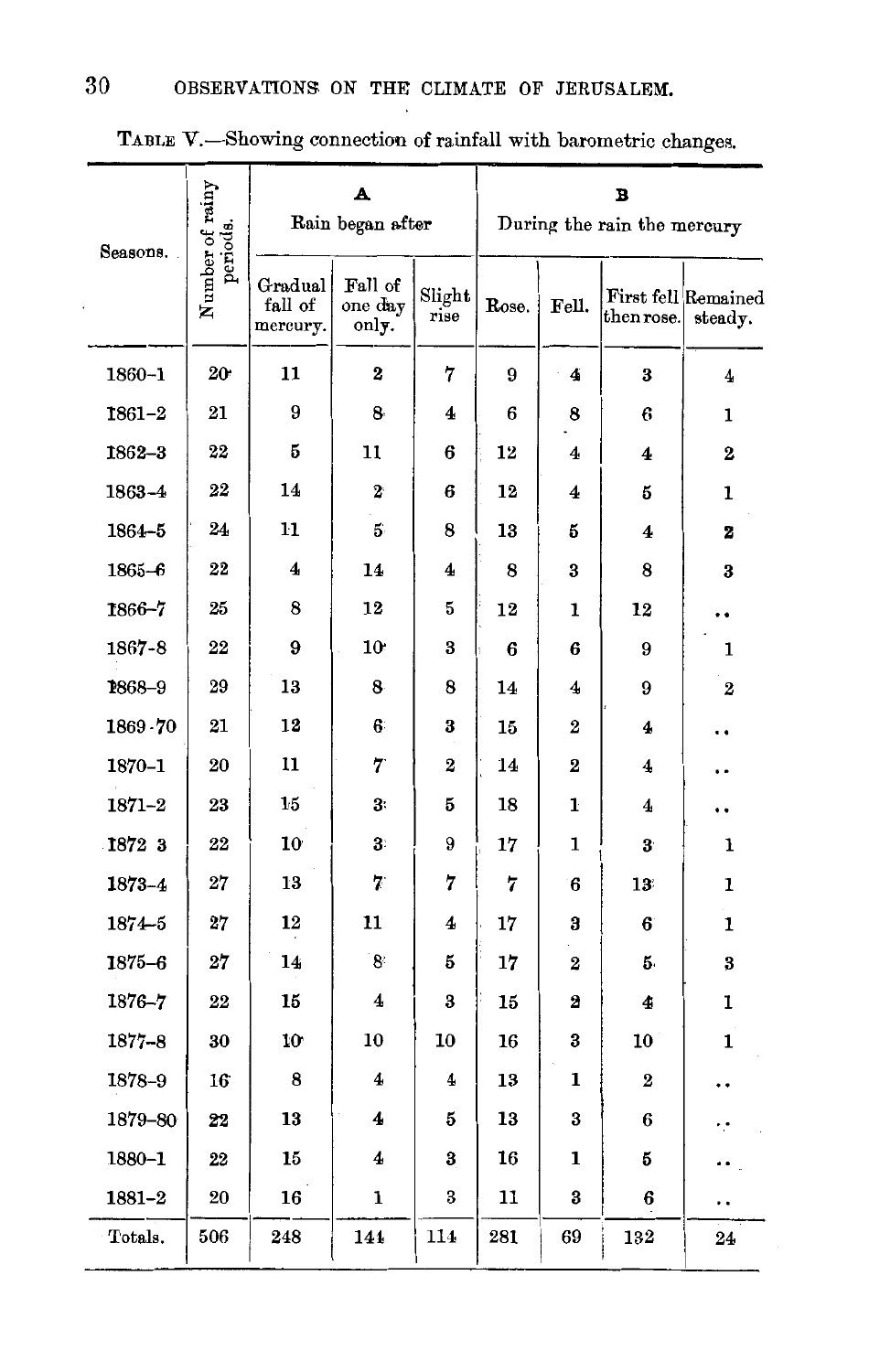|             | Number<br>оf      | With the fall of rain the temperature |                 |                        |  |  |  |  |
|-------------|-------------------|---------------------------------------|-----------------|------------------------|--|--|--|--|
| Seasons.    | rainy<br>periods. | Fell.                                 | Rose.           | Remained<br>unchanged. |  |  |  |  |
| $.1860 - 1$ | 20                | 13                                    | 6               | $\mathbf{1}$           |  |  |  |  |
| $1861 - 2$  | 21                | 16                                    | 4               | 1                      |  |  |  |  |
| $1862 - 3$  | 22                | 11                                    | 9               | $\bf{2}$               |  |  |  |  |
| 1863-4      | $22\,$            | 13                                    | 8               | ŀ                      |  |  |  |  |
| 1864-5      | 24                | 18                                    | 1               | 5                      |  |  |  |  |
| $1865 - 6$  | 22                | 15                                    | 3               | 4                      |  |  |  |  |
| 1866-7      | 25                | 20                                    | $\bf{2}$        | 3                      |  |  |  |  |
| $1867 - 8$  | 22                | 14                                    | 4               | 4                      |  |  |  |  |
| 1868-9      | 29                | 21                                    | 5               | 3                      |  |  |  |  |
| 1869-70     | 21                | 16                                    | $\bf{2}$        | 3.                     |  |  |  |  |
| 1870-1      | 20                | 14                                    | 4               | 2                      |  |  |  |  |
| 1871-2      | 23                | 16                                    | 5               | $\mathbf{z}$           |  |  |  |  |
| $1872 - 3$  | 22                | 16                                    | 4               | $\mathbf{z}$           |  |  |  |  |
| 1873-4      | 27                | 21                                    | 4               | $\bf{2}$               |  |  |  |  |
| $1874 - 5$  | $27\,$            | 23                                    | 1               | 3:                     |  |  |  |  |
| $1875 - 6$  | $\bf{27}$         | 21                                    | 5               | $\mathbf{1}$           |  |  |  |  |
| 1876-7      | 22                | 18                                    | 4               | $\cdot$                |  |  |  |  |
| $1877 - 8$  | 30                | 22                                    | 6               | $\bf{z}$               |  |  |  |  |
| 1878-9      | 16                | 12                                    | 1               | 3                      |  |  |  |  |
| 1879-80     | 22                | 17                                    | 5               |                        |  |  |  |  |
| $1880 - 1$  | 22                | 17                                    | 4               | 1                      |  |  |  |  |
| $1881 - 2$  | 20                | 15                                    | 3               | $\bf{2}$               |  |  |  |  |
| Totals      | 506               | 369                                   | 90 <sub>1</sub> | 47                     |  |  |  |  |

TABLE VI.-Showing connection of rainfall with temperature.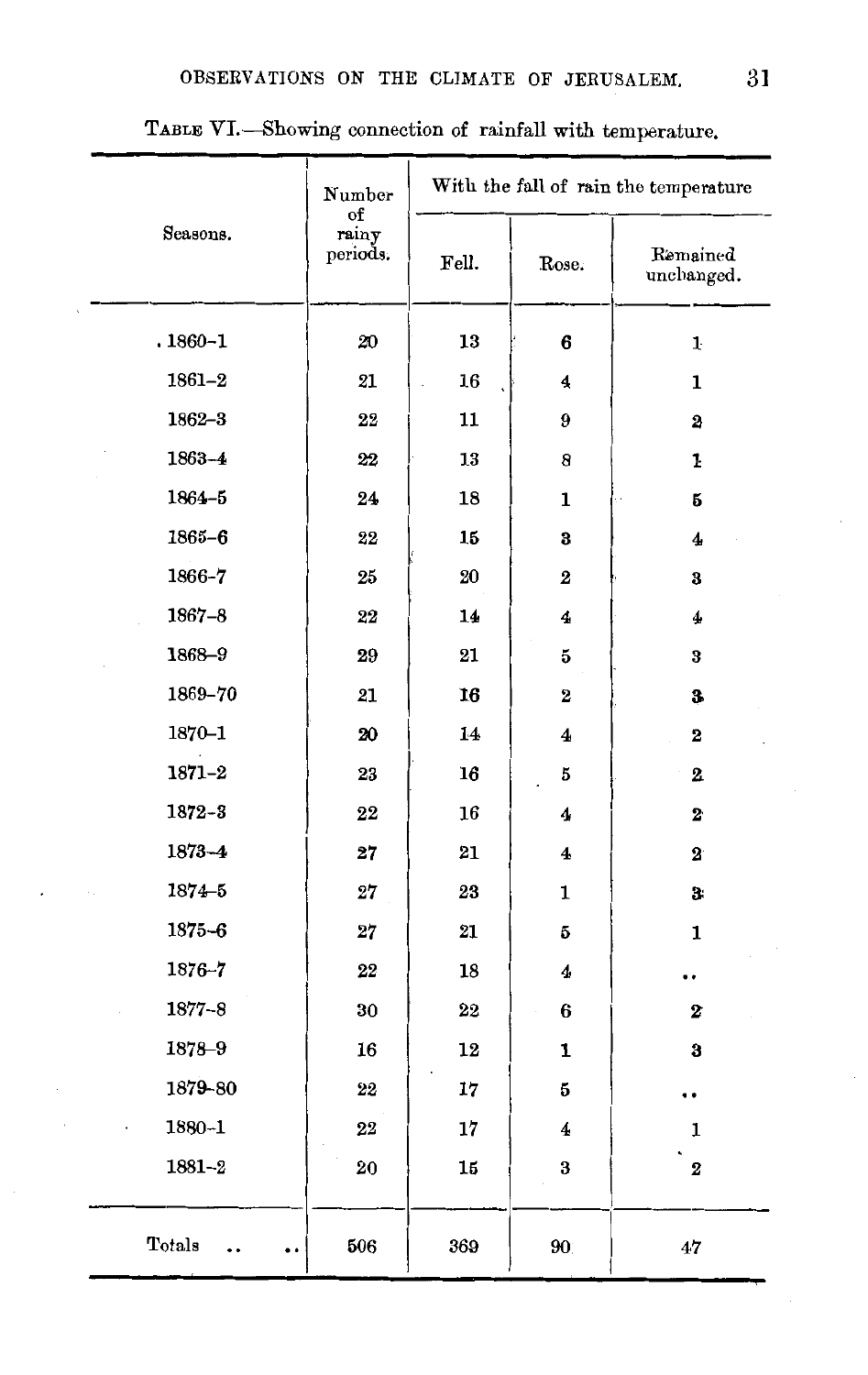| Seasons.         |                                                                                              |
|------------------|----------------------------------------------------------------------------------------------|
| $1860 - 1$       | January 5th and 11th; February 1st and 2nd, deep.                                            |
| 1861–2           | None.                                                                                        |
| 1862–3           | January 24th, February 22nd, 1 inch.                                                         |
| $1863-4$         | None.                                                                                        |
| 1864–5           | None.                                                                                        |
| 1865–6           | None.                                                                                        |
| 1866–7           | None.                                                                                        |
| 1867–8           | February 14th, 16th, 21st, 22nd, 26th and 27th.                                              |
| 1868–9           | None.                                                                                        |
| 1869–70          | April 7th and 8th, 1.8 inch.                                                                 |
| 1870-1           | February 19th.                                                                               |
| $1871-2$         | None.                                                                                        |
| 1872-3           | February 18th.                                                                               |
| $1873 - 4$       | December 26th, 3ins.; January10th, 23rd, 31st; February6th and 7th,                          |
|                  | $8\frac{1}{4}$ ins.; February 28th; March 1st, 3rd, 6th, 17th, and 18th, $4\frac{1}{4}$ ins. |
| 1874–5           | January 10th and 29th; March 9th and 27th, 8} inches.                                        |
| $1875\hbox{--}6$ | February 4th.                                                                                |
| 1876-7           | February 8th and 17th.                                                                       |
| $1877 - 8$       | January 28th; February 15th, 16th, and 17th, 5 inches.                                       |
| 1878–9           | None.                                                                                        |
| 1879-80          | December 28th and 29th, 17 ins.; March 11th and 14th, 5 ins.                                 |
| 1880-1           | March 20th.                                                                                  |
| $1881 - 2$       | January 22nd; February 3rd, 4 inches; February 10th, 1 <sup>1</sup> / <sub>2</sub> inch.     |

TABLE VII.-Snow.

|       | Date.          |         | Hour              |                    | Barometer at   |       |                                                                    |  |
|-------|----------------|---------|-------------------|--------------------|----------------|-------|--------------------------------------------------------------------|--|
| Year. |                |         | оf<br>day.        | previous<br>9 a.m. | next<br>9 a.m. | Wind. | Weather.                                                           |  |
| 1863  | April          |         | $22nd$ 10.45 p.m. | $26 \cdot 972$     | 27.308         | W.    | with<br>Changing<br>severesandstorm<br>from<br>east<br>to<br>west. |  |
|       | September 24th |         | $8.15$ p.m.       | 27.522             | 27.484         | w.    | Clear.                                                             |  |
| 1864  | March          | $24$ th | 2.30 a.m.         | $27 - 472$         | 27.466         | Е.    | Changed<br>from<br>east to west in<br>afternoon.                   |  |
| 1868  | January        | 24th    | 3.50 p.m.         | 27.572             | 27.522         | w.    | Changed to east<br>next day.                                       |  |
|       | February 19th  |         | midnight          | $27 - 262$         | 27.252         | w.    | Rain and<br>snow<br>followed.                                      |  |
|       | October        | 7th     | 7.30 p.m.         | 27.527             | 27.552         | w.    | Storm, thunder<br>and rain, chang-<br>ing from siroceo.            |  |
| 1870  | June           | 24th    | 7<br>p.m.         | $27 \cdot 472$     | 27.442         | w.    | Clear and still.                                                   |  |
| 1873  | June           | 29th    | $2.30$ a.m.       | $27\cdot 472$      | $27 - 522$     | w.    | Clear and still.                                                   |  |
| 1874  | March          | 3rd     | 1.40 a.m.         | $27 \cdot 472$     | 27.350         | S.W.  | Snowstorm.                                                         |  |
| 1877  | February       | 15th    | $7.15$ a.m.       | $27 - 472$         | 27.390         | 8.W.  | Snow followed.                                                     |  |
|       | March          | 14th    | $6.15$ a.m.       | $27 \cdot 352$     | $27 - 286$     | N.W.  | Changed from east<br>on day previous.                              |  |
| 1879  | December 31st  |         | 9<br>a.m.         | 27.512             | 27.816         | N.    | $S_{\text{now}}$                                                   |  |

TABLE VIII.-Earthquakes.

 $32<sub>1</sub>$ 

 $\ddot{\tau}$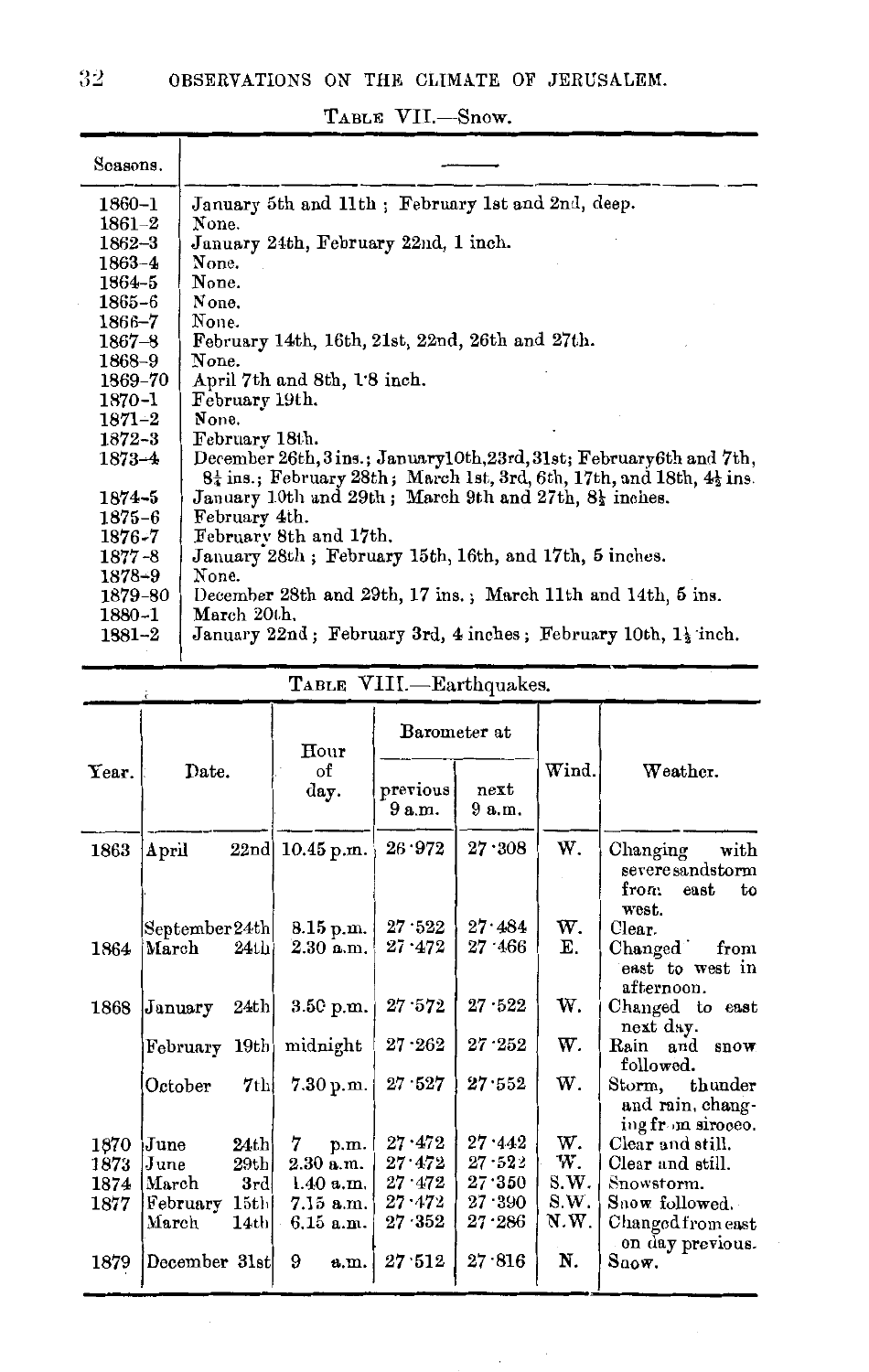| Seasons.   | Date of<br>overflow.                                          | Inches of<br>rains which!<br>fell before. | No. of<br>consecutive<br>days rain<br>immediate-<br>ly before. | Inches of<br>rain which<br>fell on these<br>days. | Rainfall of<br>the season,<br>Inches. |
|------------|---------------------------------------------------------------|-------------------------------------------|----------------------------------------------------------------|---------------------------------------------------|---------------------------------------|
| 1860-1     | Jan. 24th,<br>1861                                            | 8.2                                       | 4                                                              | 5.7                                               | 21.647                                |
| $1861 - 2$ | 1862<br>Jan. 2nd.                                             | 10.6                                      |                                                                | 3.5                                               | 24.262                                |
| $1862 - 3$ | 1863<br>Jan. 26th,                                            | 10.9                                      | $\frac{3}{5}$                                                  | 5.6                                               | 22.862                                |
| 1863-4     | 1864<br>Jan. 9th,                                             | $12-2$                                    |                                                                | 3.6                                               | 20.388                                |
| $1864 - 5$ | Did not flow                                                  |                                           | ٠.                                                             | $\ddot{\phantom{0}}$                              | 15.475                                |
| 1865-6     | 1866<br>Jan. 9th.<br>18r6<br>March 1st.                       | 9.8<br>15.2                               | 4                                                              | 3.2<br>2.1                                        | 18.990                                |
| 1866–7     | 1867<br>Jan. 9th.<br>1867<br>Jan. 26th,<br>1867<br>Feb. 26th. | $-9.9$                                    | $\frac{4}{7}$                                                  | 4.6                                               | 26.737                                |
| $1867 - 8$ | Feb. 3rd.<br>1868                                             | 14.3                                      |                                                                | 1.6                                               | 29.058                                |
| 1868-9     | 1868<br>Dec. 13th.                                            | 8.3                                       | $\mathbf{2} \ \mathbf{2}$                                      | 3.6                                               | 24.916                                |
| 1869-70    | $\mathbf{Did}$ not                                            | flow                                      |                                                                |                                                   | $12 - 269$                            |
| 1870-1     | 1871<br>March 9th,                                            | 14.5                                      | 7                                                              | 3.4                                               | $19 - 158$                            |
| $1871 - 2$ | 1871<br>Dec. 16th,                                            | 7.6                                       |                                                                | 5.9                                               | $18 \cdot 481$                        |
| 1872-3     | 1872<br>Dec. 26th.                                            | 9.7                                       | $\begin{array}{c} 3 \\ 3 \\ 1 \\ 2 \end{array}$                | 5.6                                               | 18.942                                |
| 1873-4     | Dec. 27th,<br>1873                                            | 10.4                                      |                                                                | 2·4                                               | 39.512                                |
| $1874 - 5$ | 1875<br>Feb. 5th,                                             | $12 - 7$                                  |                                                                | 1.9                                               | 26.610                                |
| $1875 - 6$ | Did not flow                                                  |                                           | ٠.                                                             | . .                                               | 16.445                                |
| 1876-7     | 1877<br>Feb. 10th,                                            | $10 - 7$                                  | $\frac{6}{1}$                                                  | 6.7                                               | 13.700                                |
| 1877–8     | 1877<br>Dec. 31st.                                            | 14.5                                      |                                                                | 2.1                                               | 42.932                                |
| 1878–9     | Did not                                                       | flow                                      | . .                                                            |                                                   | 15.310                                |
| 1879-80    | 1880<br>f Jan. 7th,<br>$\lambda$ March 13th, 1880             | 7.4                                       | Б                                                              | $\ddot{i}$ .                                      | 23.565                                |
| 1880-1     | Doubt ful                                                     |                                           |                                                                |                                                   | 26 585                                |
| 1881-2     | 1882<br>Feb. 5th.                                             | 12.7                                      | $6 \,$                                                         | $\ddot{5} \cdot 5$                                | 25 005                                |

Table IX.-The overflow of Beer Ayûb.

TABLE X.-To show connection of price of wheat with rainfall.

| Seasons                  | $\ddotsc$        | 1860-1 | 1861-2 | 1862-3               | 1863-4 |
|--------------------------|------------------|--------|--------|----------------------|--------|
| No. of rainy days        | $\cdot$ .<br>. . | 40     | 44     | $\ddot{\phantom{1}}$ | 43     |
| Total rainfall           | inches           | 21.6   | 24.2   | 22.8                 | 20.3   |
| Latter rain<br>$\cdot$ . | inches           | 2.975  | 1.475  | 4.112                | 1.675  |
| Price of wheat           | piastres         | 17     | 16     | 12                   | 18     |

D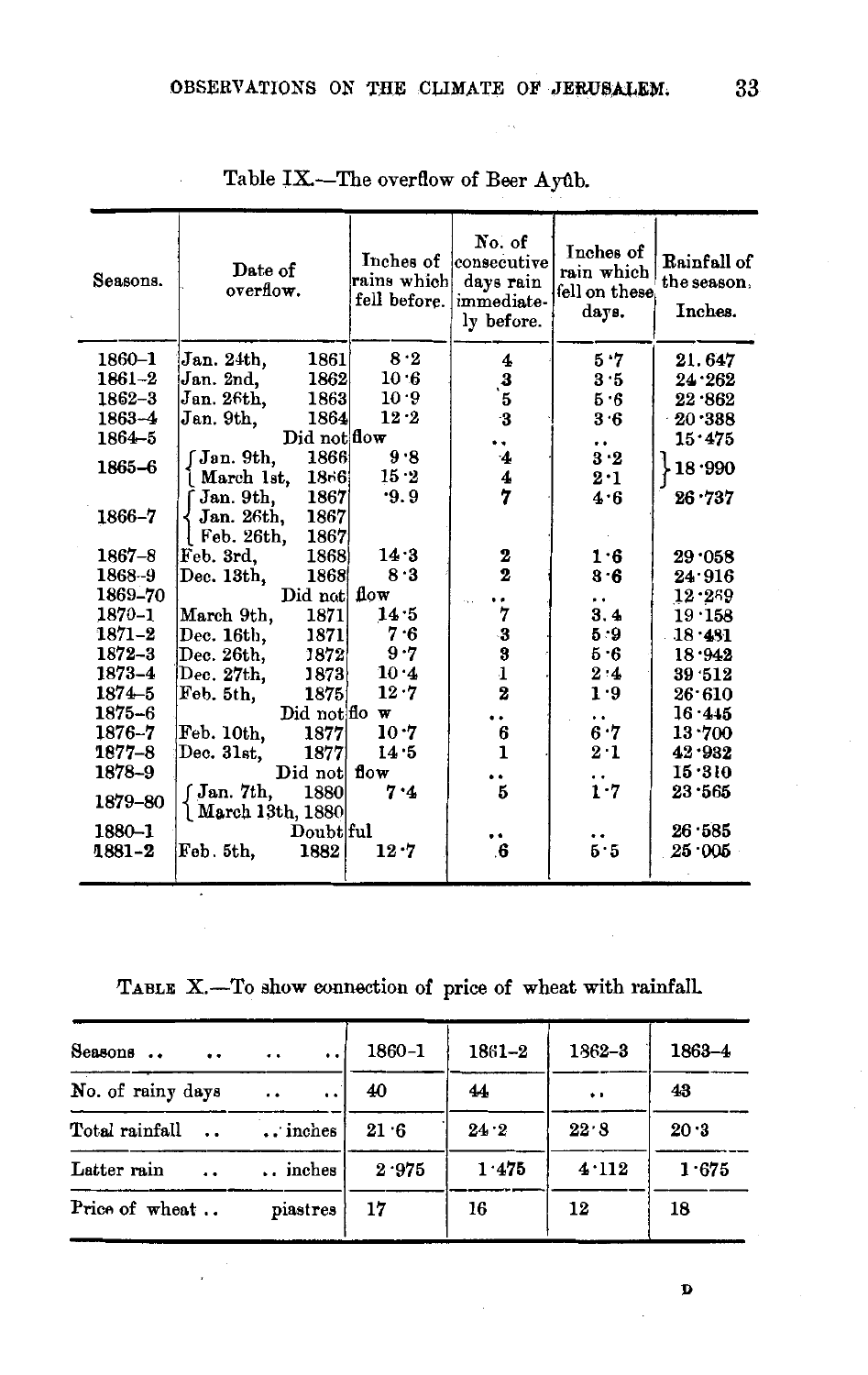| Seasons<br>$\ddot{\phantom{a}}$     | $\ddot{\phantom{0}}$<br>$\ddot{\phantom{0}}$ | 1864-5     | 1865-6     | 1866-7     | 1867-8       |
|-------------------------------------|----------------------------------------------|------------|------------|------------|--------------|
| No. of rainy days                   | $\ddot{\phantom{a}}$<br>                     | 37         | 58         | 65.        | 62           |
| Total rainfall                      | inches                                       | 15.4       | 18.9       | 26.7       | 29.0         |
| Latter rain<br>$\ddot{\phantom{a}}$ | inches                                       | 1.135      | 2.436      | 4.649      | 3.913        |
| Price of wheat                      | piastres                                     | 23         | 21         | 18         | 22           |
| Seasons                             | $\ddot{\phantom{0}}$<br>$\ddot{\phantom{a}}$ | 1868-9     | 1869-70    | $1870 - 1$ | $1871 - 2$   |
| No. of rainy days                   | <br>$\ddot{\phantom{0}}$                     | $61 -$     | 43         | 49         | 53.          |
| Total rainfall<br>$\sim$            | $\dots$ inches                               | 24.9       | 12.2       | 19.1       | 18.4         |
| Latter rain<br>$\ddot{\phantom{a}}$ | inches                                       | 3.417      | 5.499      | 3.760      | 1.628        |
| Price of wheat                      | piastres                                     | 18         | 28         | 25         | 18           |
| Seasons                             | $\ddot{\phantom{0}}$<br>$\ddot{\phantom{a}}$ | $1872 - 3$ | $1873 - 4$ | $1874 - 5$ | $1875 - 6$   |
| No. of rainy days                   | $\ddot{\phantom{0}}$<br>$\ddot{\phantom{a}}$ | 46         | 71         | 57         | 51           |
| Total rainfall                      | $\dots$ inches                               | 18.9       | 39.5       | $26-6$     | $16 \cdot 4$ |
| Latter rain<br>$\ddot{\phantom{a}}$ | $\ldots$ inches                              | 1.555      | 6.352      | 6.830      | 2.315        |
| Price of wheat                      | piastres                                     | 24         | 24         | 18         | 17           |
| Seasons<br>$\ddot{\phantom{0}}$     | $\ddot{\phantom{1}}$<br>$\ddot{\phantom{a}}$ | 1876-7     | $1877 - 8$ | 1878-9     | 1679-80      |
| No. of rainy days                   | $\ddot{\phantom{a}}$<br>$\ddot{\phantom{a}}$ | 41         | 68         | 37         | 55           |
| Total rainfall<br>$\ddotsc$         | $\ldots$ inches                              | 13.7       | 42.9       | 15.3       | 23.5         |
| Latter rain<br>$\ddot{\phantom{a}}$ | $\dots$ inches                               | .935       | 2.952      | 3.025      | 4.755        |
| Price of wheat                      | piastres                                     | 34         | 25         | 39         | 29           |
|                                     |                                              |            |            |            |              |

TABLE X-continued.

NOTE .- A measure of wheat weighs about 48 lbs. English. A piastre is about two<br>pence.

 $\ddot{\phantom{a}}$ 

34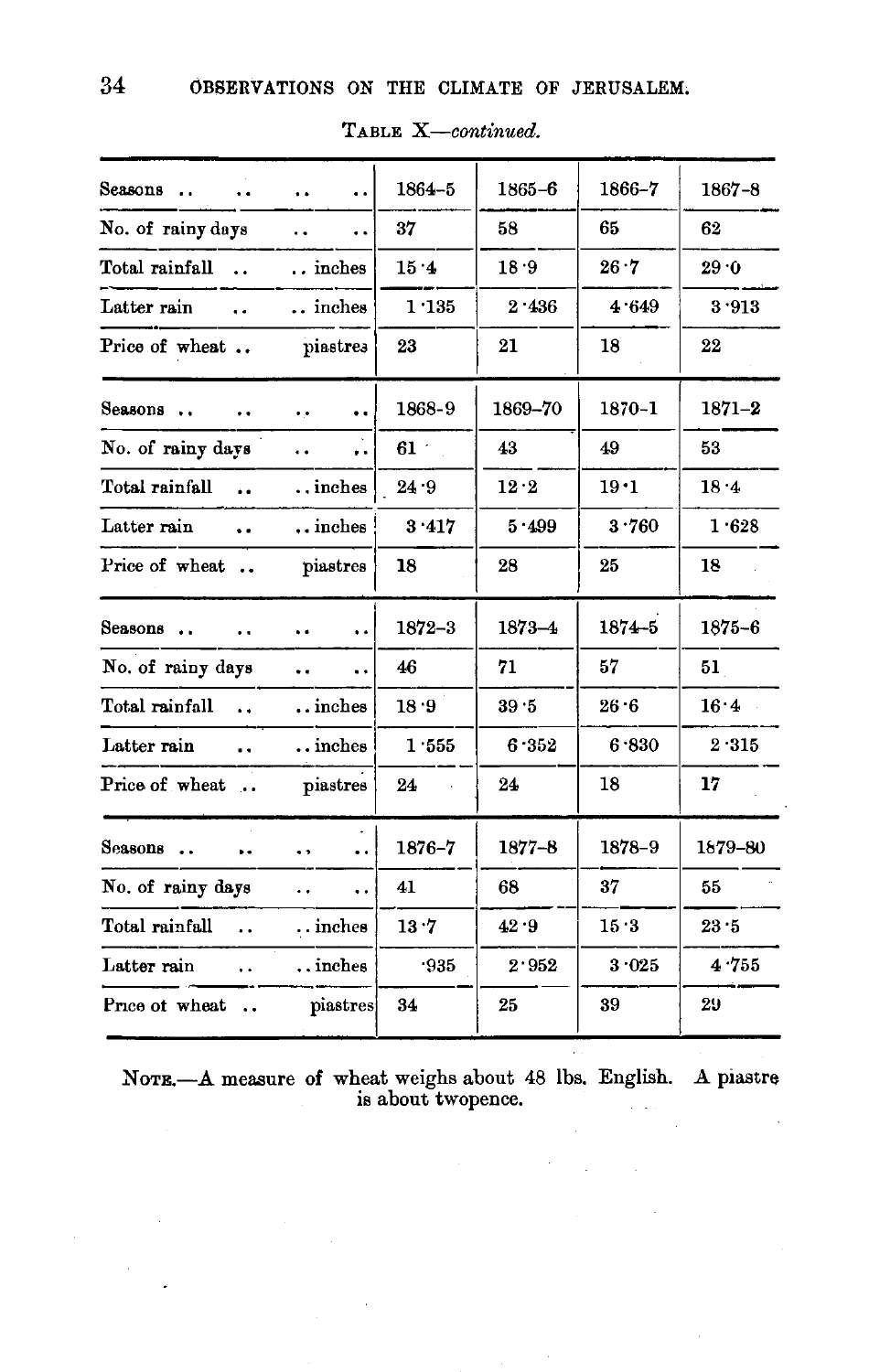TABLE XI.—Showing the mean and the maximum and minimum height of barometer and monthly range, during each month of 21 years. Obs. at 9 a.m.

|                                                                                                                                                      | January.                                                                                                                                                                                                                                           |                                                                                                                                                                                                                |                                                                                                                                                                                                                    |                                                                                                                                   | February.                                                                                                                                                                                          |                                                                                                                                                                                                    |                                                                                                                                                                                                | March.                                                                                                                                              |                                                                                                                                                                                  |                                                                                                                                                                                              | April.                                                                                                                                                                                   |                                                                                                                                                                 |                                                                                                                                                                                                                      |                                                                                                                                                                                                      |                                                                                                                                                                                                                    |                                                                                                                                   |
|------------------------------------------------------------------------------------------------------------------------------------------------------|----------------------------------------------------------------------------------------------------------------------------------------------------------------------------------------------------------------------------------------------------|----------------------------------------------------------------------------------------------------------------------------------------------------------------------------------------------------------------|--------------------------------------------------------------------------------------------------------------------------------------------------------------------------------------------------------------------|-----------------------------------------------------------------------------------------------------------------------------------|----------------------------------------------------------------------------------------------------------------------------------------------------------------------------------------------------|----------------------------------------------------------------------------------------------------------------------------------------------------------------------------------------------------|------------------------------------------------------------------------------------------------------------------------------------------------------------------------------------------------|-----------------------------------------------------------------------------------------------------------------------------------------------------|----------------------------------------------------------------------------------------------------------------------------------------------------------------------------------|----------------------------------------------------------------------------------------------------------------------------------------------------------------------------------------------|------------------------------------------------------------------------------------------------------------------------------------------------------------------------------------------|-----------------------------------------------------------------------------------------------------------------------------------------------------------------|----------------------------------------------------------------------------------------------------------------------------------------------------------------------------------------------------------------------|------------------------------------------------------------------------------------------------------------------------------------------------------------------------------------------------------|--------------------------------------------------------------------------------------------------------------------------------------------------------------------------------------------------------------------|-----------------------------------------------------------------------------------------------------------------------------------|
| Years.                                                                                                                                               | Mean<br>reduced<br>to $32^{\circ}$                                                                                                                                                                                                                 | Highest. Lowest.                                                                                                                                                                                               |                                                                                                                                                                                                                    | $\overline{\text{output}}$<br>range.                                                                                              | Mean<br>reduced<br>to $32^\circ$                                                                                                                                                                   | Highest. Lowest.                                                                                                                                                                                   |                                                                                                                                                                                                | range.                                                                                                                                              | Mean<br>reduced<br>to $32^\circ$                                                                                                                                                 | Highest. Lowest.                                                                                                                                                                             |                                                                                                                                                                                          | range.                                                                                                                                                          | Mean<br>reduced<br>to $32^{\circ}$                                                                                                                                                                                   | Highest. Lowest.                                                                                                                                                                                     |                                                                                                                                                                                                                    | $\overline{\text{output}}$<br>range.                                                                                              |
| 1861<br>1862<br>1863<br>1864<br>1865<br>1866<br>1867<br>1868<br>1869<br>1870<br>1871<br>1872<br>1873<br>1874<br>1875<br>1876<br>1877<br>1878<br>1879 | 27.405<br>27.448<br>27.480<br>$27 \!\cdot\! 472$<br>27.431<br>$27 - 435$<br>27.466<br>27.456<br>$27 - 447$<br>$27 - 464$<br>$27 - 431$<br>$27 \cdot 450$<br>27.512<br>$27 - 436$<br>27.468<br>27.519<br>$27 - 448$<br>27.469<br>$27 \!\cdot\! 487$ | 27.630<br>27.622<br>27.672<br>27.722<br>27.660<br>27.740<br>27.692<br>27.722<br>$27 - 772$<br>27.742<br>27.712<br>27.710<br>27.770<br>$27 - 772$<br>27.706<br>$27 \cdot 772$<br>$27 - 712$<br>27.704<br>27.694 | 27.127<br>$27 - 232$<br>$27 - 125$<br>27.242<br>27.342<br>$27 - 200$<br>27.272<br>27.272<br>$27 - 202$<br>27.350<br>27.390<br>27.342<br>27.284<br>27.072<br>27.092<br>27.030<br>27.122<br>27.308<br>$27 \cdot 372$ | 503<br>390<br>547<br>480<br>318<br>540<br>420<br>450<br>572<br>392<br>322<br>368<br>486<br>700<br>614<br>742<br>590<br>396<br>322 | 27.566<br>27.443<br>27.488<br>27.430<br>27.332<br>27.437<br>27.507<br>27.383<br>27.464<br>27.456<br>27.454<br>27.448<br>27.426<br>$27 \cdot 426$<br>27.368<br>27.426<br>27.439<br>27.442<br>27.489 | 27.782<br>27.546<br>27.606<br>27.658<br>27.572<br>27.738<br>27.722<br>27.772<br>27.710<br>27.670<br>27.772<br>27.700<br>27.742<br>27.746<br>27.664<br>27 660<br>$27 - 692$<br>$27 - 740$<br>27.672 | 27.142<br>27.255<br>27.322<br>27.112<br>26.972<br>27.284<br>27<br>-392<br>27.252<br>27.232<br>27.200<br>27.322<br>27.272<br>27.272<br>27.160<br>27.172<br>27.322<br>27.234<br>27.212<br>27.418 | 1640<br>291<br>284<br>546<br>-600<br>1454'<br>330<br>-520<br>1478<br>·470<br>.450<br>·428<br>470'<br>-586<br>·492<br>-338.<br>.458<br>.528<br>' 254 | 27 406<br>27.452<br>27.411<br>27/393<br>27 400<br>27.317<br>27.363<br>27.324<br>27.399<br>27.416<br>27.379<br>27.315<br>27.371<br>27.335<br>27.353<br>27.458<br>27.420<br>27.338 | 27.596<br>27.618<br>27.656<br>27.600<br>27.656<br>27.554<br>27.600<br>$27 - 536$<br>$27 \cdot 514$<br>27.582<br>27.672<br>27.552<br>27.658<br>27.686<br>27.540<br>27.730<br>27.672<br>27.616 | 27.166<br>27.330<br>27.350<br>27.372<br>27.312<br>27.172<br>27.222<br>27.202<br>27.100<br>27.246<br>27.222<br>$27 \cdot 112$<br>27/140<br>27.082<br>27.122<br>27.286<br>27.272<br>27.154 | $-430$<br>.288<br>$\cdot$ 306<br>1228<br>.344<br>382'<br>375<br>334<br>404'<br>-336<br>-450<br>:440<br>$\cdot$ 518<br>604<br>'418<br>4.14<br>$\cdot 40$<br>-462 | 27.420<br>27<br>.420<br>27.341<br>27.306<br>27.412<br>27.357<br>27.339<br>27.361<br>27<br>.404<br>27.389<br>27.347<br>$-355$<br>27<br>$27 \cdot 397$<br>27.402<br>$27 - 418$<br>27.396<br>27.345<br>27.344<br>27.415 | 27.592<br>27<br>.598<br>27.552<br>27.522<br>27.632<br>27.630<br>27.566<br>27.622<br>27.652<br>27.722<br>27.562<br>27.548<br>27.692<br>27.610<br>27<br>$-592$<br>27.584<br>27.592<br>27.620<br>27.624 | 27.200<br>27.150<br>$26 \cdot 972$<br>27.110<br>27.370<br>27.242<br>27.272<br>27.200<br>27/321<br>27.230<br>$27 \cdot 272$<br>27.282<br>27.232<br>27.360<br>27.232<br>27.882<br>$27 - 192$<br>27.322<br>$27 - 402$ | 392<br>448<br>580<br>412<br>262<br>288<br>294<br>422<br>331<br>492<br>290<br>266<br>460<br>250<br>360<br>302<br>400<br>298<br>222 |
| 1880<br>1881                                                                                                                                         | $27\!\cdot\!497$<br>27.505                                                                                                                                                                                                                         | $27 \cdot 754$<br>$27 \cdot 746$                                                                                                                                                                               | 27.348<br>27.322                                                                                                                                                                                                   | ·406<br>-424                                                                                                                      | 27.429<br>27.329                                                                                                                                                                                   | 27.650<br>27.578                                                                                                                                                                                   | 27.422<br>27.047                                                                                                                                                                               | $\cdot$ 428.<br>$\cdot$ 481 $\mid$                                                                                                                  | 27.378<br>27.419                                                                                                                                                                 | 27.634<br>27.698                                                                                                                                                                             | 27.156<br>27.170                                                                                                                                                                         | 478<br>.528                                                                                                                                                     | 27.349<br>27.369                                                                                                                                                                                                     | 27.622<br>27.656                                                                                                                                                                                     | 27.208<br>27.222                                                                                                                                                                                                   | 414<br>$-434$                                                                                                                     |
|                                                                                                                                                      | Mean height reduced to 32°<br>Mean of all highest<br>Mean of all lowest<br>Mean monthly range                                                                                                                                                      | $\ddot{\phantom{0}}$<br>                                                                                                                                                                                       | $27 - 465$<br>27.715<br>27.240<br>.475                                                                                                                                                                             |                                                                                                                                   | . .<br>$\ddot{\phantom{a}}$<br>$\ddot{\phantom{1}}$<br>. .                                                                                                                                         | 27.437<br>$27 \!\cdot\! 684$<br>$27.211$ .<br>$-453$                                                                                                                                               | $\ddot{\phantom{0}}$<br>$\ddot{\phantom{a}}$<br>. .<br>$\ddot{\phantom{1}}$                                                                                                                    |                                                                                                                                                     | $\ddot{\phantom{0}}$<br>$\ddot{\phantom{1}}$                                                                                                                                     | 27.382<br>27.618<br>27.209<br>$-408$                                                                                                                                                         | $\ddot{\phantom{0}}$<br>$\ddot{\phantom{0}}$<br>. .<br>$\ddot{\phantom{a}}$                                                                                                              |                                                                                                                                                                 | $\ddot{\phantom{0}}$<br>$\ddot{\phantom{1}}$<br>$\ddot{\phantom{0}}$                                                                                                                                                 | 27.351<br>27.604<br>27.241<br>-362                                                                                                                                                                   |                                                                                                                                                                                                                    |                                                                                                                                   |

 $\mathbf \sigma$  $\mathbf{K}$ 

 $\overline{\phantom{a}}$ 

 $\mathfrak{L}$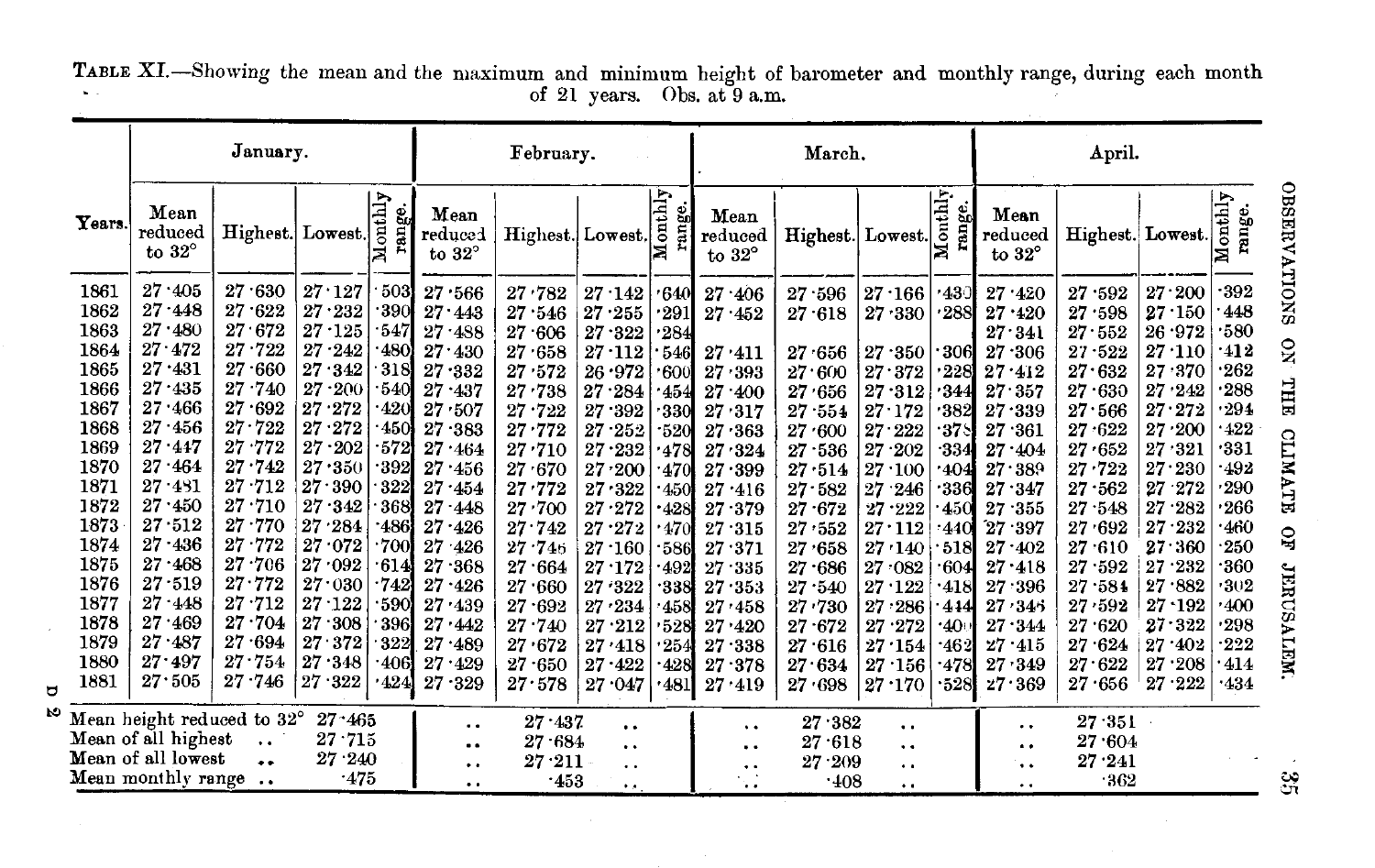$\Delta \sim 10^{11}$  and  $\Delta \sim 10^{11}$ 

|                                                                                                                                                                      |                                                                                                                                                                                                                                                                    | May.                                                                                                                                                                                                             |                                                                                                                                                                                                                      |                                                                                                                                                                                                         |                                                                                                                                                                                                                                         | June.                                                                                                                                                                                                        |                                                                                                                                                                                                                          |                                                                                                                                                                                                                       |                                                                                                                                                                                                                        | July.                                                                                                                                                                                                |                                                                                                                                                                                                                            |                                                                                                                                                                                                                                                |                                                                                                                                                                                                                     | August.                                                                                                                                                                                                                                              |                                                                                                                                                                                                                          |                                                                                                                                                                                                                                                              |
|----------------------------------------------------------------------------------------------------------------------------------------------------------------------|--------------------------------------------------------------------------------------------------------------------------------------------------------------------------------------------------------------------------------------------------------------------|------------------------------------------------------------------------------------------------------------------------------------------------------------------------------------------------------------------|----------------------------------------------------------------------------------------------------------------------------------------------------------------------------------------------------------------------|---------------------------------------------------------------------------------------------------------------------------------------------------------------------------------------------------------|-----------------------------------------------------------------------------------------------------------------------------------------------------------------------------------------------------------------------------------------|--------------------------------------------------------------------------------------------------------------------------------------------------------------------------------------------------------------|--------------------------------------------------------------------------------------------------------------------------------------------------------------------------------------------------------------------------|-----------------------------------------------------------------------------------------------------------------------------------------------------------------------------------------------------------------------|------------------------------------------------------------------------------------------------------------------------------------------------------------------------------------------------------------------------|------------------------------------------------------------------------------------------------------------------------------------------------------------------------------------------------------|----------------------------------------------------------------------------------------------------------------------------------------------------------------------------------------------------------------------------|------------------------------------------------------------------------------------------------------------------------------------------------------------------------------------------------------------------------------------------------|---------------------------------------------------------------------------------------------------------------------------------------------------------------------------------------------------------------------|------------------------------------------------------------------------------------------------------------------------------------------------------------------------------------------------------------------------------------------------------|--------------------------------------------------------------------------------------------------------------------------------------------------------------------------------------------------------------------------|--------------------------------------------------------------------------------------------------------------------------------------------------------------------------------------------------------------------------------------------------------------|
| Years.                                                                                                                                                               | Mean<br>reduced<br>to $32^{\circ}$                                                                                                                                                                                                                                 | Highest. Lowest.                                                                                                                                                                                                 |                                                                                                                                                                                                                      | onthly<br>range.                                                                                                                                                                                        | Mean<br>reduced<br>to $32^\circ$                                                                                                                                                                                                        | Highest. Lowest.                                                                                                                                                                                             |                                                                                                                                                                                                                          | Monthly<br>ange                                                                                                                                                                                                       | Mean<br>reduced<br>to $32^\circ$                                                                                                                                                                                       | Highest. Lowest.                                                                                                                                                                                     |                                                                                                                                                                                                                            | $\overline{\text{path1}}$<br>ange.<br>ż                                                                                                                                                                                                        | Mean<br>reduced<br>to $32^{\circ}$                                                                                                                                                                                  | Highest. Lowest.                                                                                                                                                                                                                                     |                                                                                                                                                                                                                          | onthly<br>range.<br>×                                                                                                                                                                                                                                        |
| 1861<br>1862<br>1863<br>1864<br>1865<br>1866<br>1867<br>1868<br>1869<br>1870<br>1871<br>1872<br>1873<br>1874<br>1875<br>1876<br>1877<br>1878<br>1879<br>1880<br>1881 | $27 - 421$<br>$27 - 771$<br>27.470<br>27.48<br>27.353<br>$27 \,\, 374$<br>27.345<br>27.395<br>$27 - 378$<br>$27 - 411$<br>27.379<br>27.378<br>27.384<br>$27\!\cdot\!417$<br>$27 \cdot 401$<br>27.383<br>$27 \cdot 417$<br>27.352<br>$27 - 404$<br>27.370<br>27.371 | 27.538<br>27.566<br>27.572<br>27.612<br>27.542<br>27.592<br>27.620<br>27.642<br>27.720<br>27.772<br>27.610<br>27.612<br>27.612<br>27.566<br>$27 - 660$<br>27.622<br>27.572<br>$27 - 644$<br>.598<br>27<br>27.562 | 27.262<br>27.410<br>27 362<br>27.342<br>27.382<br>$27 - 262$<br>27.392<br>27.364<br>27.418<br>27.382<br>27.364<br>27.362<br>27.334<br>27.306<br>$27 - 402$<br>$27 - 422$<br>27.252<br>27.422<br>$27 - 284$<br>27.382 | $\cdot 276$<br>.156<br>$\cdot 210$<br>270<br>-344<br>.160<br>330<br>228<br>$-278$<br>302<br>$-390$<br>246<br>$-250$<br>278<br>260<br>$\cdot$ 258<br>$\cdot$ 200<br>320<br>222<br>$-314$<br>$\cdot$ 180. | 27.397<br>27:400<br>27.405<br>$27 - 328$<br>27.466<br>27.317<br>27.345<br>27.308<br>27.387<br>27.331<br>27.319<br>27.376<br>27.373<br>27.354<br>27.319<br>$27 \, 386$<br>$27 \cdot 397$<br>27.326<br>$27 \cdot 301$<br>27.331<br>27.382 | 27.538<br>27.506<br>27.522<br>27.556<br>27.542<br>27.622<br>27.522<br>$27 - 622$<br>27.542<br>27.534<br>27.630<br>27.570<br>27.622<br>27.562<br>27.572<br>27.622<br>27.542<br>27.514<br>$27 - 582$<br>27.628 | 27.247<br>27.302<br>27 320<br>27.322<br>27.267<br>27.352<br>27.362<br>27.384<br>$27 - 350$<br>27.372<br>$27 - 382$<br>27.392<br>27.350<br>27.296<br>$27 - 422$<br>27.422<br>27.322<br>27.272<br>27.330<br>$27 \cdot 382$ | '291<br>204<br>202<br>234<br>$\cdot 261$<br>275<br>270<br>$\cdot$ 160.<br>238<br>$\cdot$ 1921<br>$\cdot$ 1621<br>$\cdot 248$<br>·178l<br>'272]<br>2661<br>·150}<br>$\cdot$ 200<br>2201<br>242<br>$\cdot 252$<br>·2461 | 27.333<br>27.379<br>27.360<br>27.279<br>27.289<br>27.267<br>27.276<br>27.282<br>27.306<br>27.255<br>27.256<br>27.281<br>27.262<br>27.242<br>27.276<br>$27 \cdot 282$<br>27.328<br>27.188<br>27.268<br>27.284<br>27.296 | 27.412<br>27.462<br>27.422<br>27.454<br>27.472<br>27.522<br>27.472<br>27.494<br>27.482<br>27.522<br>27.482<br>27.522<br>27.464<br>27.510<br>27.450<br>27.530<br>27.490<br>27.462<br>27.506<br>27.552 | 27.230<br>27.314<br>27.308<br>27.333<br>27.296<br>$27 - 252$<br>27.272<br>27.330<br>27.302<br>27.222<br>27.342<br>27.302<br>27.308<br>27.302<br>27.366<br>27.400<br>27.272<br>27<br>302<br>27<br>$\cdot 282$<br>$27 - 296$ | '212'<br>.148<br>$\cdot$ 114<br>'121<br>$\cdot$ 150<br>.176<br>270<br>$\cdot 200$<br>.164<br>$\cdot$ 180<br>$\cdot$ 300<br>$\cdot$ 14<br>$\cdot 220$<br>156<br>-208<br>$\cdot$ 084<br>$\cdot$ 130<br>.218<br>160<br>$\cdot 224$<br>$\cdot 256$ | $27 - 349$<br>27 '378<br>27.399<br>27.000<br>27.277<br>27.281<br>27.295<br>27.306<br>27.319<br>27.279<br>27.292<br>27.281<br>27.314<br>27.301<br>27.321<br>27.308<br>27.356<br>27.271<br>27.285<br>27.317<br>27.281 | 27.422<br>27.432<br>27.522<br>$27 \!\cdot\! 492$<br>$27 \!\cdot\! 492$<br>$27 \cdot 472$<br>27.516<br>$27 - 548$<br>27.542<br>27.508<br>27.472<br>27.518<br>27.508<br>27.570<br>27.552<br>27.592<br>27.482<br>$27 - 472$<br>27.534<br>$27 \cdot 476$ | $27 - 275$<br>27.312<br>27.272<br>27.320<br>27.300<br>27.322<br>27.327<br>27.322<br>27.302<br>27.324<br>$27 - 270$<br>27.392<br>27.362<br>27.322<br>27.352<br>27.382<br>$27 - 272$<br>27.322<br>27.334<br>$27 \cdot 332$ | 147•<br>$\cdot$ 120<br>$\cdot 250$<br>$\cdot$ 172<br>$\cdot 187$<br>$\cdot$ 192<br>$\cdot$ 152<br>.189<br>$-226$<br>Я<br>$\cdot 240$<br>.184<br>202<br>н<br><b>'126</b><br>·146<br>.248<br>$\cdot$ 200<br>$\cdot 210$<br>$-210$<br>$\cdot$ 150<br>200<br>144 |
|                                                                                                                                                                      | Mean height reduced to $32^{\circ}27.397$<br>Mean of all highest<br>Mean of all lowest<br>Mean monthly range                                                                                                                                                       | $\ddot{\phantom{0}}$<br>$\ddot{\phantom{0}}$                                                                                                                                                                     | 27.611<br>27.355<br>$-260$                                                                                                                                                                                           |                                                                                                                                                                                                         | <br><br><br>. .                                                                                                                                                                                                                         | 27.359<br>27.567<br>27.342<br>.227                                                                                                                                                                           | $\cdot$ .<br><br><br>. .                                                                                                                                                                                                 |                                                                                                                                                                                                                       | . .<br>$\ddot{\phantom{0}}$<br><br>                                                                                                                                                                                    | 27.285<br>27.385<br>27.301<br>$\cdot$ 182                                                                                                                                                            | . .<br>. .<br>. .<br>. .                                                                                                                                                                                                   |                                                                                                                                                                                                                                                | <br>$\ddot{\phantom{0}}$<br><br>                                                                                                                                                                                    | 27.295<br>27.505<br>27.320<br>.185                                                                                                                                                                                                                   |                                                                                                                                                                                                                          |                                                                                                                                                                                                                                                              |

 $\infty$ 

 $\sim 10^{11}$ 

and the control of the con-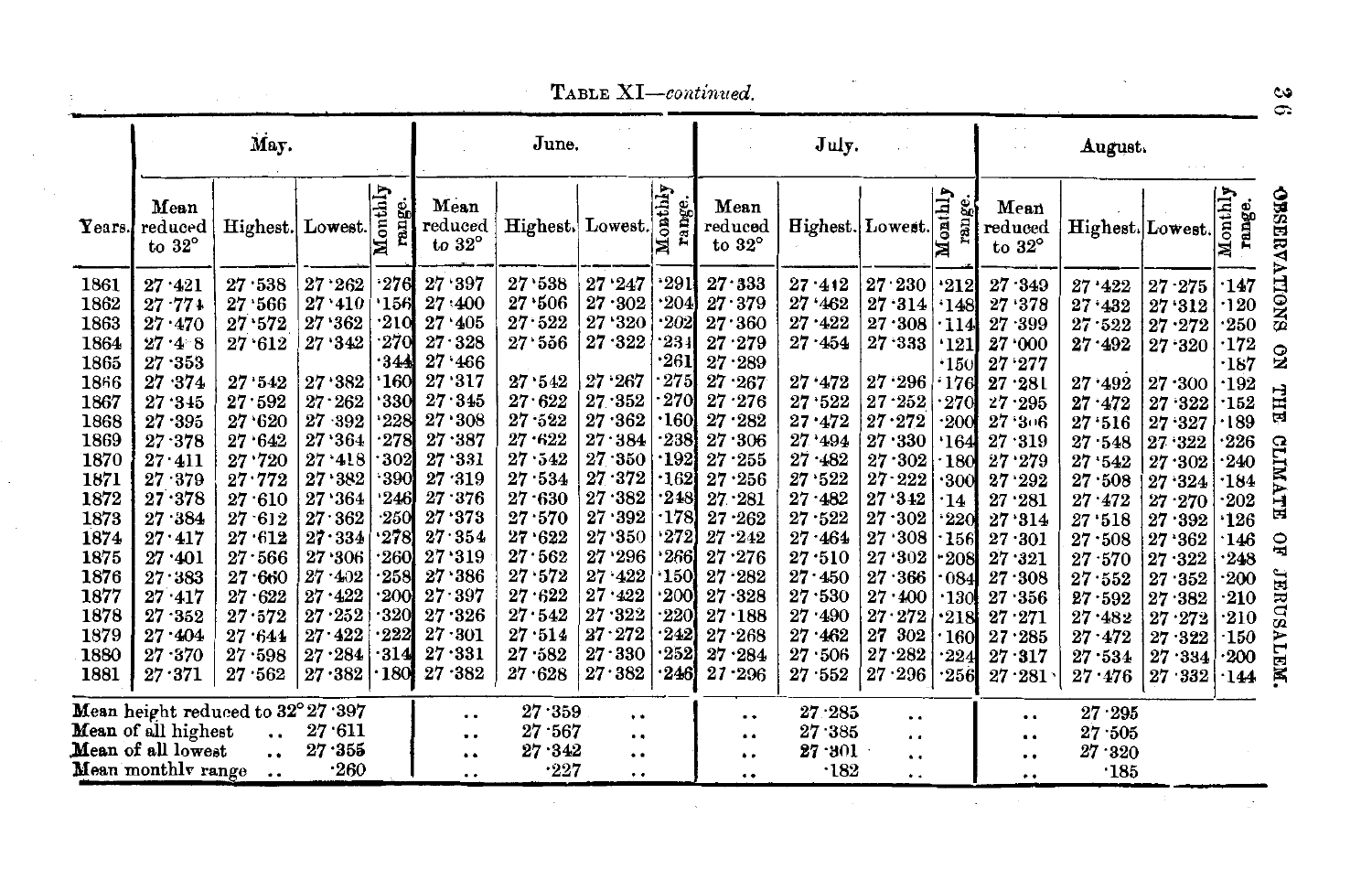|                                                                                                                                                                      |                                                                                                                                                                                                                                                    | September.                                                                                                                                                                                                                                                           |                                                                                                                                                                                                              |                                                                                                                                                                                                                     |                                                                                                                                                                                                                                                                                             | October.                                                                                                                                                                                                                                                 |                                                                                                                                                                                                                              |                                                                                                                                                                                                               |                                                                                                                                                                                                                                                | November.                                                                                                                                                                                                                              |                                                                                                                                                                                                      |                                                                                                                                                                                     |                                                                                                                                                                                                                                          | December.                                                                                                                                                                                                                                                 |                                                                                                                                                                                                                        |                                                                                                                                                                                     |
|----------------------------------------------------------------------------------------------------------------------------------------------------------------------|----------------------------------------------------------------------------------------------------------------------------------------------------------------------------------------------------------------------------------------------------|----------------------------------------------------------------------------------------------------------------------------------------------------------------------------------------------------------------------------------------------------------------------|--------------------------------------------------------------------------------------------------------------------------------------------------------------------------------------------------------------|---------------------------------------------------------------------------------------------------------------------------------------------------------------------------------------------------------------------|---------------------------------------------------------------------------------------------------------------------------------------------------------------------------------------------------------------------------------------------------------------------------------------------|----------------------------------------------------------------------------------------------------------------------------------------------------------------------------------------------------------------------------------------------------------|------------------------------------------------------------------------------------------------------------------------------------------------------------------------------------------------------------------------------|---------------------------------------------------------------------------------------------------------------------------------------------------------------------------------------------------------------|------------------------------------------------------------------------------------------------------------------------------------------------------------------------------------------------------------------------------------------------|----------------------------------------------------------------------------------------------------------------------------------------------------------------------------------------------------------------------------------------|------------------------------------------------------------------------------------------------------------------------------------------------------------------------------------------------------|-------------------------------------------------------------------------------------------------------------------------------------------------------------------------------------|------------------------------------------------------------------------------------------------------------------------------------------------------------------------------------------------------------------------------------------|-----------------------------------------------------------------------------------------------------------------------------------------------------------------------------------------------------------------------------------------------------------|------------------------------------------------------------------------------------------------------------------------------------------------------------------------------------------------------------------------|-------------------------------------------------------------------------------------------------------------------------------------------------------------------------------------|
| Years.                                                                                                                                                               | Mean<br>reduced<br>to $32^{\circ}$                                                                                                                                                                                                                 | Highest. Lowest.                                                                                                                                                                                                                                                     |                                                                                                                                                                                                              | onthly<br>ange.                                                                                                                                                                                                     | Mean<br>reduced<br>to $32^\circ$                                                                                                                                                                                                                                                            | Highest. Lowest.                                                                                                                                                                                                                                         |                                                                                                                                                                                                                              | Arquo<br>ange.<br>Ξ                                                                                                                                                                                           | Mean<br>reduced<br>to $32^{\circ}$                                                                                                                                                                                                             |                                                                                                                                                                                                                                        | Highest   Lowest.                                                                                                                                                                                    | Monthly<br>range.                                                                                                                                                                   | Mean<br>reduced<br>to $32^\circ$                                                                                                                                                                                                         |                                                                                                                                                                                                                                                           | Highest. Lowest.                                                                                                                                                                                                       | Monthly<br>ange.                                                                                                                                                                    |
| 1861<br>1862<br>1863<br>1864<br>1865<br>1866<br>1867<br>1868<br>1869<br>1870<br>1871<br>1872<br>1873<br>1874<br>1875<br>1876<br>1877<br>1878<br>1879<br>1880<br>1881 | 27.428<br>27.445<br>$27 - 471$<br>27.384<br>$27 - 388$<br>27.351<br>$27 - 354$<br>27.394<br>27.368<br>27.401<br>$27 - 373$<br>$27 - 350$<br>27.378<br>$27 - 385$<br>$27 - 409$<br>27.383<br>$27 - 420$<br>27.322<br>27.385<br>27.398<br>$27 - 374$ | 27.522<br>27.502<br>27.558<br>27.602<br>27.572<br>27.586<br>27.567<br>27.566<br>27.612<br>27.542<br>27.540<br>27.600<br>27.668<br>27.602<br>27.610<br>27.642<br>27.542<br>$27 - 580$<br>27.594<br>$27 - 584$<br>Mean height reduced to $32^{\circ}$ $27$ $\cdot 388$ | 27.332<br>27.416<br>27.372<br>$27 - 386$<br>27.396<br>27.372<br>27.432<br>27.362<br>27.342<br>27.372<br>27.374<br>27.422<br>27.430<br>27.404<br>27.392<br>$27 - 436$<br>27.302<br>27.410<br>27.412<br>27.364 | $\cdot$ 190<br>$\cdot$ 086<br>$\cdot$ 186<br>216<br>227<br>$\cdot$ 1761<br>214<br>$\cdot$ 135<br>204<br>270<br>170<br>'166<br>$\cdot$ 178<br>238<br>198<br>$\cdot 218$<br>·206l<br>240<br>170<br>182<br>$\cdot 220$ | $27 \cdot 511$<br>27.499<br>$27 - 530$<br>27<br>$-454$<br>$27 - 486$<br>$27 - 437$<br>27.447<br>$27 - 457$<br>27.505<br>27.447<br>$27 \cdot 403$<br>27.441<br>27.456<br>$27 \cdot 457$<br>$27 - 452$<br>27.427<br>$27 - 450$<br>$27 - 425$<br>$27 - 480$<br>$27 - 488$<br>$27 - 456$<br>. . | 27.592<br>27.572<br>27.622<br>27.670<br>27.622<br>27:658<br>$27 - 692$<br>27.722<br>$27 \cdot 622$<br>27.622<br>27.656<br>$27\!\cdot\!632$<br>27.650<br>27.668<br>27.618<br>$27 \cdot 716$<br>$27 - 622$<br>27.690<br>$27 \cdot 702$<br>27.650<br>27.462 | 27.422<br>27.402<br>27.352<br>$27 - 522$<br>27.432<br>27.472<br>27.477<br>27.504<br>$27 - 342$<br>$27 - 412$<br>27.452<br>27.440<br>27.472<br>27.372<br>27.442<br>$27 - 406$<br>27.434<br>27.466<br>27.478<br>$27 \cdot 484$ | ·170l<br>170<br>270<br>.148<br>248<br>$\cdot$ 190<br>186<br>215<br>218<br>280<br>$\cdot$ 210<br>.204<br>$\cdot$ 192<br>178<br>296<br>$\cdot$ 176<br><b>310</b><br>$\cdot$ 188<br>$-224$<br>224<br>$\cdot$ 166 | 27.549<br>27.442<br>27<br>.502<br>$27 - 428$<br>27.435<br>$27 - 427$<br>$27 \cdot 476$<br>27.459<br>27.499<br>27.543<br>$27 \cdot 461$<br>$27 - 464$<br>27.432<br>27.458<br>27.428<br>27.449<br>27.452<br>27 539<br>27.493<br>27.493<br>27.441 | 27.672<br>27.570<br>27.710<br>27.658<br>$27 - 648$<br>$27 \cdot 742$<br>27.706<br>27.746<br>$27 \cdot 800$<br>27.672<br>27.720<br>27.658<br>27.662<br>27.652<br>27.672<br>27.658<br>$27 - 722$<br>27.672<br>27.706<br>27.662<br>27.470 | 27.394<br>27.398<br>27.442<br>27.342<br>27.322<br>27.362<br>27.356<br>27.420<br>27.456<br>27.452<br>27.404<br>27.334<br>27.322<br>27.322<br>27.372<br>27.372<br>27.512<br>27.452<br>27.340<br>27.322 | 278<br>$-172$<br>268<br>$\cdot$ 316<br>208<br>326<br>380<br>350<br>326<br>-344<br>$-220$<br>316<br>324<br>$-340$<br>330<br>$\cdot$ 300<br>286<br>$\cdot$ 210<br>22(<br>.366<br>.34J | 27.421<br>$27 - 482$<br>$27 - 413$<br>$27 - 448$<br>27.444<br>27.468<br>27.402<br>27.473<br>27.523<br>27.492<br>27<br>$-483$<br>$27 - 170$<br>27.467<br>27.490<br>27.471<br>27.511<br>$27 - 453$<br>27.523<br>27.459<br>27.426<br>27.451 | 27.534<br>$27 - 782$<br>$27 \cdot 670$<br>27.716<br>27.612<br>27.677<br>$27 \cdot 722$<br>27 .770<br>27.758<br>27.712<br>27.712<br>27.732<br>$27 - 722$<br>27.708<br>$27 - 710$<br>27.692<br>27.686<br>27.708<br>27.816<br>27.690<br>$27 - 770$<br>27.165 | 27.216<br>27.272<br>27.200<br>27.372<br>27.306<br>27.392<br>27.210<br>$27 - 182$<br>27.364<br>27.362<br>27.318<br>27.150<br>27.120<br>27.340<br>27.442<br>27.312<br>27.280<br>27.394<br>$27 - 242$<br>27.290<br>27.342 | $\cdot$ 318<br>$\cdot$ 510<br>470<br>344<br>306<br>285<br>482<br>588<br>394<br><b>350</b><br>394<br>$-582$<br>602<br>368<br>268<br>380<br>$-406$<br>314<br>$-574$<br>.400<br>$-428$ |
|                                                                                                                                                                      | Mean of all highest                                                                                                                                                                                                                                |                                                                                                                                                                                                                                                                      | 27.579                                                                                                                                                                                                       |                                                                                                                                                                                                                     |                                                                                                                                                                                                                                                                                             | $27 - 649$                                                                                                                                                                                                                                               | $\cdot$ .<br>. .                                                                                                                                                                                                             |                                                                                                                                                                                                               | <br>                                                                                                                                                                                                                                           | 27.685                                                                                                                                                                                                                                 | $\cdot$<br>$\ddot{\phantom{0}}$                                                                                                                                                                      |                                                                                                                                                                                     | $\ddot{\phantom{a}}$<br>                                                                                                                                                                                                                 | $27 - 709$                                                                                                                                                                                                                                                |                                                                                                                                                                                                                        |                                                                                                                                                                                     |
|                                                                                                                                                                      | Mean of all lowest                                                                                                                                                                                                                                 | $\ddot{\phantom{0}}$                                                                                                                                                                                                                                                 | 27.386                                                                                                                                                                                                       |                                                                                                                                                                                                                     | . .                                                                                                                                                                                                                                                                                         | 27.438                                                                                                                                                                                                                                                   | $\ddot{\phantom{a}}$                                                                                                                                                                                                         |                                                                                                                                                                                                               | . .                                                                                                                                                                                                                                            | $27 \cdot 384$                                                                                                                                                                                                                         | $\ddot{\phantom{0}}$                                                                                                                                                                                 |                                                                                                                                                                                     | $\bullet$                                                                                                                                                                                                                                | $27 \cdot 291$                                                                                                                                                                                                                                            |                                                                                                                                                                                                                        |                                                                                                                                                                                     |
|                                                                                                                                                                      | Mean monthly range                                                                                                                                                                                                                                 | $\cdot$ .                                                                                                                                                                                                                                                            | 194                                                                                                                                                                                                          |                                                                                                                                                                                                                     |                                                                                                                                                                                                                                                                                             | $\cdot 212$                                                                                                                                                                                                                                              | . .                                                                                                                                                                                                                          |                                                                                                                                                                                                               | . .                                                                                                                                                                                                                                            | .296                                                                                                                                                                                                                                   |                                                                                                                                                                                                      |                                                                                                                                                                                     | . .                                                                                                                                                                                                                                      | .417                                                                                                                                                                                                                                                      |                                                                                                                                                                                                                        | ್ಷ                                                                                                                                                                                  |

TABLE XI-continued.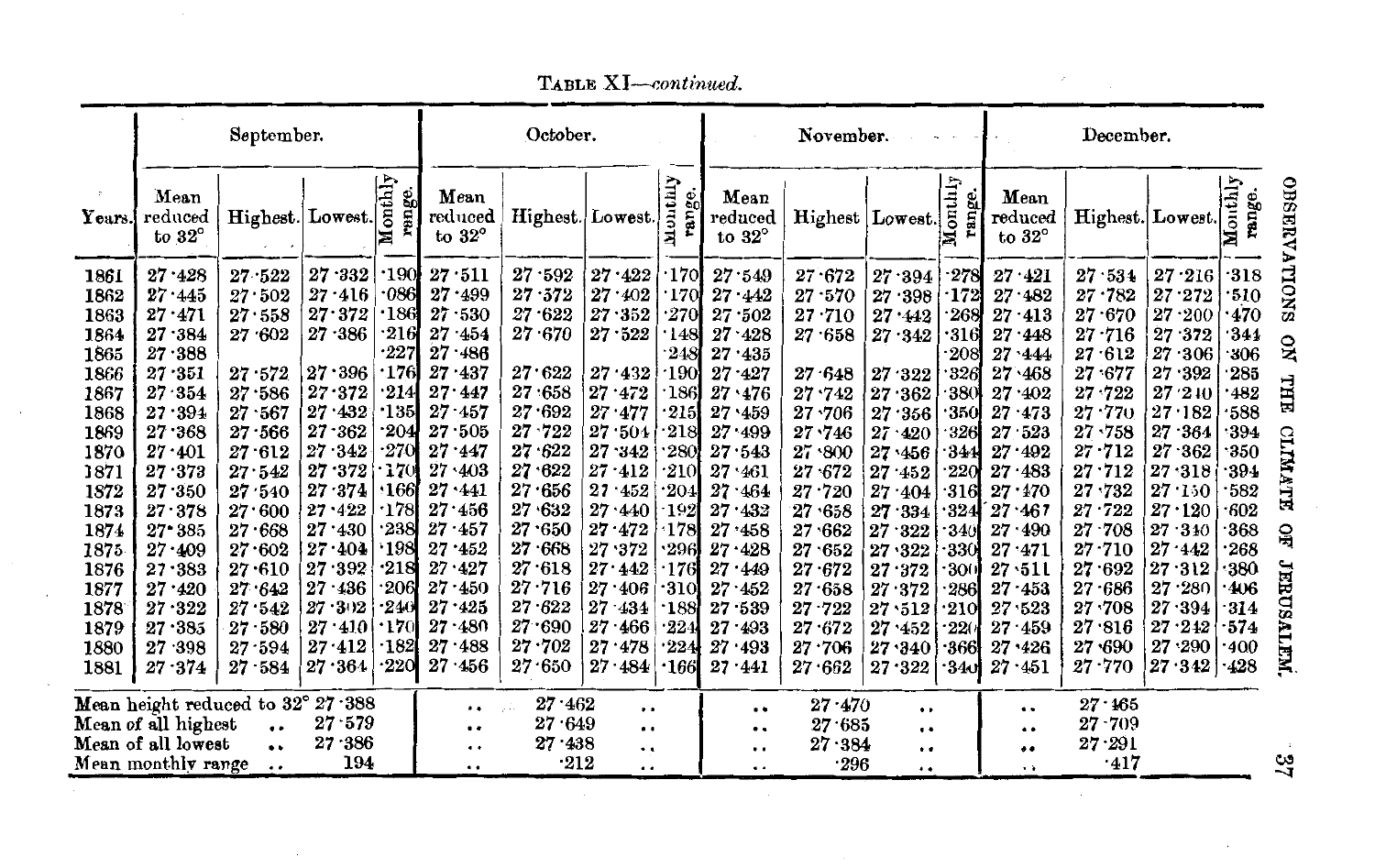| Years.          | Mean height<br>reduced to 32°. | Highest in the<br>year. | Lowest in the<br>year. | Yearly range. |
|-----------------|--------------------------------|-------------------------|------------------------|---------------|
| 1861            | $27 \cdot 443$                 | $27 - 782$              | $27 \cdot 127$         | -655          |
| 1862            | $27 - 438$                     | $27 - 782$              | $27 - 150$             | .632          |
| 1863            | $27 \cdot 439$                 | $27 - 672$              | 26.972                 | $\cdot 700$   |
| 1864            | $27 - 367$                     | $27 \cdot 722$          | 27.110                 | .612          |
| 1865            | $27 \cdot 392$                 | 27.660                  | $26 - 972$             | .688          |
| 1866            | 27.379                         | 27.740                  | $27 - 200$             | .540          |
| 1867            | 27.380                         | $27 - 742$              | $27 - 172$             | .570          |
| 1868            | $27 \cdot 386$                 | 27.772                  | $27 \cdot 182$         | .590          |
| $\pm 1869$      | $27 \cdot 410$                 | $27 - 772$              | $27 - 202$             | $\cdot 570$   |
| 1870            | $27 \!\cdot\! 405$             | 27.800                  | 27.110                 | .690          |
| 1871            | $27 - 388$                     | $27 - 772$              | 27.246                 | .526          |
| 1872            | $27 - 389$                     | $27 - 732$              | 27.150                 | $-582$        |
| 1873            | $27 \cdot 393$                 | $27 - 770$              | 27.112                 | $-658$        |
| 1874            | $27 - 394$                     | $27 - 772$              | $27 - 0.72$            | $\cdot 700$   |
| 1875            | 27.388                         | $27 - 710$              | $27 \cdot 082$         | .628          |
| 1876            | $27 \cdot 401$                 | $27 - 772$              | 27.030                 | .742          |
| 1877            | $27 - 413$                     | $27 - 730$              | $27 - 122$             | .608          |
| 1878            | $27 - 385$                     | 27.740                  | $27 - 212$             | .528          |
| 1379            | $27 - 400$                     | 27.816                  | 27.154                 | .662          |
| 1880            | 27.396                         | 27.754                  | $27 - 156$             | .598          |
| 1881            | $27 \!\cdot\! 389$             | $27 - 770$              | $27 \cdot 097$         | -673          |
| 21 years<br>. . | 27.398                         | 27.816                  | $26 \cdot 972$         | .844          |

TABLE XII.—Showing the mean height, maximum and minimum height, and annual range of barometer during 21 years. Obs. at 9 a.m.

Mean annual range, '626

TABLE XIII.—Showing mean height of barometer, reduced to 32°, at 9 a.m. during the several months of the year, and the monthly range. Mean of 21 years.

| Months.                        | Barometer<br>reduced to 32°.   | Monthly<br>range. |
|--------------------------------|--------------------------------|-------------------|
| January                        | $27 - 465$<br>٠.               | .475              |
| February                       | $27 - 437$<br>                 | $-453$            |
| March                          | 27.382<br>$\ddot{\phantom{0}}$ | .408              |
| April<br>                      | $27 \cdot 351$<br>. .          | .362              |
| May<br>$\ddot{\phantom{0}}$    | 27.397<br>. .                  | .260              |
| June                           | $27 - 359$<br>                 | $\cdot 227$       |
| July                           | $27 - 285$<br>                 | $\cdot$ 182       |
| August<br>$\ddot{\phantom{a}}$ | 27.295<br>                     | .185              |
| September                      | 27.388<br>$\ddot{\phantom{0}}$ | .194              |
| October                        | 27.462<br>٠.                   | $-212$            |
| November                       | 27.470<br>                     | .296              |
| December                       | 27.465<br>$\ddot{\phantom{0}}$ | .417              |
| Year                           | $27 \cdot 396$                 | -305              |
|                                |                                |                   |

 $\cdot$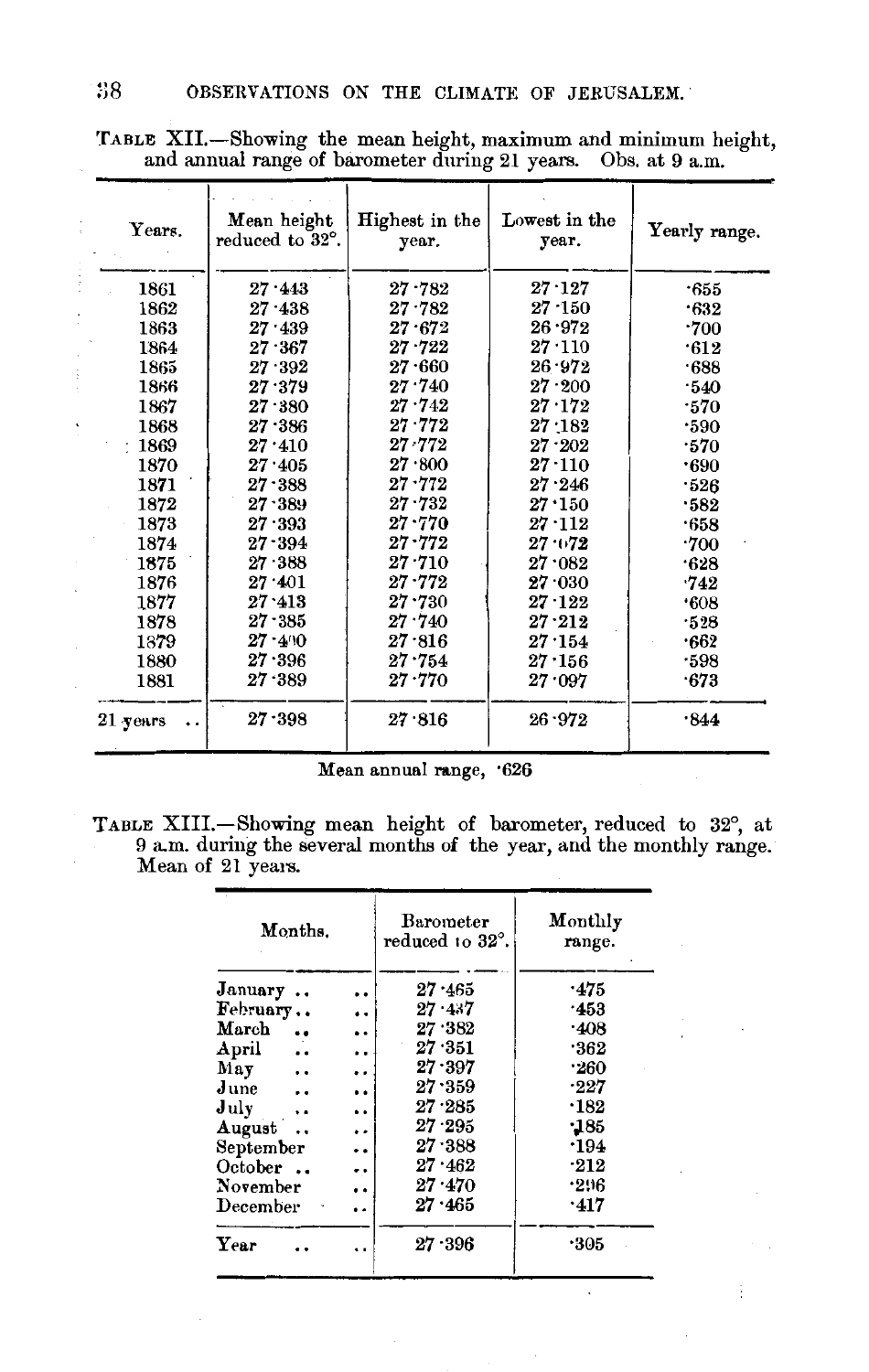TABLE XIV.-Showing the maximum and minimum temperature, mean temperature, mean monthly and daily range, &c., during \_the. several  $\mathbf{r}$ months of the year. Mean of 8 years.

|                                                                                                                                                                                                                                                             |                                                                                                      |                                                                                                      |                                                                                                                  |                                                                                                                     |                                                                                                              |                                                                                                        | Hygrometer.                                                                                            |                                                                                                       |
|-------------------------------------------------------------------------------------------------------------------------------------------------------------------------------------------------------------------------------------------------------------|------------------------------------------------------------------------------------------------------|------------------------------------------------------------------------------------------------------|------------------------------------------------------------------------------------------------------------------|---------------------------------------------------------------------------------------------------------------------|--------------------------------------------------------------------------------------------------------------|--------------------------------------------------------------------------------------------------------|--------------------------------------------------------------------------------------------------------|-------------------------------------------------------------------------------------------------------|
| Months.                                                                                                                                                                                                                                                     | Highest [Lowest]<br>in the<br>period.                                                                | period.                                                                                              | Mean<br>in the monthly<br>range.                                                                                 | Mean<br>daily<br>range.                                                                                             | Mean<br>Temper-<br>ature.<br>$\ddot{\phantom{1}}$                                                            | Dry<br>bulb<br>mean<br>9a.m.                                                                           | Wet<br>bulb<br>mean<br>9 a.m.                                                                          | Difference.                                                                                           |
| January<br>February<br>March<br>$\ddot{\phantom{0}}$<br>April<br>$\ddot{\phantom{0}}$<br>May<br>$\ddot{\phantom{0}}$<br>June<br>$\ddotsc$<br>July<br>$\ddot{\phantom{0}}$<br>August<br>$\ddot{\phantom{a}}$<br>September<br>October<br>November<br>December | 74.8<br>79.0<br>88.0<br>86.0<br>103.0<br>103.5<br>$98-2$<br>101.0<br>100.0<br>96.5<br>$89-2$<br>73.6 | 25 · 0<br>30 ∙0<br>33 · 9<br>30 . 6<br>43 ∙0<br>47.8<br>49.0<br>61 3<br>42.0<br>32.0<br>34 5<br>36.8 | $31 \cdot 6$<br>$32 - 9$<br>42.0<br>44 6<br>49.8<br>44.0<br>37.3<br>38.0<br>41.4<br>44.8<br>41.5<br>31.0<br>39.9 | 13.0<br>$13 - 4$<br>16.9<br>18.7<br>23.1<br>$22 \cdot 5$<br>$23-1$<br>23.6<br>24.1<br>23.6<br>18.7<br>13 .9<br>19.5 | 48.4<br>47.9<br>55.7<br>$58 - 4$<br>69.3<br>72.8<br>73.8<br>$76-1$<br>71.5<br>68.6<br>$59-9$<br>51.4<br>62.8 | 48.4<br>48.5<br>57.8<br>61 1<br>73.4<br>77.6<br>78.4<br>79 - 5<br>74.9<br>73.0<br>61.6<br>52.0<br>65.5 | 44.5<br>44.3<br>50 5<br>52.3<br>$59-1$<br>63 0<br>65 4<br>65.7<br>64.0<br>60.8<br>54.2<br>47.3<br>55.9 | 3.9<br>4.2<br>7.3<br>8.8<br>14.3<br>14:6<br>13.0<br>13.8<br>10.9<br>$12 \cdot 2$<br>6.4<br>4.7<br>9.6 |

TABLE XV.-Showing the number of days on which the wind blew from certain directions during the several months of the year at 9 a.m. Mean of sixteen years.

| Months.                                                                                                                                         | N.                                                           | N.E.                                                   | Е.                                                          | S.E.                                                 | S.                                                   | S.W.                                                 | W.                                                   | N.W.                                                            |
|-------------------------------------------------------------------------------------------------------------------------------------------------|--------------------------------------------------------------|--------------------------------------------------------|-------------------------------------------------------------|------------------------------------------------------|------------------------------------------------------|------------------------------------------------------|------------------------------------------------------|-----------------------------------------------------------------|
| January<br>February<br>March<br>$\ddot{\phantom{a}}$<br>April<br>$\cdot$ .<br>May<br>$\ddot{\phantom{0}}$<br>June<br>$\cdot$<br>July<br>$\cdot$ | 1.25<br>$1 - 12$<br>$1 - 25$<br>2.43<br>4.18<br>4.25<br>3.00 | 5.00<br>2.75<br>2.25<br>1.50<br>$3-18$<br>1.87<br>0.81 | 5.25<br>4.18<br>3.87<br>3.75<br>$3\cdot 12$<br>1.50<br>0.31 | 2.00<br>2.37<br>4.31<br>4.81<br>4.12<br>1.62<br>0.37 | 1.62<br>1.43<br>1.25<br>1.37<br>0.68<br>0.50<br>0.31 | 6.00<br>5.93<br>6.06<br>4.68<br>2.00<br>3.00<br>1.87 | 4.68<br>4.43<br>5.81<br>4.62<br>3.68<br>4.18<br>6.31 | 5.18<br>6.00<br>6.18<br>6.81<br>10.00<br>$13 \cdot 06$<br>17.93 |
| August<br>$\ddot{\phantom{a}}$<br>September<br>October<br>November<br>December<br>Year<br>$\ddot{\phantom{0}}$                                  | 3.81<br>6.62<br>4.62<br>2.50<br>1.25<br>36.28                | 1.37<br>1.87<br>3.75<br>5.06<br>3.31<br>32.72          | 0.37<br>1.18<br>4.62<br>6.56<br>5.50<br>40.21               | 0.50<br>0.68<br>2.93<br>1.81<br>3.12<br>28.64        | 0.56<br>0.75<br>0.75<br>0.68<br>1.93<br>11.83        | 2.62<br>1.18<br>2.62<br>4.18<br>6.31<br>46.45        | 6.18<br>4.68<br>2.43<br>3.93<br>4.06<br>54.99        | 15.56<br>13.00<br>9.25<br>5.25<br>5.50<br>113.72                |